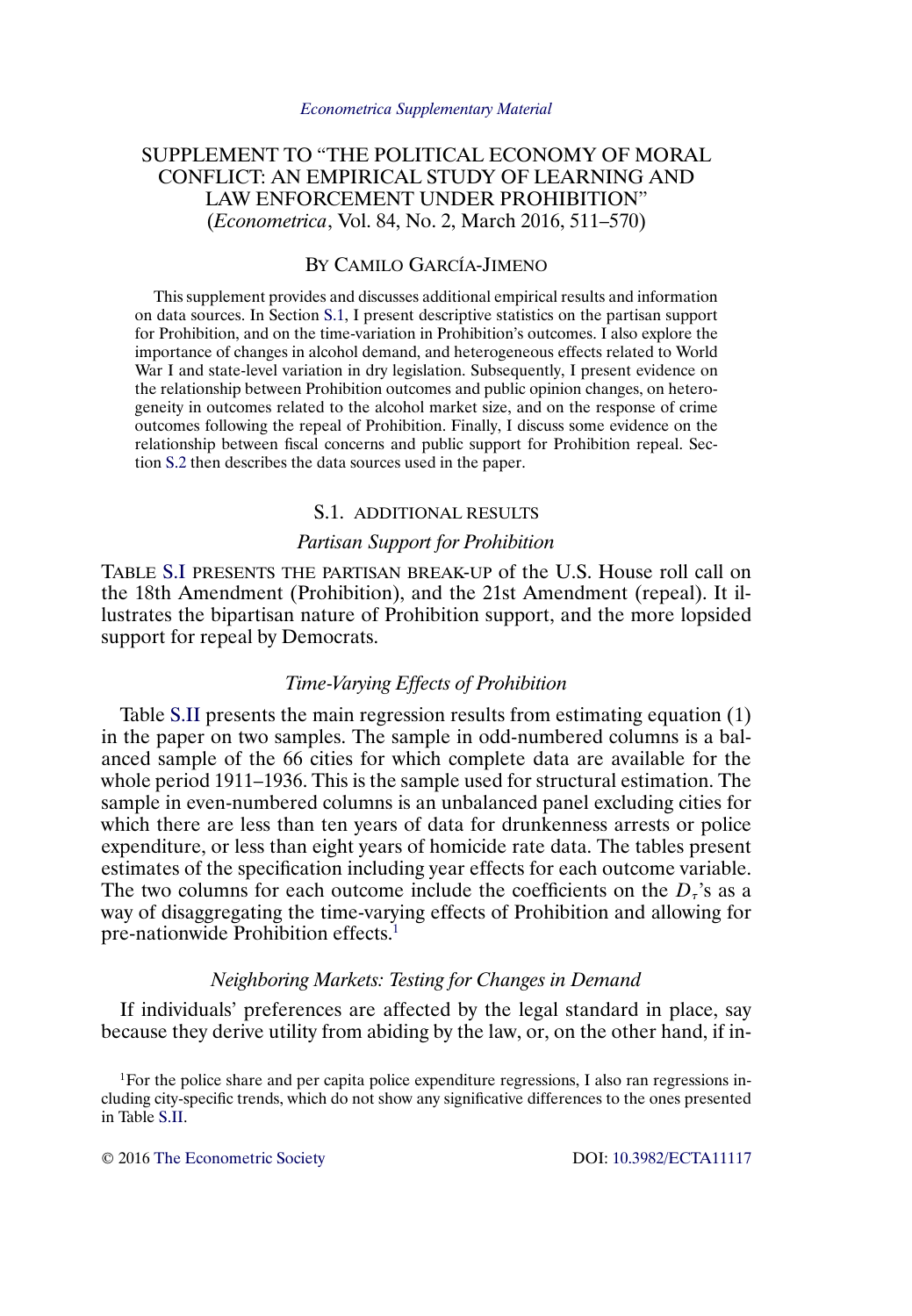<span id="page-1-0"></span>

|             |          | 18th Amendment (65th Congress) |         | 21st Amendment (72nd Congress) |
|-------------|----------|--------------------------------|---------|--------------------------------|
|             | No (Wet) | Yes(Dry)                       | No(Dry) | Yes (Wet)                      |
| Democrats   | 64       | 140                            |         | 179                            |
| Republicans | 62       | 138                            | 89      | 109                            |

TABLE S.I U.S. HOUSE ROLL CALLS<sup>a</sup>

<sup>a</sup>The table decomposes the roll call votes in the U.S. House for the 18th and 21st Amendments between Democrats and Republicans. *Source*: ICPSR Congress roll calls data set.

dividuals' utility from taking an action increases when it is proscribed (a "forbidden fruit effect"), observed changes in the drunkenness arrest rate could be driven by these shocks in preferences. A way to isolate any taste shocks introduced by Prohibition is to look at the response of the alcohol market in a city which is already under Prohibition, when neighboring states' prohibitionist status changes. If drinkers in a city under Prohibition have access to neighboring markets, which is very consistent with the concern of Prohibitionists of the time, and which motivated the passage of the Webb–Kenyon act, then the closure of neighboring markets should reduce the availability of liquor in the city, without having an effect on preferences.<sup>2</sup> Thus, I collected information on the lengths of all state boundaries,<sup>3</sup> and computed, for each state, the share of state border in states under Prohibition at each point in time:<sup>4</sup>

$$
SBP_{ct} = \frac{\sum_{j \in N_c} P_{jt} \times BorderLength_{cj}}{\sum_{j \in N_c} BorderLength_{cj}},
$$

<sup>2</sup>The importance of cross-state-boundaries alcohol trade after Prohibition was enacted in some states but not in neighboring ones is probably best exemplified by Daniel Okrent's discussion of the huge traffic lanes along Interstate 25, connecting Toledo, OH with Detroit, MI, after Michigan was covered by statewide Prohibition in 1918. The highway was nicknamed "Avenue de Booze" (see [Okrent](#page-36-0) [\(2010,](#page-36-0) p. 107)).

Isaac also highlights the importance of cross-state smuggling of alcohol after Tennessee started enforcing its Prohibition legislation: "The State bone-dry law, even when supplemented by the Reed amendment, or "national bone-dry law," which made it a federal crime to transport intoxicants into a dry state, did not actually stop the flow of liquor into Tennessee. During 1917 and 1918, bootleggers were adequately supplied with whiskey brought from Kentucky to Nashville and Memphis by train, automobile, farm wagon, and river boat." [\(Isaac](#page-36-0) [\(1965,](#page-36-0) p. 254).)

<sup>3</sup>The information on state boundary lengths was taken from [Holmes](#page-36-0) [\(1998\)](#page-36-0). There are a total of 109 boundaries between U.S. states, and 16 international boundaries.

4I include any international borders in the denominator, which amounts to considering Mexico and Canada as never being under Prohibition.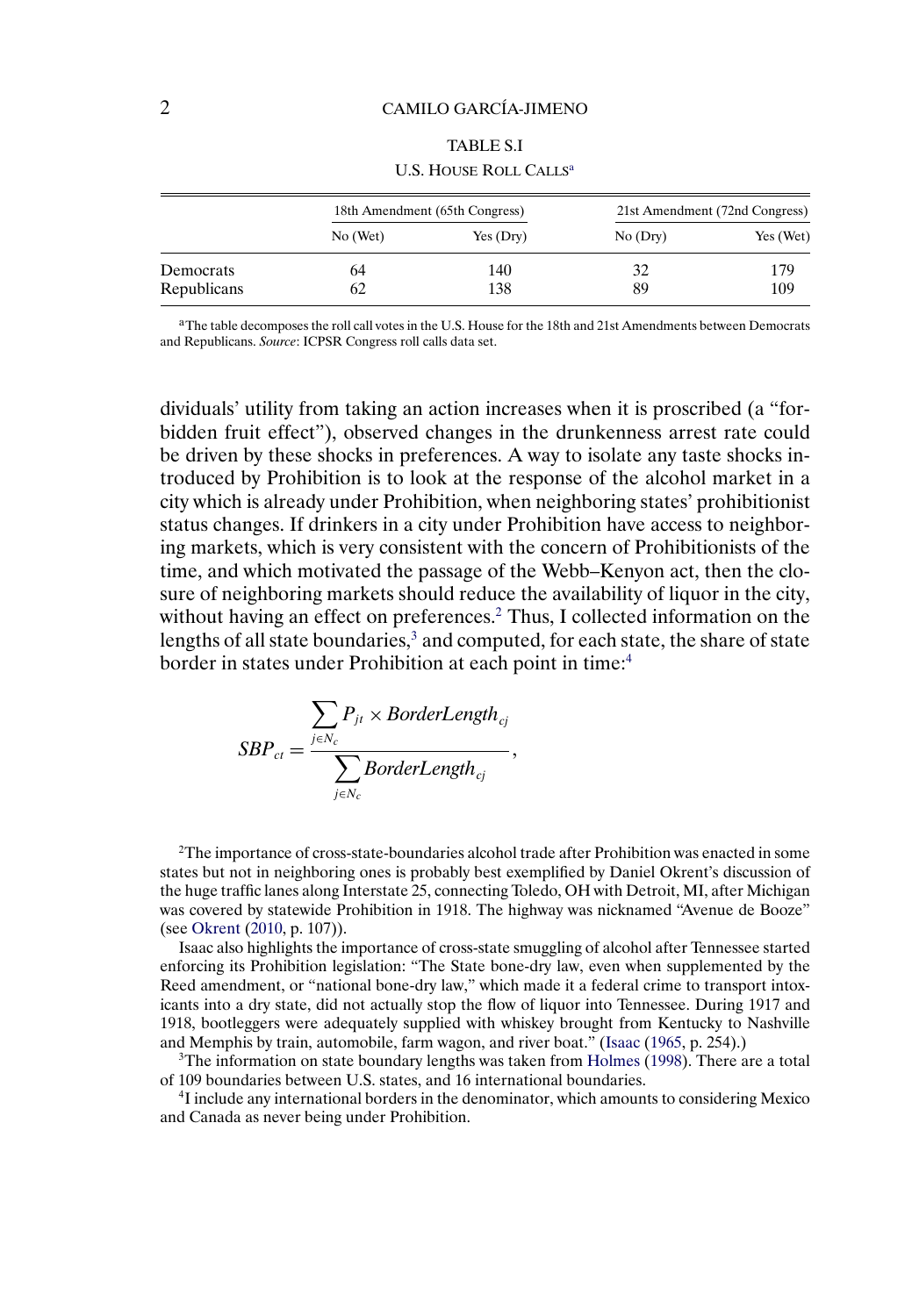<span id="page-2-0"></span>

| Dependent Variable:         |          | Homicide Rate<br>per 100,000 | Drunkenness Arrest Rate<br>per 1,000 |          | Share     | Police Expenditure |          | Per capita Police<br>Expenditure |
|-----------------------------|----------|------------------------------|--------------------------------------|----------|-----------|--------------------|----------|----------------------------------|
|                             | (1)      | (2)                          | (3)                                  | (4)      | (5)       | (6)                | (7)      | (8)                              |
| 1st year under Prohibition  | $-2.290$ | $-2.104$                     | $-7.765$                             | $-5.593$ | $-0.0017$ | $-0.0021$          | $-0.032$ | $-0.017$                         |
|                             | (1.417)  | (1.389)                      | (2.146)                              | (1.287)  | (0.003)   | (0.001)            | (0.060)  | (0.028)                          |
| 2nd year under Prohibition  | $-1.649$ | $-1.252$                     | $-10.838$                            | $-9.737$ | $-0.0025$ | $-0.0022$          | 0.014    | 0.000                            |
|                             | (1.840)  | (1.848)                      | (2.538)                              | (1.432)  | (0.003)   | (0.002)            | (0.083)  | (0.037)                          |
| 3rd year under Prohibition  | $-1.369$ | $-1.482$                     | $-10.947$                            | $-9.467$ | $-0.0046$ | $-0.0031$          | 0.027    | $-0.001$                         |
|                             | (1.958)  | (1.876)                      | (2.995)                              | (1.716)  | (0.004)   | (0.002)            | (0.096)  | (0.047)                          |
| 4th year under Prohibition  | $-3.123$ | $-2.647$                     | $-11.721$                            | $-8.892$ | $-0.0007$ | $-0.0014$          | 0.094    | 0.037                            |
|                             | (3.071)  | (2.978)                      | (3.609)                              | (2.008)  | (0.005)   | (0.002)            | (0.101)  | (0.053)                          |
| 5th year under Prohibition  | $-0.072$ | 0.281                        | $-9.095$                             | $-7.859$ | 0.0025    | $-0.0006$          | 0.149    | 0.069                            |
|                             | (2.439)  | (2.459)                      | (3.844)                              | (2.310)  | (0.005)   | (0.002)            | (0.101)  | (0.056)                          |
| 6th year under Prohibition  | 0.330    | 0.738                        | $-8.527$                             | $-7.422$ | 0.0043    | 0.0015             | 0.213    | 0.123                            |
|                             | (2.818)  | (2.785)                      | (4.216)                              | (2.623)  | (0.005)   | (0.002)            | (0.129)  | (0.059)                          |
| 7th year under Prohibition  | 0.117    | 0.731                        | $-9.241$                             | $-7.777$ | 0.0064    | 0.0038             | 0.243    | 0.151                            |
|                             | (2.820)  | (2.746)                      | (4.676)                              | (2.601)  | (0.006)   | (0.002)            | (0.163)  | (0.063)                          |
| 8th year under Prohibition  | 2.381    | 2.937                        | $-9.238$                             | $-8.326$ | 0.0090    | 0.0050             | 0.351    | 0.176                            |
|                             | (2.331)  | (2.395)                      | (4.676)                              | (2.720)  | (0.005)   | (0.003)            | (0.177)  | (0.073)                          |
| 9th year under Prohibition  | 2.320    | 3.163                        | $-9.432$                             | $-8.083$ | 0.0125    | 0.0062             | 0.422    | 0.205                            |
|                             | (2.628)  | (2.709)                      | (4.996)                              | (2.801)  | (0.006)   | (0.003)            | (0.196)  | (0.081)                          |
| 10th year under Prohibition | 1.528    | 2.397                        | $-9.478$                             | $-7.908$ | 0.0122    | 0.0063             | 0.412    | 0.254                            |
|                             | (2.417)  | (2.553)                      | (5.574)                              | (2.963)  | (0.006)   | (0.002)            | (0.189)  | (0.064)                          |
| 11th year under Prohibition | 0.841    | 1.853                        | $-8.045$                             | $-7.698$ | 0.0130    | 0.0065             | 0.456    | 0.259                            |
|                             | (2.323)  | (2.505)                      | (5.644)                              | (2.995)  | (0.005)   | (0.002)            | (0.181)  | (0.059)                          |
| 12th year under Prohibition | $-0.488$ | 0.904                        | $-5.891$                             | $-7.889$ | 0.0164    | 0.0082             | 0.438    | 0.262                            |
|                             | (1.800)  | (2.005)                      | (6.168)                              | (3.349)  | (0.005)   | (0.002)            | (0.177)  | (0.060)                          |

TABLE S.II Short [a](#page-3-0)nd Long-Run Effects of Prohibition<sup>a</sup>

(*Continues*)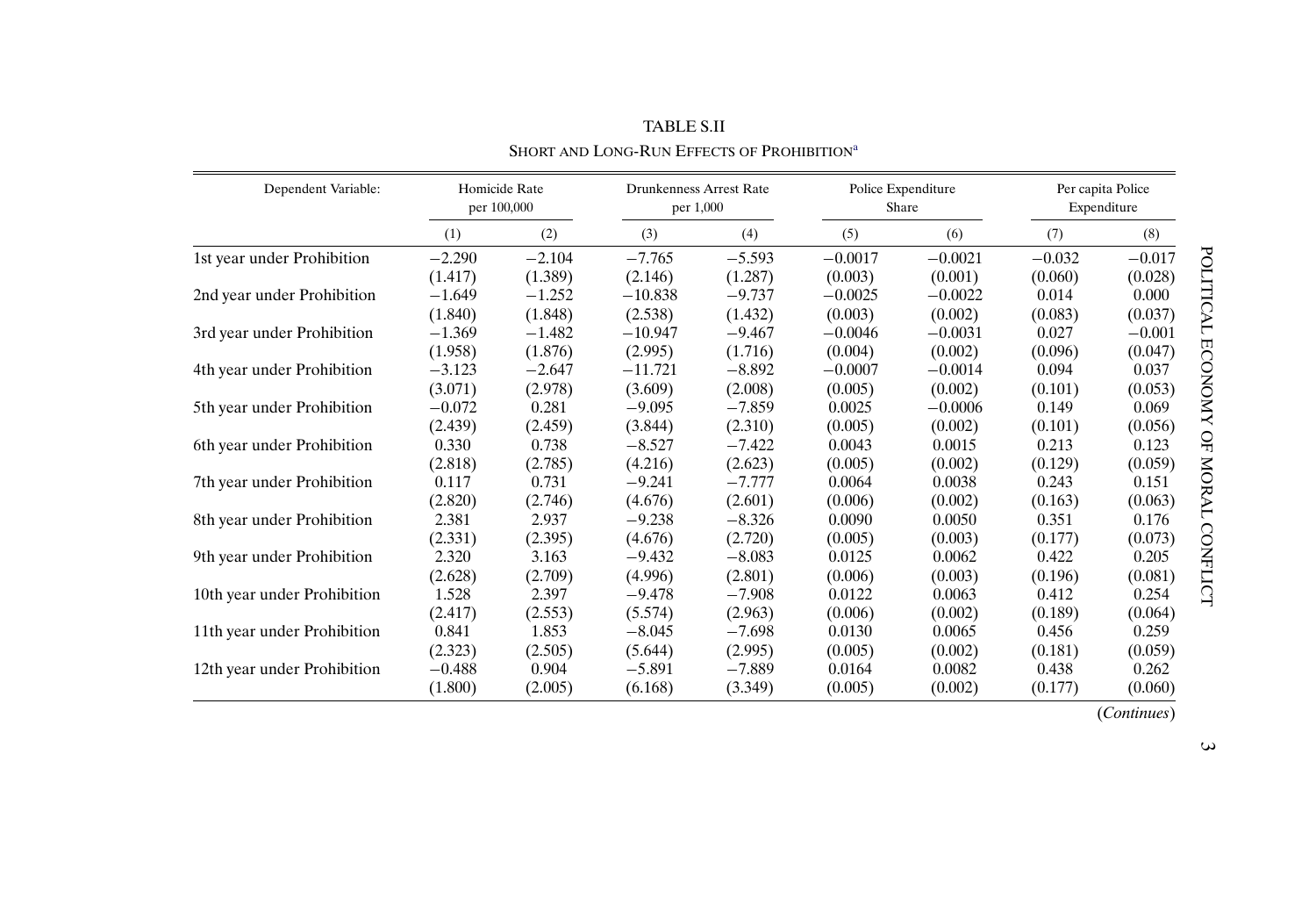<span id="page-3-0"></span>

| Dependent Variable:         |          | Homicide Rate<br>per 100,000 |          | <b>Drunkenness Arrest Rate</b><br>per 1,000 |         | Police Expenditure<br>Share |          | Per capita Police<br>Expenditure |
|-----------------------------|----------|------------------------------|----------|---------------------------------------------|---------|-----------------------------|----------|----------------------------------|
|                             | (1)      | (2)                          | (3)      | (4)                                         | (5)     | (6)                         | (7)      | (8)                              |
| 13th year under Prohibition | 1.454    | 2.663                        | $-4.241$ | $-6.195$                                    | 0.0158  | 0.0064                      | 0.436    | 0.297                            |
|                             | (1.700)  | (1.812)                      | (6.495)  | (3.980)                                     | (0.004) | (0.002)                     | (0.151)  | (0.072)                          |
| 14th year under Prohibition | 0.834    | 2.597                        | $-1.574$ | $-2.151$                                    | 0.0123  | 0.0040                      | 0.319    | 0.135                            |
|                             | (1.377)  | (1.679)                      | (7.353)  | (3.880)                                     | (0.004) | (0.002)                     | (0.147)  | (0.065)                          |
| 15th year under Prohibition | $-2.906$ | $-0.381$                     | $-6.240$ | $-2.561$                                    | 0.0083  | 0.0021                      | 0.253    | 0.108                            |
|                             | (1.443)  | (1.789)                      | (5.800)  | (4.904)                                     | (0.003) | (0.002)                     | (0.113)  | (0.057)                          |
| 16th year under Prohibition | $-3.146$ | $-2.034$                     | $-2.467$ | $-6.930$                                    | 0.0064  | 0.0025                      | $-0.016$ | $-0.069$                         |
|                             | (1.675)  | (1.730)                      | (6.333)  | (2.853)                                     | (0.003) | (0.002)                     | (0.120)  | (0.068)                          |
| 17th year under Prohibition | $-4.601$ | $-2.282$                     | 3.591    | $-10.118$                                   | 0.0046  | $-0.0010$                   | $-0.187$ | $-0.149$                         |
|                             | (1.605)  | (1.655)                      | (6.486)  | (3.336)                                     | (0.004) | (0.002)                     | (0.100)  | (0.082)                          |
| 18th year under Prohibition | $-4.409$ | $-3.033$                     | 1.493    | $-12.096$                                   | 0.0008  | $-0.0045$                   | $-0.237$ | $-0.033$                         |
|                             | (1.691)  | (2.128)                      | (6.955)  | (2.976)                                     | (0.004) | (0.004)                     | (0.117)  | (0.074)                          |
| 19th year under Prohibition | $-7.033$ | $-8.162$                     | 2.012    | $-8.127$                                    | 0.0011  | $-0.0004$                   | $-0.197$ | $-0.014$                         |
|                             | (2.290)  | (2.682)                      | (7.097)  | (3.293)                                     | (0.009) | (0.004)                     | (0.223)  | (0.094)                          |
| Time-varying controls       | Yes      | Yes                          | Yes      | Yes                                         | Yes     | Yes                         | Yes      | Yes                              |
| Year effects                | Yes      | Yes                          | Yes      | Yes                                         | Yes     | Yes                         | Yes      | Yes                              |
| City effects                | Yes      | Yes                          | Yes      | Yes                                         | Yes     | Yes                         | Yes      | Yes                              |
| R-squared                   | 0.31     | 0.30                         | 0.32     | 0.27                                        | 0.31    | 0.24                        | 0.66     | 0.56                             |
| No. of cities               | 66       | 90                           | 66       | 237                                         | 66      | 239                         | 66       | 239                              |
| No. of observations         | 1,716    | 1,921                        | 1,254    | 4,083                                       | 1,650   | 4,718                       | 1,650    | 4,718                            |

<sup>a</sup>The table presents the OLS coefficient estimates from models based on equation (1) in the main text. In columns 1 and 2 the dependent variable is the homicide rate. In columns 3 and 4 the dependent variable is the drunkenness arrests rate. In columns  $\frac{5}{1}$  and 6 the dependent variable is the city police expenditure as a fraction of total city expenditure. In columns 7 and 8 the dependent variable is the per capita city police expenditure in 1913 dollars. Odd columns presen<sup>t</sup> results using the balanced sample of cities used for structural estimation. Even columns use the sample of all cities with at least eight years of data for the homicide rate, or at least ten years of data on all other dependent variables. All models include <sup>a</sup> constant, not reported. Time-varying controls include log population, <sup>a</sup> Border indicator and <sup>a</sup> State-capital indicator. Standard errors are robust to arbitrary heteroskedasticity and clustered at the city level.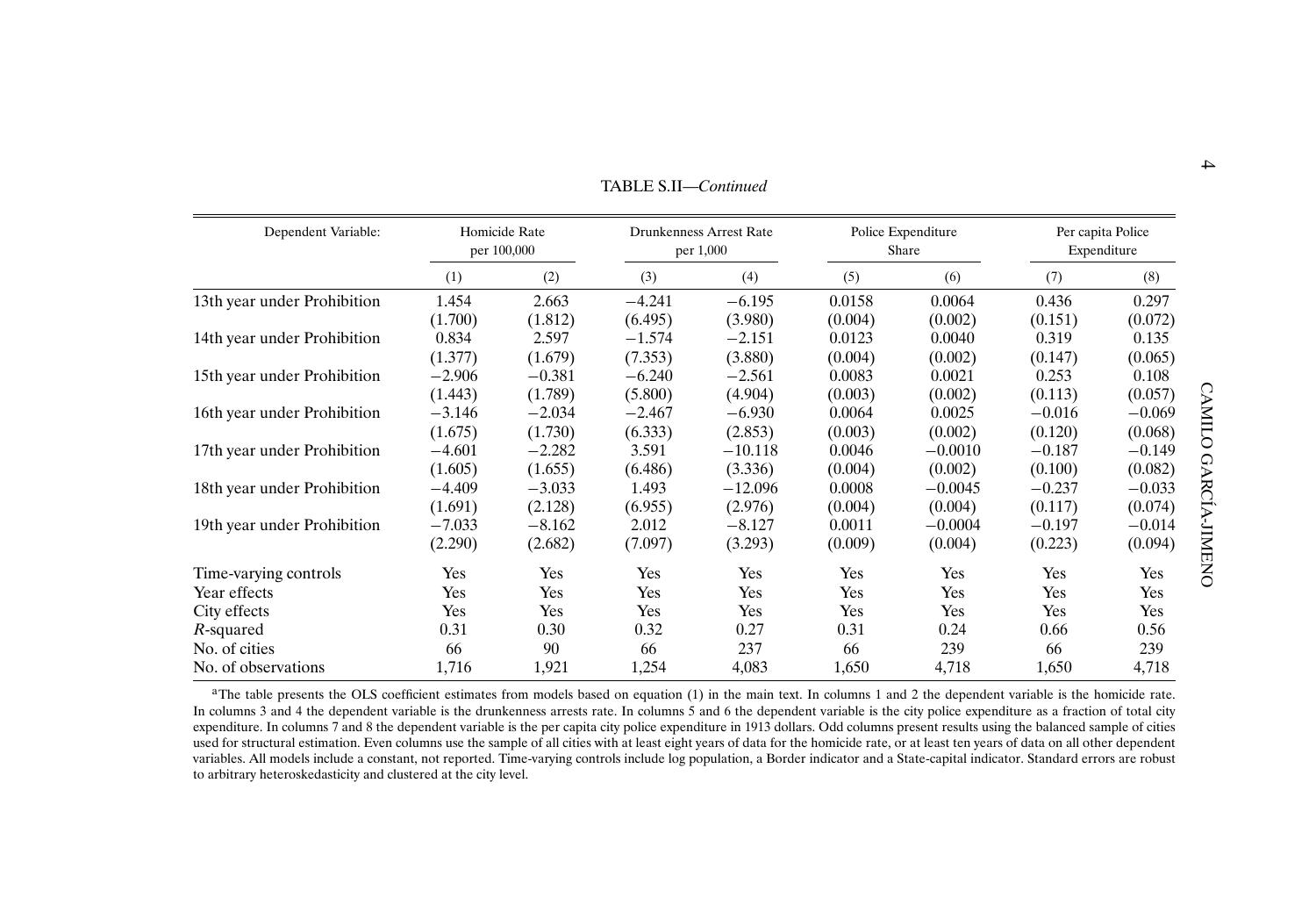<span id="page-4-0"></span>where  $P_{it}$  is an indicator variable for state j being under Prohibition at time t.  $N_c$  is the set of states neighboring city c's state (e.g.,  $N_{\text{SanFrancisco}} =$ {*Oregon*, *Nevada*, *Arizona*, *Mexico*}), and *BorderLength<sub>ci</sub>* is the length in miles of the state boundary between city  $c$ 's state and state *j*. For the pre-Constitutional Prohibition period (1911–1919), when there is variation across states in Prohibition status, I estimate models of the form

$$
(S.1) \t d_{ct} = \alpha_c + \beta_t + \delta P_{ct} + \eta SBP_{ct} + \phi P_{ct} SBP_{ct} + \gamma' \mathbf{X}_{ct} + \varepsilon_{ct}.
$$

Table [S.III](#page-5-0) presents the estimates of equation (S.1), for different specifications, and samples. First, the fraction of border under Prohibition should have an effect on the drunkenness arrest rate only when the city itself is under Prohibition; otherwise, the city's neighbors' Prohibition status should be irrelevant, since a free alcohol market is available. Thus, columns 1–3 in the table start presenting the estimates of a model where I include the share of border under Prohibition without an interaction with own Prohibition status. The share of state boundary under Prohibition is insignificant in the three specifications. Then columns 4–6 introduce the interaction term, and columns 7–9 additionally include time-varying controls (log of population, and time-varying state capital and South effects). The coefficient for the  $\phi$  is negative and large in magnitude, and always highly significant, except for column 8 when looking at the smaller alternative sample. The coefficient for  $\phi$  on column 6, for example, implies that a one pre-1920 standard deviation (0 29) increase in the fraction of state border under Prohibition implied a reduction in the drunkenness arrest rate of 1 93, which is 10% of the average pre-1920 drunkenness arrest rate in the sample. These estimates are very consistent with the idea that the sharp falls in drunkenness arrests observed were caused by a contraction in the alcohol supply available, and not due to preference shocks correlated with the introduction of Prohibition.

#### *Heterogeneous Effects and Years Under Prohibition*

#### *World War I*

In Table [S.IV,](#page-6-0) I test whether there were heterogeneous responses of crime or the drunkenness arrest rate as a function of the extent to which different cities experienced the World War I draft. I estimate models of the form

$$
(S.2) \t y_{ct} = \alpha_c + \beta_t + \sum_{\tau=1}^k \delta_\tau D_{c\tau} + \sum_{\tau=1}^k \phi_\tau D_{c\tau} Z_c + \gamma' \mathbf{X}_{ct} + \varepsilon_{ct}.
$$

In equation (S.2),  $Z_c$  is the number of males registered for the WWI draft born and living in city c in 1917 from the Civilian Draft Registration cards in [Ancestry.com](http://Ancestry.com). I emphasize that this is not the number of men who served in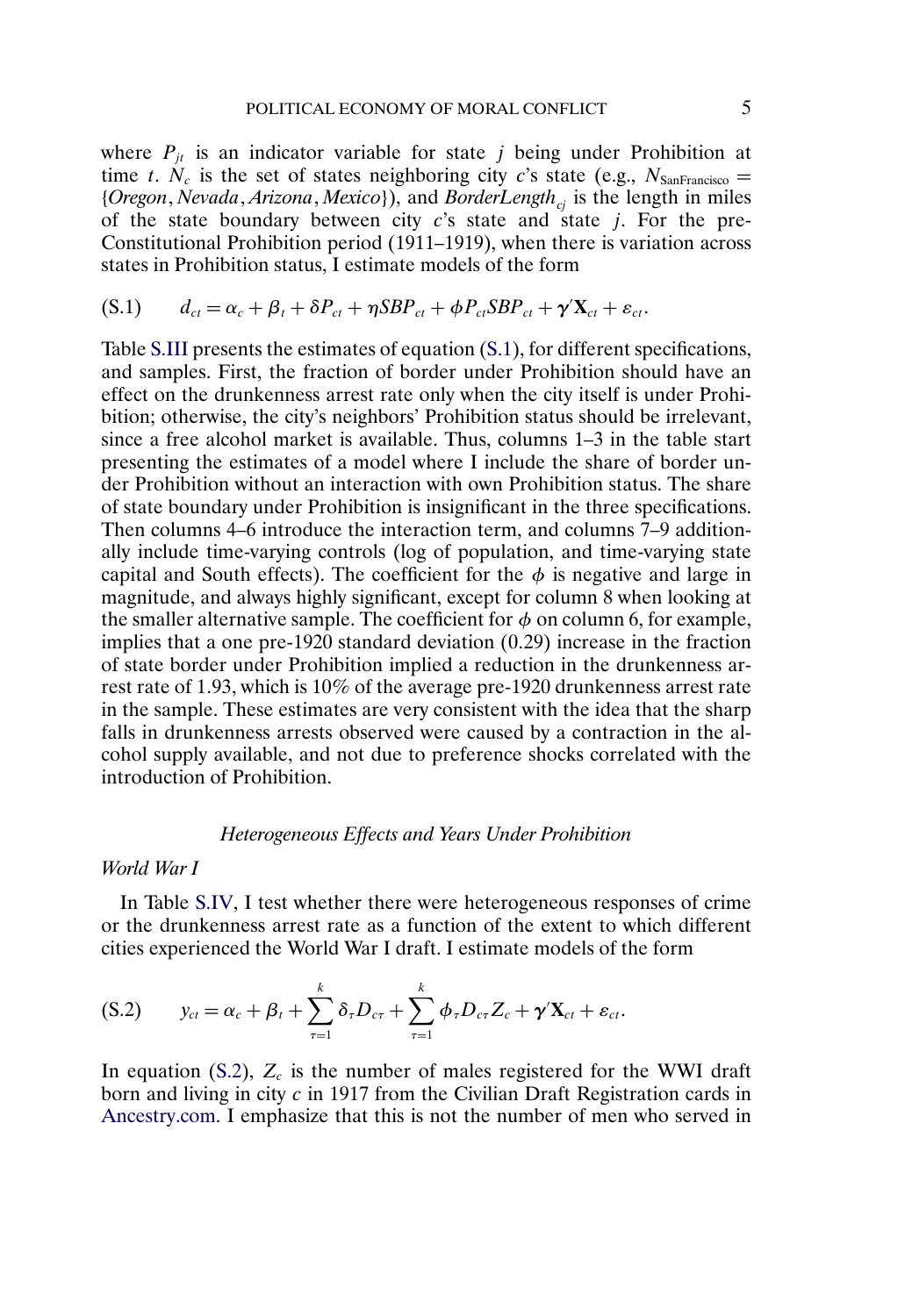<span id="page-5-0"></span>

| EFFECTS OF NEIGHBORING PROHIBITION ON THE ALCOHOL MARKET <sup>a</sup> |          |                | TABLE S.III    |                |                                    |          |          |            |          |       |
|-----------------------------------------------------------------------|----------|----------------|----------------|----------------|------------------------------------|----------|----------|------------|----------|-------|
| Dependent Variable:                                                   |          |                |                |                | Drunkenness Arrests Rate per 1,000 |          |          |            |          |       |
|                                                                       | (1)      | (2)            | (3)            | (4)            | (5)                                | (6)      | (7)      | (8)        | (9)      |       |
| Prohibition indicator                                                 | $-6.123$ | $-6.072$       | $-6.415$       | $-3.427$       | $-5.464$                           | $-3.745$ | $-3.511$ | $-5.750$   | $-3.932$ |       |
|                                                                       | (1.376)  | (1.927)        | (1.359)        | (1.864)        | (2.182)                            | (1.859)  | (2.165)  | (2.652)    | (2.149)  |       |
| Share of border under Prohibition                                     | $-2.128$ | $-6.257$       | $-2.102$       | 1.455          | $-5.504$                           | 1.425    | 0.351    | $-6.144$   | 0.300    |       |
|                                                                       | (2.138)  | (3.095)        | (2.139)        | (2.562)        | (3.338)                            | (2.562)  | (2.440)  | (3.167)    | (2.441)  | CAMIL |
| Prohibition $\times$ Share of border under Prohibition                |          |                |                | $-6.778$       | $-1.348$                           | $-6.681$ | $-5.112$ | $-0.046$   | $-4.976$ |       |
|                                                                       |          |                |                | (2.650)        | (3.018)                            | (2.656)  | (2.819)  | (3.685)    | (2.830)  |       |
| Time-varying controls                                                 | No       | N <sub>0</sub> | N <sub>0</sub> | N <sub>0</sub> | N <sub>0</sub>                     | No       | Yes      | <b>Yes</b> | Yes      |       |
| Year effects                                                          | Yes      | Yes            | Yes            | Yes            | Yes                                | Yes      | Yes      | <b>Yes</b> | Yes      |       |
| City effects                                                          | Yes      | Yes            | Yes            | Yes            | Yes                                | Yes      | Yes      | Yes        | Yes      |       |
| R-squared                                                             | 0.23     | 0.32           | 0.23           | 0.23           | 0.32                               | 0.24     | 0.25     | 0.35       | 0.25     |       |
| No. of cities                                                         | 245      | 66             | 236            | 245            | 66                                 | 236      | 245      | 66         | 236      | IMENO |
| No. of observations                                                   | 1,876    | 594            | 1,861          | 1,876          | 594                                | 1,861    | 1,876    | 594        | 1,861    |       |

<sup>a</sup>The table presents OLS coefficient estimates from models based on equation ([S.1](#page-4-0)), on a yearly panel of U.S. cities covering the period 1911–1919 (prior to Constitutional Prohibition). The dependent variable is the drunkenness arrests rate per 1,000. Columns 1–3 include <sup>a</sup> dummy indicator for Prohibition (state-level), and the share of the city's state boundaries that border neighboring states under Prohibition. Columns 4–9 additionally include an interaction term between the dummy indicator for Prohibition and the share of the state's border under Prohibition. Columns 7-9 additionally include interactions between time and each of the covariates. Models in columns 1, 4, and 7 use all cities for which data is available. Models in columns 2, 5, and 8 use only the balanced sample of cities used for estimation of the structural model. Models in columns 3, 6, and 9 use the sample of cities for which at least ten years of data on the drunkenness arrests rate is available. All models include <sup>a</sup> constant, not reported. Time-varying controls include log population, <sup>a</sup> Border indicator, and <sup>a</sup> State-capital indicator. Standard errors are robust to arbitrary heteroskedasticity and clustered at the city level.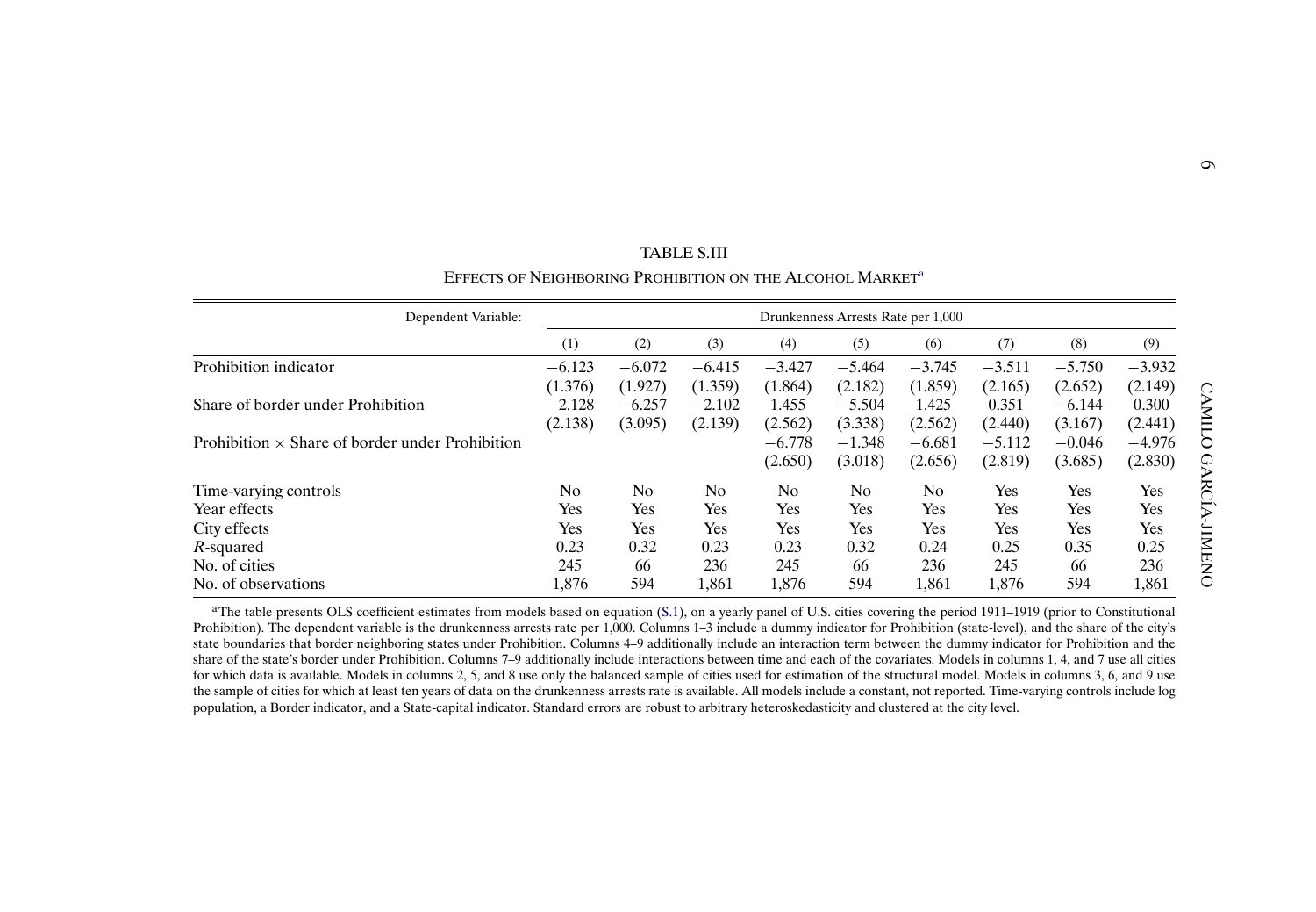<span id="page-6-0"></span>

| Dependent Variable:                  |          |          | Homicide Rate per 100,000 |          |          |         | Drunkenness Arrest Rate per 1,000 |         |
|--------------------------------------|----------|----------|---------------------------|----------|----------|---------|-----------------------------------|---------|
|                                      | (1)      | (2)      | (3)                       | (4)      | (5)      | (6)     | (7)                               | (8)     |
| 1st year under Prohibition ×         | $-0.425$ | $-0.404$ | $-0.397$                  | $-0.387$ | 0.497    | 0.350   | 0.441                             | 0.211   |
| log WWI civil draft registration     | (0.350)  | (0.344)  | (0.347)                   | (0.337)  | (0.714)  | (0.290) | (0.749)                           | (0.305) |
| 2nd year under Prohibition $\times$  | $-0.233$ | $-0.128$ | $-0.192$                  | $-0.094$ | $-0.174$ | 0.256   | $-0.157$                          | 0.109   |
| log WWI civil draft registration     | (0.260)  | (0.260)  | (0.250)                   | (0.255)  | (0.813)  | (0.324) | (0.891)                           | (0.335) |
| 3rd year under Prohibition $\times$  | $-0.029$ | $-0.009$ | $-0.005$                  | 0.011    | 0.017    | 0.459   | 0.076                             | 0.364   |
| log WWI civil draft registration     | (0.215)  | (0.234)  | (0.239)                   | (0.246)  | (0.805)  | (0.334) | (0.845)                           | (0.337) |
| 4th year under Prohibition $\times$  | $-0.192$ | $-0.163$ | $-0.078$                  | $-0.049$ | 0.015    | 0.485   | 0.159                             | 0.445   |
| log WWI civil draft registration     | (0.254)  | (0.245)  | (0.244)                   | (0.235)  | (0.766)  | (0.333) | (0.782)                           | (0.332) |
| 5th year under Prohibition $\times$  | 0.055    | 0.057    | 0.190                     | 0.171    | 0.018    | 0.515   | 0.176                             | 0.520   |
| log WWI civil draft registration     | (0.231)  | (0.231)  | (0.238)                   | (0.237)  | (0.776)  | (0.339) | (0.781)                           | (0.340) |
| 6th year under Prohibition $\times$  | 0.163    | 0.173    | 0.264                     | 0.243    | 0.223    | 0.406   | 0.291                             | 0.401   |
| log WWI civil draft registration     | (0.319)  | (0.322)  | (0.304)                   | (0.310)  | (0.758)  | (0.345) | (0.765)                           | (0.350) |
| 7th year under Prohibition $\times$  | 0.176    | 0.215    | 0.248                     | 0.246    | 0.255    | 0.769   | 0.339                             | 0.764   |
| log WWI civil draft registration     | (0.291)  | (0.299)  | (0.295)                   | (0.296)  | (0.807)  | (0.392) | (0.816)                           | (0.398) |
| 8th year under Prohibition $\times$  | 0.001    | 0.014    | 0.021                     | 0.023    | 0.028    | 0.765   | 0.142                             | 0.774   |
| log WWI civil draft registration     | (0.173)  | (0.174)  | (0.178)                   | (0.178)  | (0.801)  | (0.386) | (0.811)                           | (0.390) |
| 9th year under Prohibition $\times$  | 0.702    | 0.714    | 0.696                     | 0.701    | 0.141    | 0.956   | 0.233                             | 0.967   |
| log WWI civil draft registration     | (0.327)  | (0.323)  | (0.326)                   | (0.319)  | (0.852)  | (0.401) | (0.856)                           | (0.403) |
| 10th year under Prohibition $\times$ | $-0.144$ | $-0.114$ | $-0.142$                  | $-0.119$ | 0.136    | 0.593   | 0.203                             | 0.610   |
| log WWI civil draft registration     | (0.230)  | (0.229)  | (0.230)                   | (0.226)  | (0.844)  | (0.372) | (0.837)                           | (0.374) |
| 11th year under Prohibition $\times$ | 0.246    | 0.263    | 0.270                     | 0.280    | 0.211    | 0.762   | 0.200                             | 0.748   |
| log WWI civil draft registration     | (0.284)  | (0.276)  | (0.284)                   | (0.274)  | (0.892)  | (0.363) | (0.893)                           | (0.364) |
| 12th year under Prohibition $\times$ | 0.371    | 0.343    | 0.401                     | 0.353    | $-0.763$ | 0.953   | $-0.753$                          | 0.901   |
| log WWI civil draft registration     | (0.214)  | (0.210)  | (0.204)                   | (0.199)  | (0.731)  | (0.473) | (0.706)                           | (0.469) |

TABLE S.IV HETEROGENEOUS EFFECTS: DIFFERENCES IN WORLD WAR I CIVILIAN DRAFT REGISTRATION[a](#page-7-0)

(*Continues*)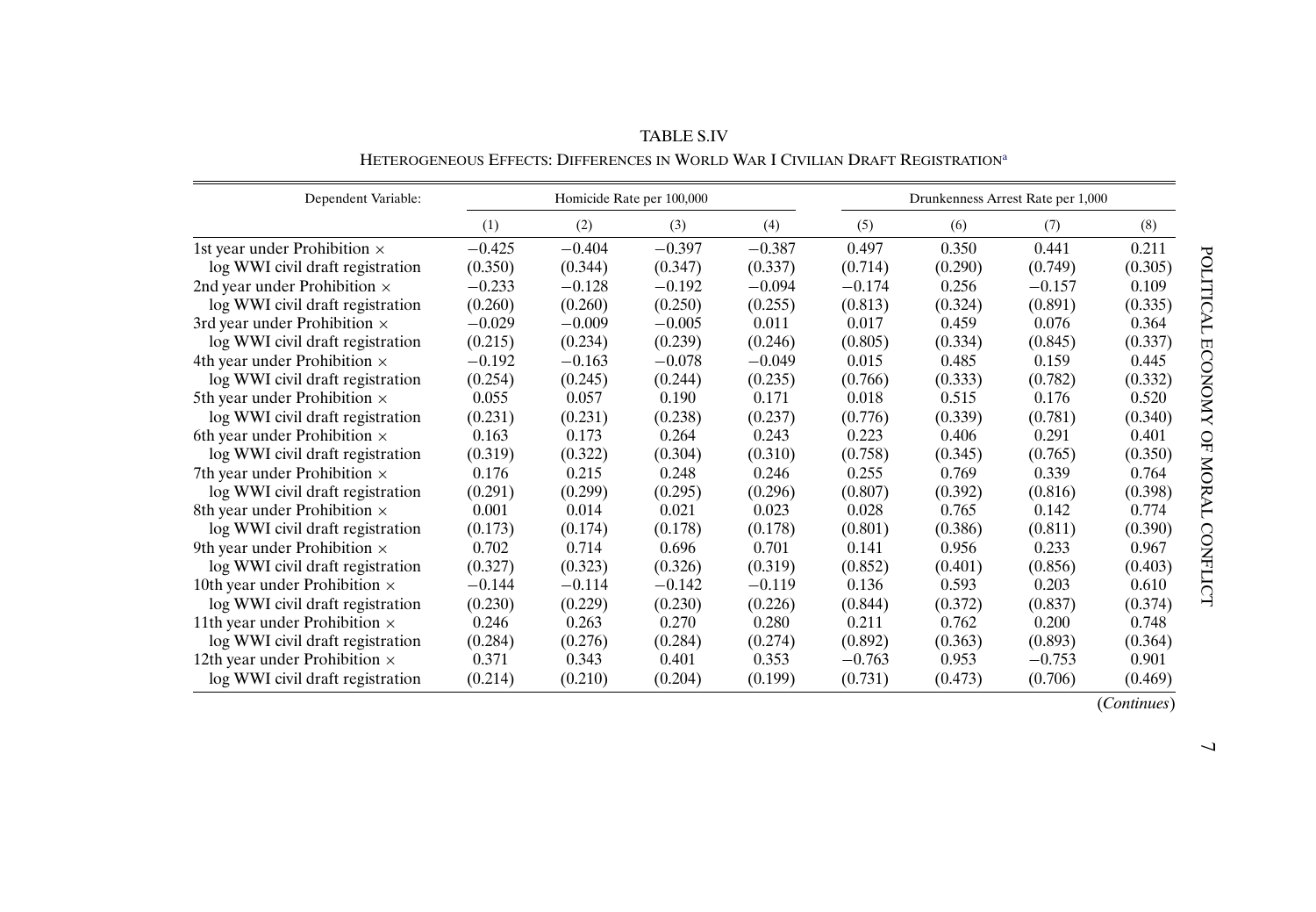<span id="page-7-0"></span>

|                                      |          |          | TABLE S.IV—Continued      |          |          |         |                                   |         |
|--------------------------------------|----------|----------|---------------------------|----------|----------|---------|-----------------------------------|---------|
| Dependent Variable:                  |          |          | Homicide Rate per 100,000 |          |          |         | Drunkenness Arrest Rate per 1,000 |         |
|                                      | (1)      | (2)      | (3)                       | (4)      | (5)      | (6)     | (7)                               | (8)     |
| 13th year under Prohibition $\times$ | 0.236    | 0.110    | 0.249                     | 0.102    | $-1.924$ | 1.156   | $-1.588$                          | 1.048   |
| log WWI civil draft registration     | (0.242)  | (0.213)  | (0.242)                   | (0.216)  | (1.456)  | (0.631) | (1.411)                           | (0.675) |
| 14th year under Prohibition $\times$ | 0.281    | 0.138    | 0.303                     | 0.140    | $-0.329$ | 0.845   | 0.153                             | 0.684   |
| log WWI civil draft registration     | (0.221)  | (0.195)  | (0.229)                   | (0.200)  | (1.711)  | (1.092) | (1.758)                           | (1.045) |
| 15th year under Prohibition $\times$ | 0.241    | 0.308    | 0.256                     | 0.287    | 2.778    | 1.341   | 3.080                             | 1.171   |
| log WWI civil draft registration     | (0.362)  | (0.283)  | (0.353)                   | (0.270)  | (3.872)  | (0.921) | (4.227)                           | (0.985) |
| 16th year under Prohibition $\times$ | $-0.515$ | 0.125    | $-0.801$                  | $-0.022$ | 2.975    | 2.893   | 3.129                             | 2.869   |
| log WWI civil draft registration     | (0.581)  | (0.494)  | (0.499)                   | (0.521)  | (2.487)  | (0.804) | (2.454)                           | (0.786) |
| 17th year under Prohibition $\times$ | $-0.525$ | 1.345    | $-0.444$                  | 1.406    | 1.741    | 3.686   | 0.592                             | 3.648   |
| log WWI civil draft registration     | (0.835)  | (0.361)  | (1.011)                   | (0.509)  | (0.595)  | (1.184) | (0.987)                           | (1.157) |
| 18th year under Prohibition $\times$ | $-2.048$ | $-0.455$ | $-1.473$                  | $-0.114$ | 1.581    | 3.155   | 0.273                             | 3.209   |
| log WWI civil draft registration     | (1.444)  | (1.392)  | (1.230)                   | (1.318)  | (0.622)  | (1.263) | (1.060)                           | (1.219) |
| 19th year under Prohibition $\times$ | 1.216    | 3.068    | 2.282                     | 3.451    | 1.760    | 1.669   | 0.397                             | 1.736   |
| log WWI civil draft registration     | (2.110)  | (2.672)  | (2.642)                   | (2.692)  | (0.631)  | (1.037) | (1.089)                           | (1.017) |
| Time-varying controls                | Yes      | Yes      | Yes                       | Yes      | Yes      | Yes     | Yes                               | Yes     |
| Year effects                         | No       | No       | Yes                       | Yes      | No       | No      | Yes                               | Yes     |
| City effects                         | Yes      | Yes      | Yes                       | Yes      | Yes      | Yes     | Yes                               | Yes     |
| R-squared                            | 0.29     | 0.29     | 0.32                      | 0.31     | 0.30     | 0.26    | 0.32                              | 0.28    |
| No. of cities                        | 66       | 90       | 66                        | 90       | 66       | 237     | 66                                | 237     |
| No. of observations                  | 1,716    | 1,921    | 1,716                     | 1,921    | 1,254    | 4,083   | 1,254                             | 4,083   |

aThe table presents OLS coefficient estimates of the interaction terms between years under Prohibition and the log number of males who completed the Civilian Draft Registration for World War <sup>I</sup> between 1917–1918, from models based on equation ([S.2\)](#page-4-0), on <sup>a</sup> yearly panel of U.S. cities covering the period 1911–1936. In columns 1–4 the dependent variable is the homicide rate per 100,000, and in columns 5-8 the dependent variable is drunkenness arrests rate per 1,000. Odd columns present results using the balanced sample of cities used for structural estimation. Even columns use the sample of all cities with at least eight years of data for the homicide rate, or at least ten years of data on the drunkenness arrests rate. All models include <sup>a</sup> constant, not reported. Time-varying controls include log population, <sup>a</sup> Border indicator and <sup>a</sup> State-capital indicator. Standard errors are robust to arbitrary heteroskedasticity and clustered at the city level.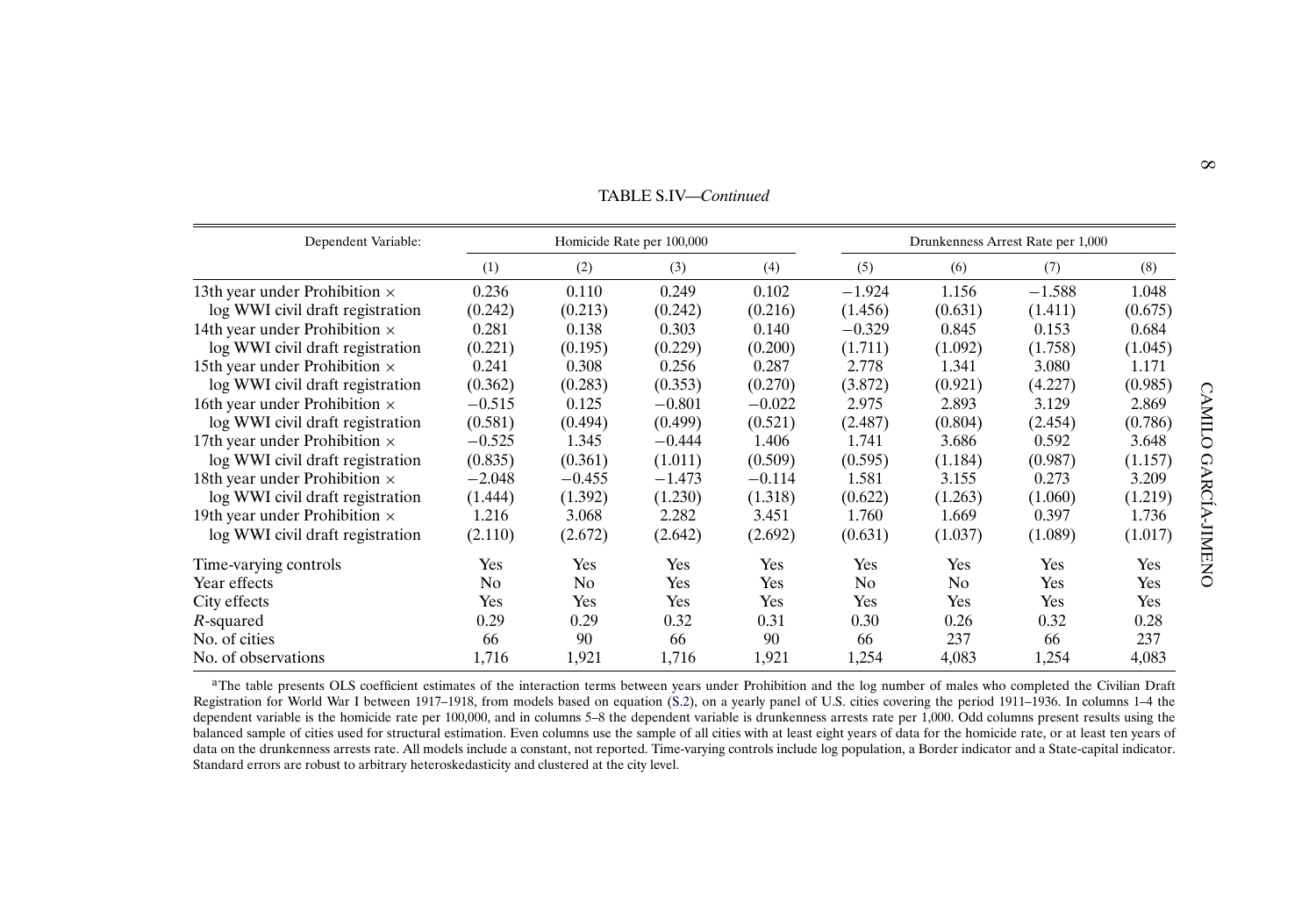WWI or were drafted, but rather a sample from the number of men who filled the Registration Cards, and thus is subject to measurement error. Nevertheless, filling the registration card was mandatory for men under 46. Thus, the variation I use here comes from the men who moved from their city of birth. In columns 1–4, I present results for the drunkenness arrest rate. In columns 5–8, I present results for the homicide rate. In all models, I only present the estimates of the interaction terms  $\phi_{\tau}$ . The first two columns for each outcome do not include year fixed effects. The last two columns for each outcome include year fixed effects. The table shows no differential short- or long-run effects of the draft potential across cities.

# *Dry Legislation*

Can differences in pre-Prohibition alcohol-related legislation explain the trends in crime, arrests for drunkenness, and police enforcement? Prior to the adoption of state-level and nationwide Prohibition, different states had different types and numbers of dry laws. In fact, regulations over the alcohol market were in place almost everywhere. These included restrictions on selling hours, on the kinds of alcoholic beverages permitted, on the types of selling establishments allowed, and on taxation. There are two channels through which pre-Prohibition alcohol legislation might affect the evolution of outcomes during Prohibition. First, given that early on during Prohibition, collective law enforcement decisions were likely to be closely related to initial "prior" beliefs about the policy's effects, variation in the short-run effects of Prohibition might be partly explained by variation in pre-Prohibition dry legislation. The direction of an effect is not obvious a priori. On the one hand, if these laws were being successful in shrinking the alcohol market and were not affecting crime, people's priors about the introduction of federal-level Prohibition could be very optimistic; on the other hand, if the introduction of these laws was correlated with more crime, individuals might have used this information to form negative priors about nationwide Prohibition. Second, differences in dry laws could have created different initial conditions for the alcohol market at the time of Prohibition adoption. For example, heavily regulated markets might have already developed a parallel black market which could have eased the expansion of the illegal liquor trade during Prohibition.

To take a look at this question, I reviewed the available information on statelevel dry legislation in the pre-18th Amendment period and constructed a variable counting the number of regulations on the alcohol market at each point in time for each state. Interestingly, although the relationship between average "wetness" of a state, as measured by  $\mu$ , and the number of dry laws in place is not very strong, it is actually positive. This is likely to be the result of the equilibrium political strategies used by dry lobbies during the 1900s and 1910s. Because relatively "wet" regions were unlikely to pass Prohibition laws, the lobbies focused their efforts on passing regulatory legislation instead, which was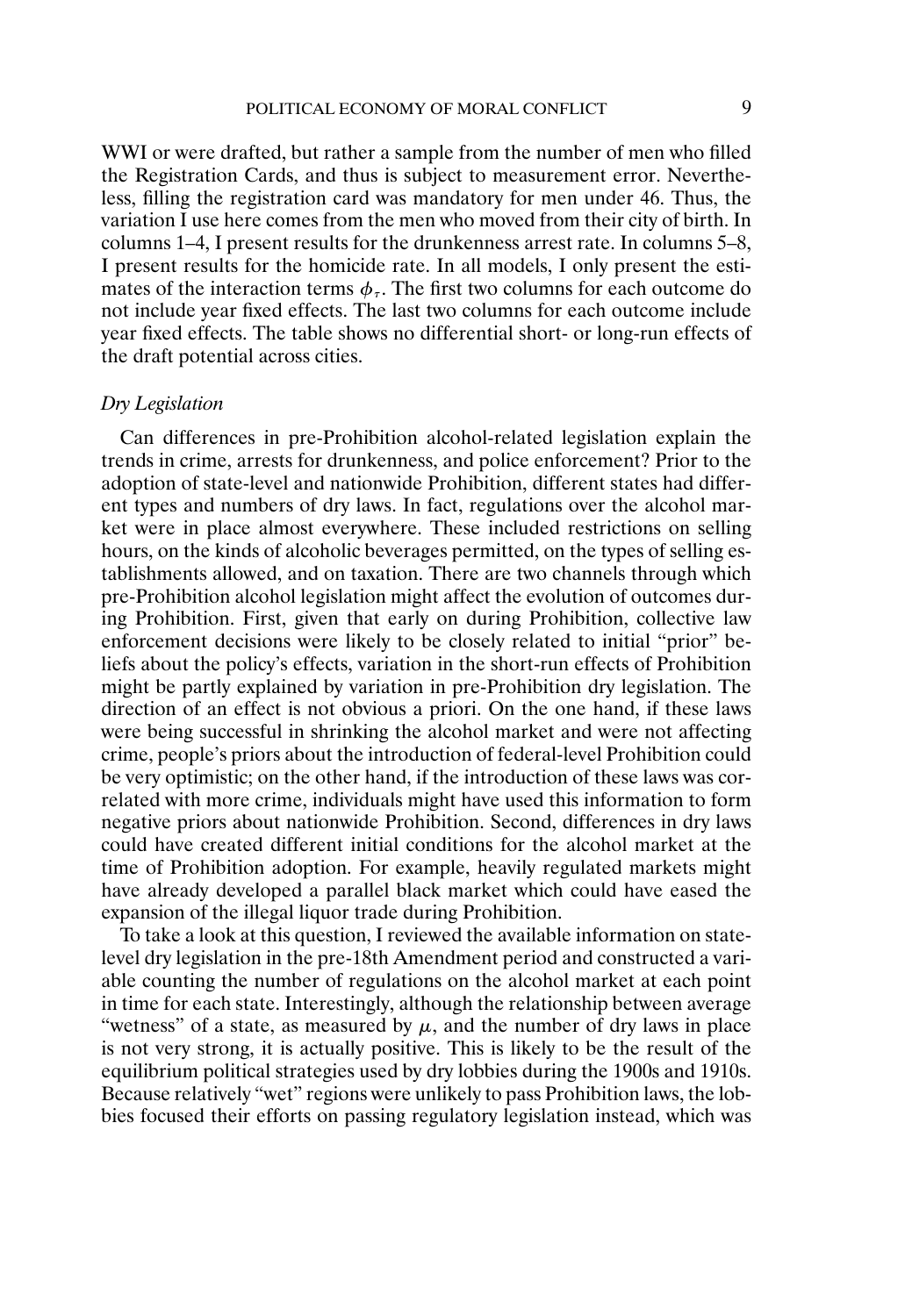<span id="page-9-0"></span>politically feasible.5 States like Michigan or Minnesota (both heavily "wet") passed, especially during the 1910s, significant amounts of regulatory legislation related to alcohol. In the other extreme, radically "dry" states such as Utah and Oklahoma did not need to pass this kind of legislation because they were already under Prohibition in the first place.

Pre-Prohibition legislation is, of course, endogenous to outcomes over that period. Given that I want to explore the effects of pre-Prohibition dry legislation on outcomes during Prohibition, which might have an effect through initial beliefs (and hence, initial law enforcement choices during Prohibition), or in how they shaped the local alcohol markets (and hence, in the subsequent response of alcohol supply during Prohibition), below I briefly investigate the effect of pre-Prohibition legislation on Prohibition outcomes, conditional on local preferences, by estimating models only for Prohibition years, in which I allow for a differential effect of the number of pre-Prohibition dry laws over time under Prohibition, controlling by a time-varying effect of baseline "wetness":

$$
(S.3) \t y_{ct} = \alpha_c + \beta_t + \sum_{\tau=1}^k \delta_\tau D_{c\tau} + \sum_{\tau=1}^k \eta_\tau D_{c\tau} L_c + \gamma' \mathbf{X}_{ct} + \varepsilon_{ct}.
$$

In equation (S.3),  $L_c$  is the number of dry laws in place right before the city is under Prohibition, and  $\mathbf{X}_{ct}$  includes interactions of  $\overline{\boldsymbol{\mu}}_{c0}$  with year indicators. Because these models only look at years under Prohibition, I omit the indicator for  $\tau = 1$ , so the interpretation of the "years under Prohibition" indicator variables is different; coefficients must now be interpreted as relative to having experienced Prohibition for one year. The  $\eta_{\tau}$ 's should capture any timevarying differential effects of an extra piece of dry pre-Prohibition legislation on Prohibition outcomes. Flexibly controlling for the moral profile of the city as proxied by  $\mu$  is important given that pre-Prohibition dry legislation is likely to be correlated with preferences in the city. To save space, in Table [S.V,](#page-10-0) I only present results for the coefficient estimates for the  $\eta_{\tau}$ 's of the benchmark fixedeffects specifications. Regression results do not show any significant relationship between the amount of pre-Prohibition dry legislation and the homicide rate or the arrest rate at any time during Prohibition. There also appears to be no relation between these laws and the behavior of per capita expenditure in policing during Prohibition years. For the expenditure share, on the other hand, the interaction terms are small in magnitude but significant, suggesting up to a 1% higher police share per pre-Prohibition piece of legislation around the tenth year under Prohibition, relative to the first one (see column 6). This result is not robust to the introduction of city-specific trends, though. Overall,

 $5$ The data on dry legislation were mostly taken from [Cherrington](#page-36-0) [\(1920\)](#page-36-0) and [Anti-Saloon](#page-36-0) [League](#page-36-0) [\(1932\)](#page-36-0). Both sources have a detailed and comprehensive compilation of dry legislation during these decades.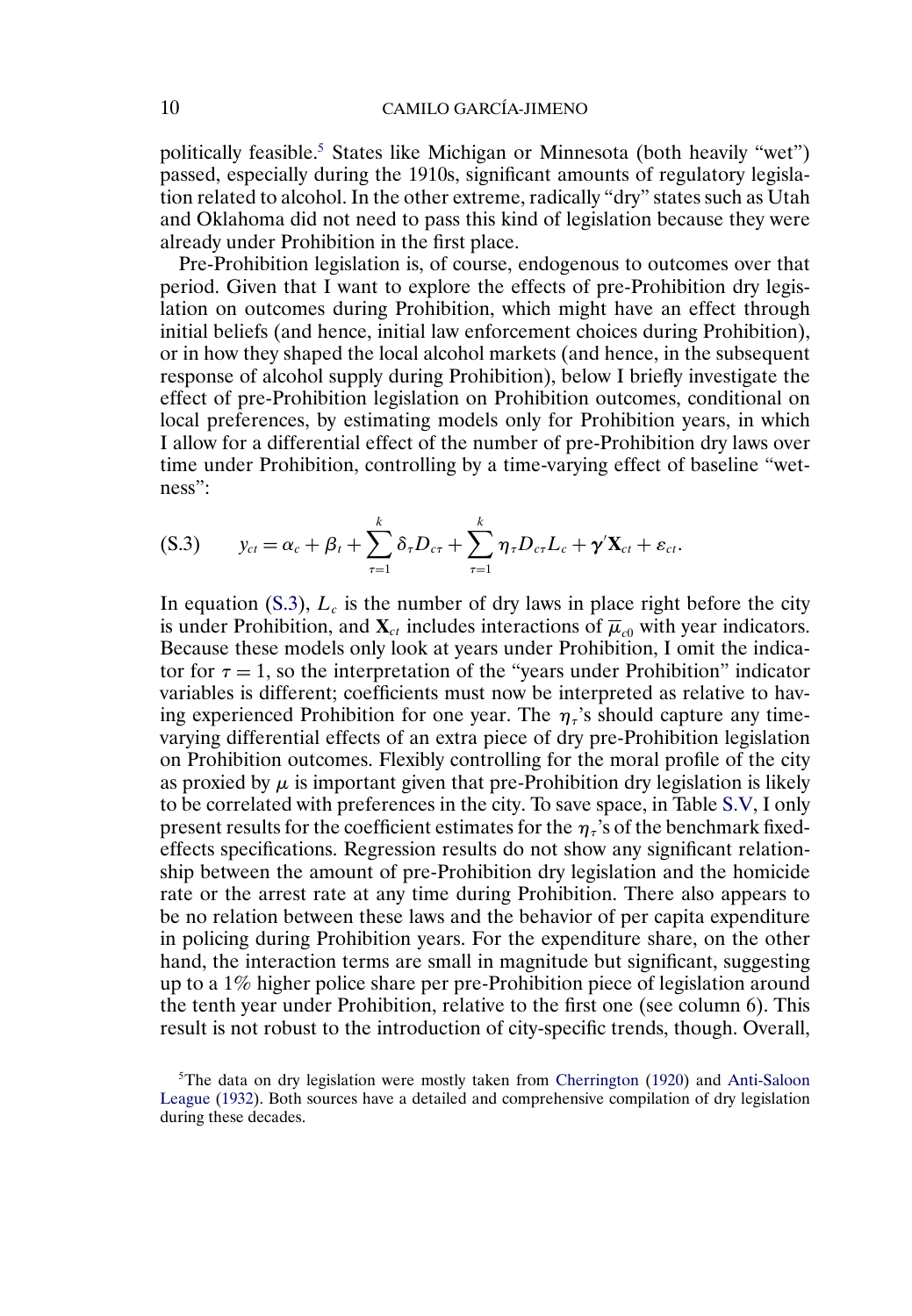<span id="page-10-0"></span>

| Dependent Variable:                  | Homicide Rate<br>per 100,000 |         |          | <b>Drunkenness Arrest Rate</b><br>per 1,000 |          | Police Expenditure<br>Share |          | Per capita Police<br>Expenditure |
|--------------------------------------|------------------------------|---------|----------|---------------------------------------------|----------|-----------------------------|----------|----------------------------------|
|                                      | (1)                          | (2)     | (3)      | (4)                                         | (5)      | (6)                         | (7)      | (8)                              |
| 2nd year under Prohibition $\times$  | 0.098                        | 0.166   | $-0.334$ | $-0.189$                                    | 0.000    | 0.000                       | $-0.004$ | $-0.004$                         |
| Pre-Prohibition dry laws             | (0.208)                      | (0.202) | (0.398)  | (0.291)                                     | (0.0003) | (0.0002)                    | (0.006)  | (0.004)                          |
| 3rd year under Prohibition $\times$  | 0.247                        | 0.218   | $-0.237$ | 0.120                                       | $-0.001$ | 0.000                       | $-0.008$ | $-0.005$                         |
| Pre-Prohibition dry laws             | (0.200)                      | (0.195) | (0.409)  | (0.285)                                     | (0.000)  | (0.0003)                    | (0.009)  | (0.006)                          |
| 4th year under Prohibition $\times$  | 0.452                        | 0.469   | $-0.316$ | 0.163                                       | 0.000    | 0.000                       | $-0.013$ | $-0.007$                         |
| Pre-Prohibition dry laws             | (0.229)                      | (0.229) | (0.407)  | (0.282)                                     | (0.001)  | (0.0003)                    | (0.011)  | (0.007)                          |
| 5th year under Prohibition $\times$  | 0.183                        | 0.174   | $-0.427$ | 0.122                                       | 0.000    | 0.001                       | $-0.018$ | $-0.010$                         |
| Pre-Prohibition dry laws             | (0.289)                      | (0.286) | (0.435)  | (0.280)                                     | (0.001)  | (0.0003)                    | (0.013)  | (0.008)                          |
| 6th year under Prohibition $\times$  | 0.319                        | 0.289   | $-0.503$ | $-0.139$                                    | 0.000    | 0.001                       | $-0.005$ | $-0.005$                         |
| Pre-Prohibition dry laws             | (0.262)                      | (0.262) | (0.427)  | (0.290)                                     | (0.001)  | (0.0003)                    | (0.019)  | (0.009)                          |
| 7th year under Prohibition $\times$  | 0.334                        | 0.315   | $-0.431$ | $-0.129$                                    | 0.000    | 0.001                       | $-0.008$ | $-0.003$                         |
| Pre-Prohibition dry laws             | (0.312)                      | (0.304) | (0.451)  | (0.296)                                     | (0.001)  | (0.0003)                    | (0.021)  | (0.010)                          |
| 8th year under Prohibition $\times$  | 0.375                        | 0.363   | $-0.486$ | $-0.010$                                    | 0.001    | 0.001                       | $-0.003$ | $-0.001$                         |
| Pre-Prohibition dry laws             | (0.307)                      | (0.299) | (0.413)  | (0.290)                                     | (0.0007) | (0.0003)                    | (0.022)  | (0.010)                          |
| 9th year under Prohibition $\times$  | 0.353                        | 0.369   | $-0.672$ | $-0.054$                                    | 0.001    | 0.001                       | 0.005    | 0.001                            |
| Pre-Prohibition dry laws             | (0.327)                      | (0.318) | (0.428)  | (0.306)                                     | (0.001)  | (0.0003)                    | (0.025)  | (0.012)                          |
| 10th year under Prohibition $\times$ | 0.298                        | 0.321   | $-0.559$ | $-0.056$                                    | 0.001    | 0.001                       | $-0.009$ | 0.001                            |
| Pre-Prohibition dry laws             | (0.249)                      | (0.243) | (0.431)  | (0.312)                                     | (0.001)  | (0.0004)                    | (0.024)  | (0.013)                          |
| 11th year under Prohibition $\times$ | 0.094                        | 0.125   | $-0.540$ | $-0.188$                                    | 0.001    | 0.001                       | $-0.010$ | $-0.013$                         |
| Pre-Prohibition dry laws             | (0.251)                      | (0.245) | (0.418)  | (0.294)                                     | (0.001)  | (0.0004)                    | (0.024)  | (0.019)                          |
| 12th year under Prohibition $\times$ | 0.194                        | 0.149   | $-0.394$ | $-0.031$                                    | 0.001    | 0.001                       | $-0.022$ | $-0.001$                         |
| Pre-Prohibition dry laws             | (0.253)                      | (0.240) | (0.480)  | (0.340)                                     | (0.001)  | (0.0004)                    | (0.030)  | (0.014)                          |

TABLE S.V HETEROGENEOUS EFFECTS: DIFFERENCES IN DRY LEGISLATION[a](#page-11-0)

(*Continues*)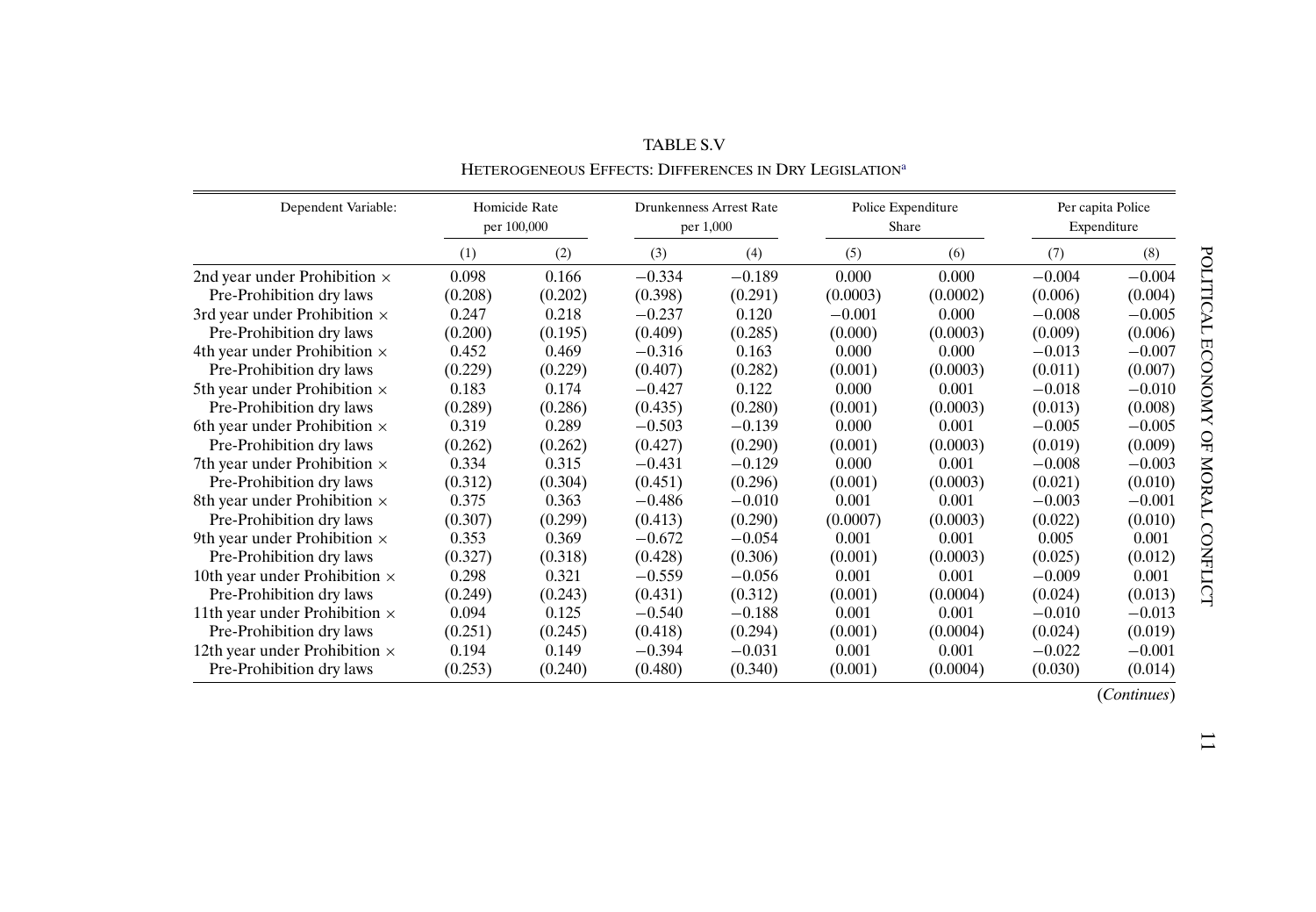<span id="page-11-0"></span>

|                                                |          |                              | TABLE S.V—Continued                         |          |          |                             |          |                                  | N             |
|------------------------------------------------|----------|------------------------------|---------------------------------------------|----------|----------|-----------------------------|----------|----------------------------------|---------------|
| Dependent Variable:                            |          | Homicide Rate<br>per 100,000 | <b>Drunkenness Arrest Rate</b><br>per 1,000 |          |          | Police Expenditure<br>Share |          | Per capita Police<br>Expenditure |               |
|                                                | (1)      | (2)                          | (3)                                         | (4)      | (5)      | (6)                         | (7)      | (8)                              |               |
| 13th year under Prohibition $\times$           | 0.133    | 0.094                        | $-0.079$                                    | 0.188    | 0.001    | 0.001                       | $-0.034$ | $-0.012$                         |               |
| Pre-Prohibition dry laws                       | (0.236)  | (0.227)                      | (0.878)                                     | (0.661)  | (0.001)  | (0.0004)                    | (0.035)  | (0.019)                          |               |
| 14th year under Prohibition $\times$           | 0.149    | 0.196                        | $-1.212$                                    | 0.606    | 0.001    | 0.001                       | $-0.025$ | 0.005                            |               |
| Pre-Prohibition dry laws                       | (0.263)  | (0.250)                      | (1.081)                                     | (1.197)  | (0.001)  | (0.0004)                    | (0.037)  | (0.018)                          |               |
| 15th year under Prohibition $\times$           | $-0.019$ | 0.157                        | $-16.505$                                   | 1.956    | 0.002    | 0.002                       | $-0.024$ | 0.004                            |               |
| Pre-Prohibition dry laws                       | (0.242)  | (0.245)                      | (3.514)                                     | (2.523)  | (0.0010) | (0.0005)                    | (0.038)  | (0.021)                          |               |
| 16th year under Prohibition $\times$           | $-0.143$ | 0.055                        | $-12.068$                                   | 2.232    | 0.002    | 0.001                       | 0.017    | $-0.002$                         | CAMILO        |
| Pre-Prohibition dry laws                       | (0.440)  | (0.367)                      | (1.764)                                     | (1.429)  | (0.0011) | (0.0009)                    | (0.038)  | (0.025)                          |               |
| 17th year under Prohibition $\times$           | $-0.913$ | $-0.737$                     | 5.239                                       | $-1.343$ | 0.002    | 0.000                       | 0.004    | $-0.053$                         |               |
| Pre-Prohibition dry laws                       | (1.304)  | (1.035)                      | (1.039)                                     | (5.556)  | (0.004)  | (0.002)                     | (0.078)  | (0.046)                          |               |
| 18th year under Prohibition $\times$           | 1.369    | 1.121                        | 4.310                                       | 0.270    | 0.001    | $-0.002$                    | $-0.027$ | $-0.056$                         |               |
| Pre-Prohibition dry laws                       | (1.404)  | (1.492)                      | (1.077)                                     | (4.264)  | (0.004)  | (0.003)                     | (0.072)  | (0.053)                          |               |
| 19th and more years under Prohibition $\times$ | $-4.095$ | $-3.993$                     | 6.214                                       | 0.041    | $-0.009$ | $-0.003$                    | $-0.465$ | $-0.080$                         |               |
| Pre Prohibition dry laws                       | (1.812)  | (1.605)                      | (1.225)                                     | (4.071)  | (0.005)  | (0.002)                     | (0.146)  | (0.070)                          | GARCIA-JIMENO |
| Time-varying controls                          | Yes      | Yes                          | Yes                                         | Yes      | Yes      | Yes                         | Yes      | Yes                              |               |
| Year effects                                   | Yes      | Yes                          | Yes                                         | Yes      | Yes      | Yes                         | Yes      | Yes                              |               |
| City effects                                   | Yes      | Yes                          | Yes                                         | Yes      | Yes      | Yes                         | Yes      | Yes                              |               |
| R-squared                                      | 0.47     | 0.40                         | 0.50                                        | 0.35     | 0.39     | 0.21                        | 0.75     | 0.61                             |               |
| No. of cities                                  | 66       | 90                           | 66                                          | 237      | 66       | 239                         | 66       | 239                              |               |
| No. of observations                            | 1,066    | 1,210                        | 1,066                                       | 2,655    | 1,066    | 3,477                       | 1,066    | 3,477                            |               |

aThe table presents OLS coefficient estimates of the interaction terms between years under Prohibition and the number of state-level dry laws in place prior to the introduction of Prohibition in the city, from models based on equation [\(S.3](#page-9-0)). In columns 1–2 the dependent variable is the homicide rate per 100,000. In columns 3–4 the dependent variable is the drunkenness arrests rate per 1,000. In columns 5–6 the dependent variable is the city police expenditure as a fraction of total city expenditure. In columns 7–8 the dependent variable is the per capita city police expenditure in 1913 dollars. Odd columns presen<sup>t</sup> results using the balanced sample of cities used for structural estimation. Even columns use the sample of all cities with at least eight years of data for the homicide rate, or at least ten years of data on all other dependent variables. All models include a constant, not reported. Time-varying controls include log population, <sup>a</sup> Border indicator and <sup>a</sup> State-capital indicator. Standard errors are robust to arbitrary heteroskedasticity and clustered at the city level.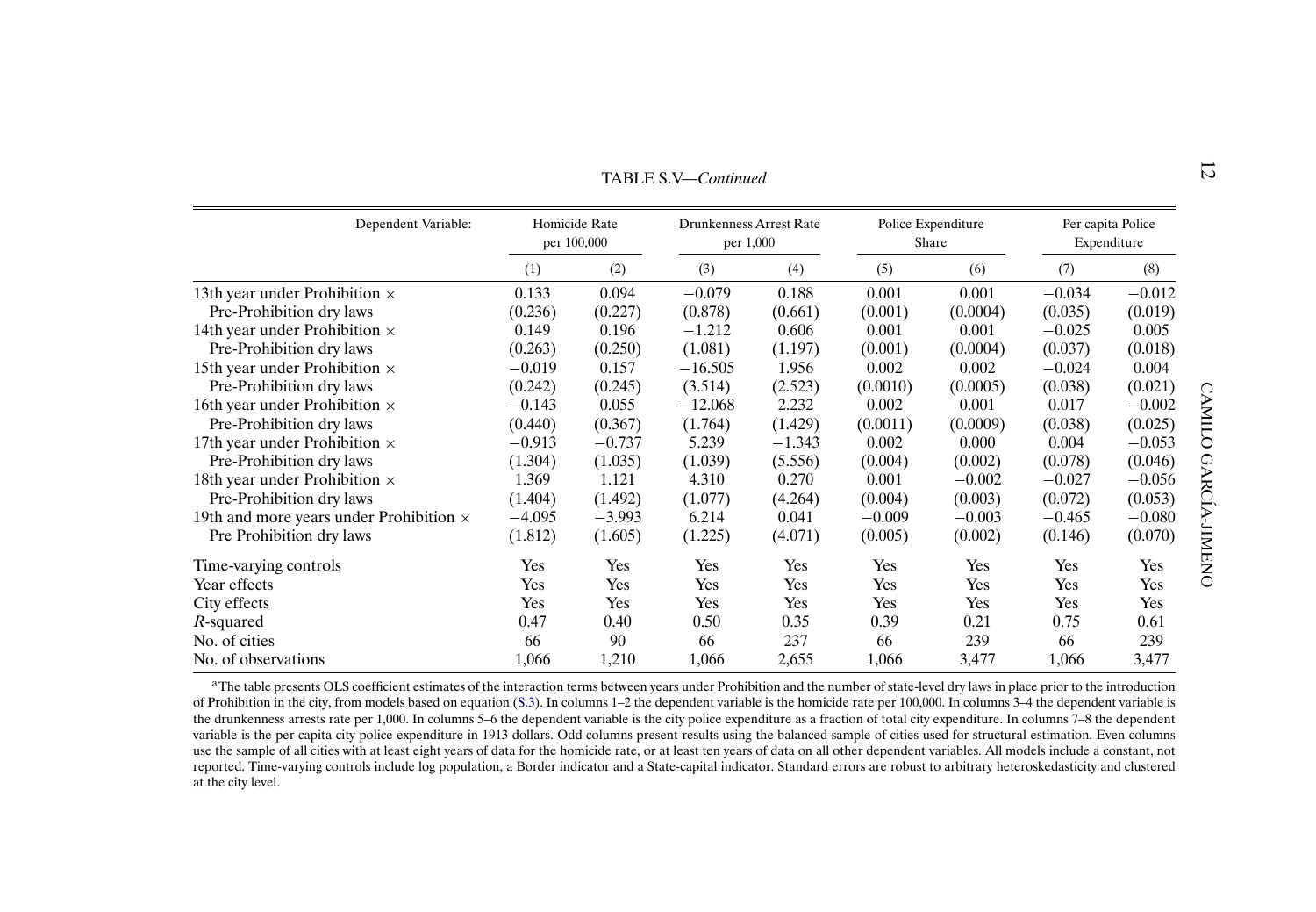<span id="page-12-0"></span>there seems to be no evidence that dry laws prior to Prohibition had any economically important effects on the evolution of outcomes during Prohibition years.

# *Women's Suffrage*

Several historians have attributed some of the success of Prohibition in the United States to the significant role that the Women's Suffrage Movement played. It is undeniable that women played a prominent role in the conflict over alcohol consumption, and were of importance at least since the 1840s when the "Daughters of Temperance" were organized in New York State. Then, in the 1870s, a group of Ohio women began the "Temperance Crusade," which spread throughout the Midwest. These women would visit local saloons, and protest and pray for days until owners were forced to close. The long-term effects of the crusade are likely to have been minimal, but it constituted a major women-specific social mobilization, and was the origin of the WCTU some years later. In the twentieth century, both the Women's Suffrage Movement and the Temperance Movement were part of the Progressive-era reforms, and organizations such as the WCTU were involved in the political struggle around both issues. Although U.S.-wide women's suffrage (19th Amendment) was ratified into the Constitution in 1920, after the adoption of nationwide Prohibition (18th Amendment), authors such as [Okrent](#page-36-0) [\(2010\)](#page-36-0) argue that the Women's Suffrage Movement gave a major impulse to the Prohibition movement. The almost simultaneous ratification of the 18th and 19th Amendments makes it impossible to identify any specific effects that women's suffrage might have had during federal Prohibition years. Nonetheless, prior to the 19th Amendment, several states had already extended the franchise to women.<sup>6</sup> As a way to explore the importance of women's enfranchisement on Prohibition-related outcomes, I exploit the variation in women's suffrage enfranchisement prior to 1920, when both the 18th and 19th Amendments were ratified, to see if Prohibition had differential effects in cities with and without women's suffrage. If the distribution of women's preferences over Prohibition enforcement was different than men's, cities allowing women's suffrage could be under a differential trend. Thus, for the 1910–1919 period, I run regressions of the form

$$
(S.4) \t y_{ct} = \alpha_c + \beta_t + \eta W_{ct} + \sum_{\tau=1}^k \delta_\tau D_\tau + \sum_{\tau=1}^k \phi_\tau D_\tau W_{ct} + \gamma' \mathbf{X}_{ct} + \varepsilon_{ct}.
$$

6Women's Suffrage prior to the 19th Amendment was adopted by the states as follows: Wyoming (while still a Territory) in 1869, Colorado in 1893, Utah (while still a Territory) in 1895, Idaho in 1896, Washington in 1910, Arizona (while still a Territory) in 1910, California in 1911, Kansas and Oregon in 1912, Alaska (while still a Territory) in 1913, Montana and Nevada in 1914, New York in 1917, and Michigan, Oklahoma, and South Dakota in 1918 (see [Keyssar](#page-36-0) [\(2000\)](#page-36-0)).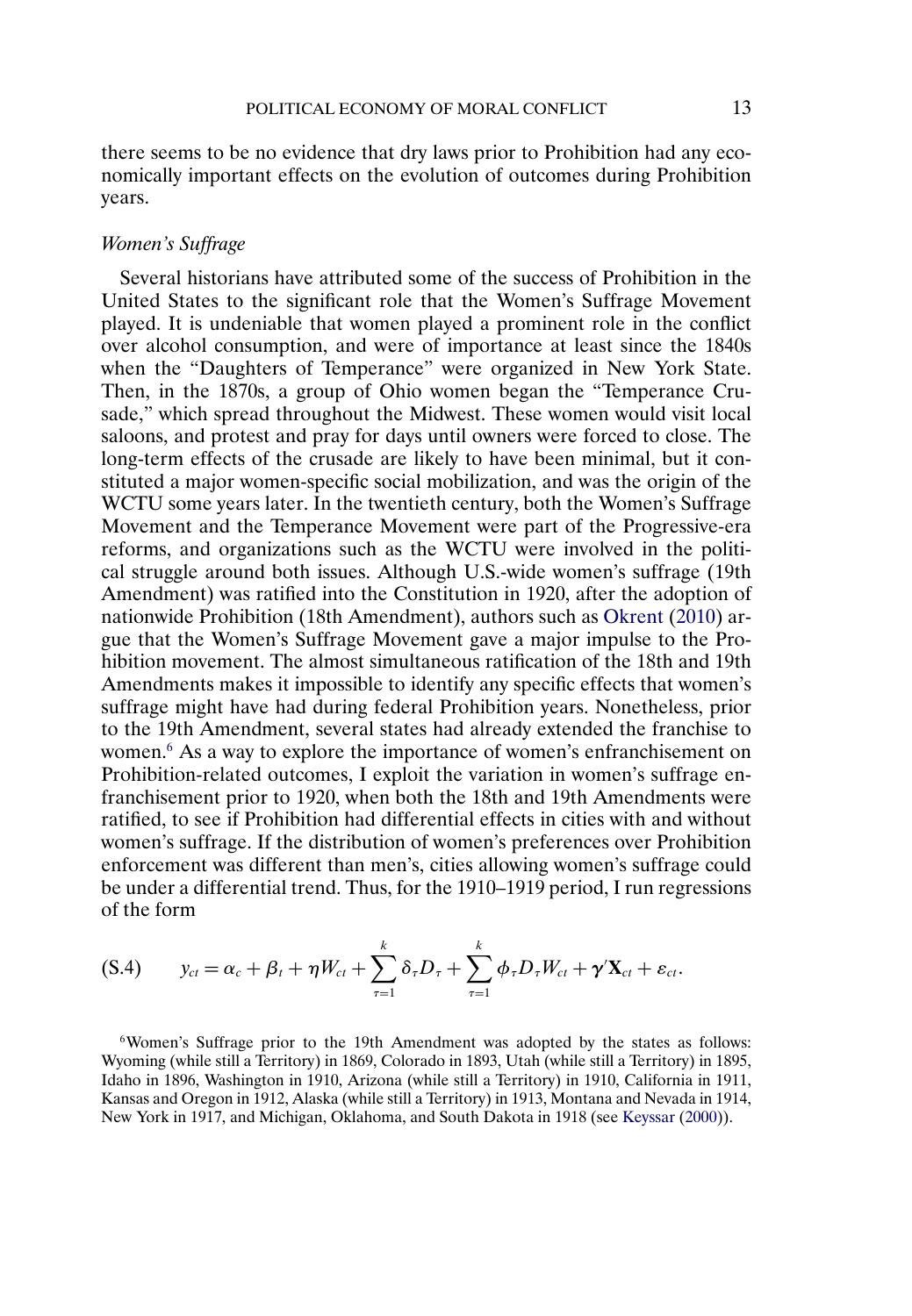<span id="page-13-0"></span>In equation [\(S.4\)](#page-12-0),  $W_{ct}$  is an indicator variable taking the value of 1 if city c has women's suffrage in year t. Table [S.VI](#page-14-0) presents results of the estimates of the  $\phi_{\tau}$ 's from equation [\(S.4\)](#page-12-0) for the different outcome variables, in the specifications including city fixed effects, time-varying controls, and year effects. The regressions include only up to  $\phi_5$ , because before 1919 no city with women's suffrage in the sample had experienced more than 5 years under Prohibition. There is no evidence of a differential trend in the homicide rate in cities with women's suffrage. This is unsurprising given that the shortrun effects of Prohibition on the homicide rate were very small. For the outcomes which did have large short-run changes after the introduction of Pro-hibition, if anything, columns 2–3 in Table [S.VI](#page-14-0) show that the introduction of women's suffrage is correlated with more drunkenness arrests in the short run (after two to three years under Prohibition), but the net effect is small and insignificant quickly thereafter. This result is also not robust to the restricted sample in column 2. When looking at police enforcement in columns 4–7, the results are also very inconclusive. During years with women's suffrage, cities have slightly lower but insignificant policing, which is actually inconsistent with the idea that women's anti-Prohibitionism should translate to higher law enforcement and a smaller alcohol market after their enfranchisement. Overall, the available evidence does not suggest that alternative legislation, such as dry laws or women's suffrage, might have been driving the trends in law enforcement, crime, and arrests presented in Section 3 in the paper.

#### *Public Opinion*

I estimate fixed-effects regressions for both the county and the city samples, with two periods,  $t \in \{0, 1\}$ .  $t = 0$  is the pre-Prohibition period, and  $t = 1$  is the post-Prohibition period, for a year in which there was a liquor-related referendum. The models I estimate take the basic form

$$
(S.5) \qquad w_{ct} = \alpha_c + \beta t + \delta \mu_{ct} + \phi \mu_{c0} t + \gamma' \mathbf{X}_{ct} + \varepsilon_{ct},
$$

where  $w_{ct}$  is the wet vote share. In this model, the interaction term for the post period uses the initial period's "wetness," given that it is based on baseline moral preferences that law enforcement and its equilibrium effects are endogenously determined. I use two alternative proxies for wetness: the average of wet religion affiliations, the share black and foreign white, and the share of population ages 15–44, and the first principal component of these variables.  $\mathbf{X}_{ct}$ is a vector of time-varying controls, including the log of population (1910 data for  $t = 0$  and 1930 for  $t = 1$ ), the urban share of the county (or of the county's city), the number of dry laws in place, the year in which the referendum took place, and indicator variables for the type of referendum (a Prohibition law, a constitutional convention election, or a constitutional amendment (omitted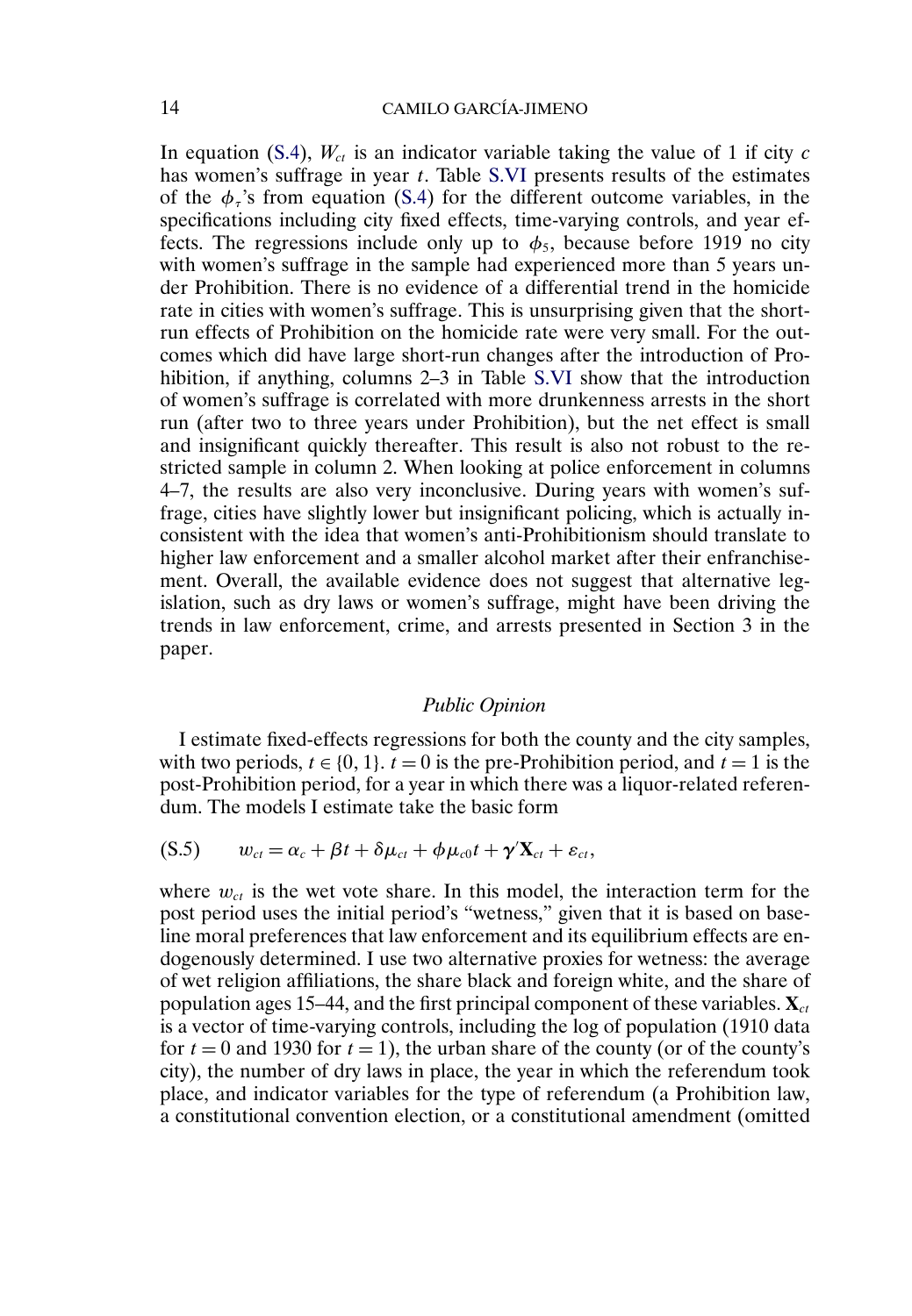<span id="page-14-0"></span>

| Dependent Variable:                                  | Homicide Rate<br>per 100,000 |          | Drunkenness Arrest Rate<br>per 1,000 |          | Police Expenditure<br>Share | Per capita Police<br>Expenditure |          |
|------------------------------------------------------|------------------------------|----------|--------------------------------------|----------|-----------------------------|----------------------------------|----------|
|                                                      | (1)                          | (2)      | (3)                                  | (4)      | (5)                         | (6)                              | (7)      |
| Women's suffrage indicator                           | 0.117                        | $-1.080$ | $-2.183$                             | 0.000    | 0.001                       | 0.013                            | 0.051    |
|                                                      | (1.024)                      | (1.696)  | (1.132)                              | (0.003)  | (0.002)                     | (0.072)                          | (0.046)  |
| 1st year under Prohibition $\times$ Women's suffrage | $-0.734$                     | 1.410    | 1.311                                | $-0.007$ | $-0.003$                    | $-0.178$                         | $-0.085$ |
|                                                      | (1.502)                      | (2.812)  | (1.623)                              | (0.003)  | (0.002)                     | (0.092)                          | (0.040)  |
| 2nd year under Prohibition $\times$ Women's suffrage | $-2.370$                     | $-5.484$ | 5.409                                | $-0.017$ | $-0.002$                    | $-0.124$                         | 0.002    |
|                                                      | (4.357)                      | (3.447)  | (2.645)                              | (0.006)  | (0.004)                     | (0.110)                          | (0.054)  |
| 3rd year under Prohibition $\times$ Women's suffrage | $-1.318$                     | $-4.172$ | 5.616                                | $-0.021$ | $-0.002$                    | $-0.151$                         | $-0.024$ |
|                                                      | (4.537)                      | (3.969)  | (3.655)                              | (0.009)  | (0.005)                     | (0.111)                          | (0.062)  |
| 4th year under Prohibition $\times$ Women's suffrage | 5.552                        | $-0.017$ | 4.276                                | $-0.036$ | $-0.003$                    | $-0.223$                         | $-0.051$ |
|                                                      | (6.904)                      | (6.215)  | (3.767)                              | (0.010)  | (0.005)                     | (0.095)                          | (0.051)  |
| 5th year under Prohibition $\times$ Women's suffrage |                              |          | 3.329                                |          |                             |                                  |          |
|                                                      |                              |          | (4.841)                              |          |                             |                                  |          |
| Time-varying controls                                | Yes                          | Yes      | Yes                                  | Yes      | <b>Yes</b>                  | Yes                              | Yes      |
| Year effects                                         | Yes                          | Yes      | Yes                                  | Yes      | <b>Yes</b>                  | Yes                              | Yes      |
| City effects                                         | Yes                          | Yes      | Yes                                  | Yes      | Yes                         | Yes                              | Yes      |
| R-squared                                            | 0.11                         | 0.34     | 0.29                                 | 0.33     | 0.19                        | 0.65                             | 0.61     |
| No. of cities                                        | 66                           | 66       | 236                                  | 66       | 217                         | 66                               | 217      |
| No. of observations                                  | 594                          | 594      | 1,861                                | 528      | 1,427                       | 528                              | 1,427    |

TABLE S.VIHETEROGENEOUS EFFECTS: DIFFERENCES IN WOMEN'S SUFFRAGE STATUSa

<sup>a</sup>The table presents OLS coefficient estimates from models based on equation ([S.4](#page-12-0)), on a yearly panel of U.S. cities covering the period 1910–1919 (prior to Constitutional Prohibition). In column 1 the dependent variable is the homicide rate per 100,000. In columns 2–3 the dependent variable is the drunkenness arrests rate per 1,000. In columns 4–5 the dependent variable is the city police expenditure as <sup>a</sup> fraction of total city expenditure. In columns 6–7 the dependent variable is the per capita city police expenditure in 1913 dollars. All models include <sup>a</sup> dummy indicator for women's suffrage in the city's state, and interactions of this indicator with time under Prohibition. Models in columns 1, 2, 4, and 6 use only the balanced sample of cities used for estimation of the structural model. Models in columns 3, 5, and 7 use the sample of cities for which at least ten years of data on the drunkenness arrests rate is available. All models include <sup>a</sup> constant, not reported. Time-varying controls include log population, <sup>a</sup> Border indicator, and <sup>a</sup> State-capital indicator. Standard errors are robust to arbitrary heteroskedasticity and clustered at the city level.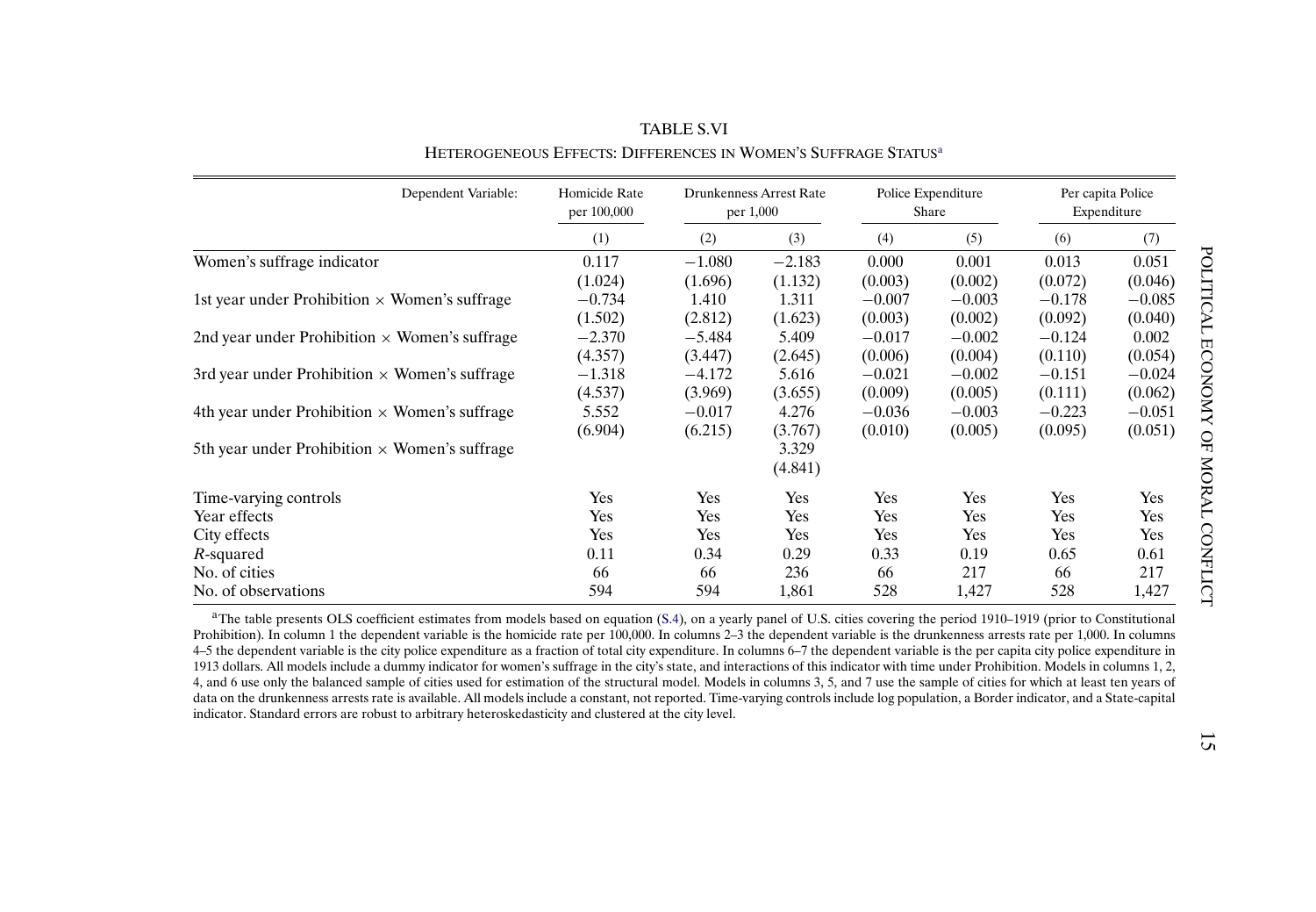<span id="page-15-0"></span>category)). The estimate of  $\phi$  should capture the differential increase in the wet vote share in wetter communities.

Table [S.VII](#page-16-0) presents the main results. Columns 1–6 present results for the complete sample of counties.7 Finally, columns 7–12 present results for the sample of cities. Columns 1 and 7 first simply regress the wet vote share on a post-Prohibition period indicator. The estimated coefficient in column 1 implies that the average county experienced a 13 percentage points larger wet vote share after Prohibition (s.e.  $= 0.004$ ). Column 2 then presents estimates of the main specification in equation [\(S.5\)](#page-13-0) without additional controls. Column 3 controls for the log of population and the urban share, the year in which the referendum took place, and indicators for the type of referendum. Both the type of referendum in consideration and the year in which it took place are likely to be endogenous to the vote share, given that the timing and kind of referendum were likely to depend on the trends of public support for Prohibition; for example, a proposal for a constitutional amendment was likely to take place in states where public opinion favoring Prohibition was believed to be widespread. Thus, I do not stress the results of the models in columns 3 and 9; nevertheless, estimates are very similar to those excluding these variables.

Column 4 includes state-cross-post-Prohibition interactions, and column 5 accounts for the potential selection problem arising from the fact that a subset of wet states never held pre-Prohibition liquor referenda, by controlling for the inverse Mills ratio of the estimates of a Probit selection equation for holding a referendum.8 Column 6 then reproduces the model in column 5 but using the

 $<sup>7</sup>$  For comparative purposes, I also computed estimates for analogous models restricting the</sup> sample to counties with a population larger than 30,000, which I omit to conserve space (available upon request). Estimates for the restricted sample of more populous counties are actually larger in magnitude, and imply that the differential responses observed here are not driven by a comparison of extremely dry versus extremely wet communities.

8A caveat in the elections data is that several states, including Louisiana, New Jersey, New York, and Pennsylvania, did not hold any liquor-related referendum in a pre-Prohibition year. This induces a potential selection bias in the estimates of equation (4) because these states never held a referendum regarding liquor precisely due to the highly anti-Prohibitionist preferences of their citizens. As a robustness check, I also estimate a selection model, by specifying a selection equation for holding a referendum (at the state level). More specifically, I assume that

$$
r_{St} = \begin{cases} 1 & \text{if } t = 0 \text{ and } \pmb{\eta}' \mathbf{Z}_{S0} + v_{S0} > 0, \\ 1 & \text{if } t = 1, \end{cases}
$$

where  $r_{St}$  is an indicator variable for state S holding a liquor referendum,  $\mathbf{Z}_{S0}$  includes the state's share of adherents to a wet religion and the share of native white individuals in 1910, and  $v_{S0} \sim$  $N(0, 1)$ , with  $E[\varepsilon_{c0}|v_{S0}] = \rho v_{S0}$  and  $E[\varepsilon_{c1}|v_{S0}] = 0$ . This implies that

$$
E[w_{ct}|\mu_{ct}, \mu_{c0}, \mathbf{X}_{ct}, r_{St}=1] = \alpha_c + \beta t + \delta \mu_{ct} + \phi \mu_{c0} t + \gamma' \mathbf{X}_{ct} + \kappa \lambda (\boldsymbol{\eta} Z_{S0}) \mathbf{1}_{\{t=0\}},
$$

where  $\lambda$ () is the inverse Mills ratio. Results are reported in columns 6, 12, and 18 of Table II in the paper.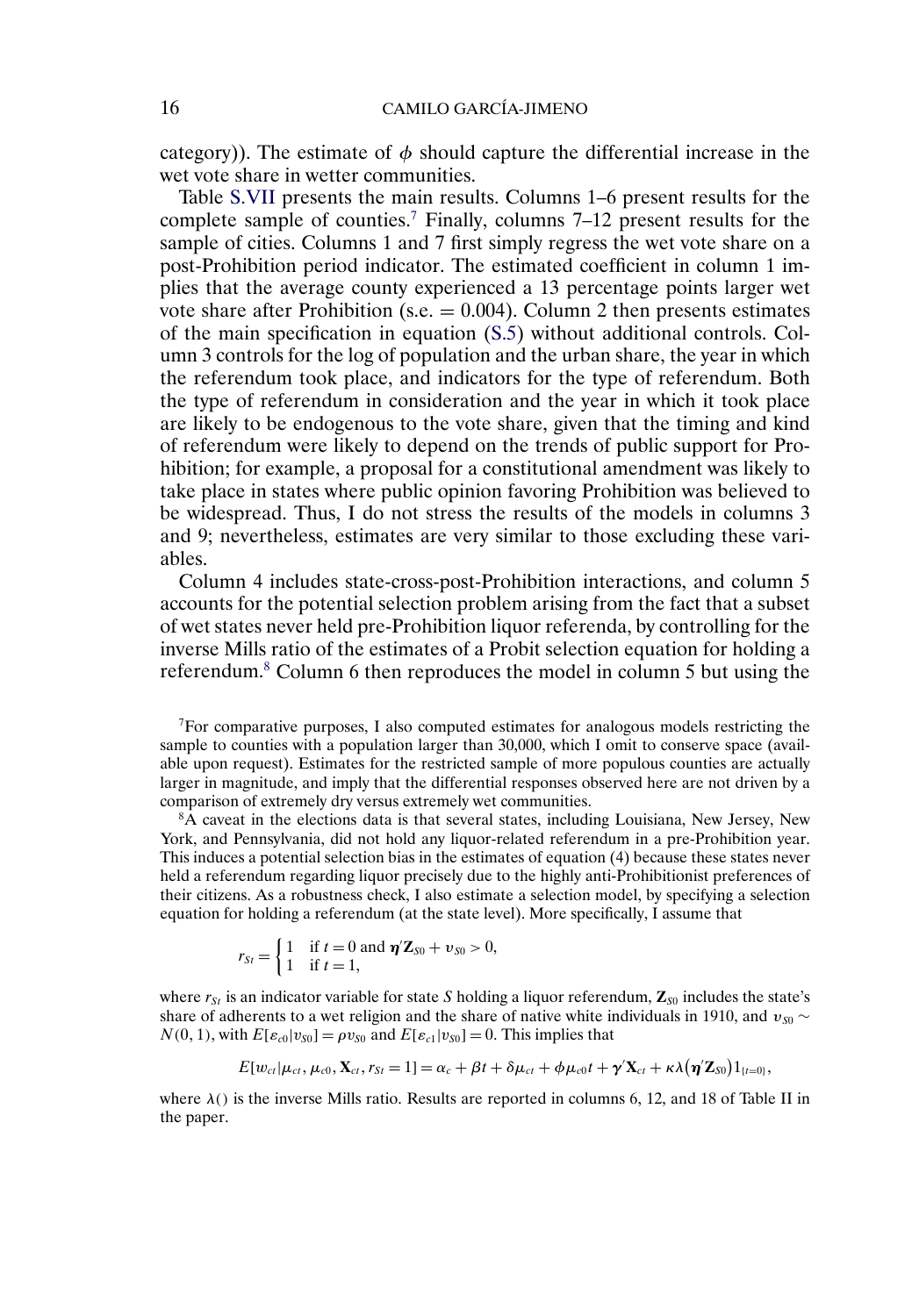<span id="page-16-0"></span>

| Dependent Variable: Wet Vote Share<br>Panel A       |                |                |                |                        |          |                |                |                |                     |                                         |                  |                    |
|-----------------------------------------------------|----------------|----------------|----------------|------------------------|----------|----------------|----------------|----------------|---------------------|-----------------------------------------|------------------|--------------------|
|                                                     |                |                |                | <b>Counties Sample</b> |          |                |                |                |                     | Cities Sample                           |                  |                    |
|                                                     | (1)            | (2)            | (3)            | (4)                    | (5)      | (6)            | (7)            | (8)            | (9)                 | (10)                                    | (11)             | (12)               |
| Post-Prohibition indicator                          | 0.137          | $-0.110$       | 0.081          | $-0.057$               | $-0.109$ | 0.158          | 0.245          | $-0.078$       | $-0.131$            | 0.160                                   | 0.021            | 0.233              |
|                                                     | (0.004)        | (0.018)        | (0.022)        | (0.035)                | (0.017)  | (0.006)        | (0.013)        | (0.084)        | (0.123)             | (0.097)                                 | (0.094)          | (0.034)            |
| "Wetness"                                           |                | 0.120          | 0.142          | 0.121                  | 0.107    | $-0.513$       |                | 0.222          | $-0.257$            | $-0.724$                                | 0.000            | $-0.499$           |
|                                                     |                | (0.090)        | (0.095)        | (0.078)                | (0.096)  | (0.082)        |                | (0.363)        | $(0.370)$ $(0.495)$ |                                         | (0.413)          | (0.384)            |
| Baseline "Wetness" $\times$                         |                | 0.697          | 0.597          | 0.481                  | 0.735    | 0.079          |                | 0.664          | 0.590               | 0.426                                   | 0.474            | 0.040              |
| Post-Prohibition indicator                          |                | (0.045)        | (0.042)        | (0.044)                | (0.047)  | (0.004)        |                | (0.181)        | (0.158)             | (0.125)                                 | (0.213)          | (0.015)            |
| Log of population                                   |                |                | 0.088          | 0.067                  | 0.081    |                |                |                | 0.161               | 0.093                                   | 0.011            | 0.056              |
|                                                     |                |                | (0.011)        | (0.008)                | (0.011)  |                |                |                | (0.058)             | (0.062)                                 | (0.048)          | (0.049)            |
| Urban share of county                               |                |                | 0.021          | 0.052                  | 0.057    |                |                |                | $-0.183$            |                                         | $-0.146 - 0.092$ | $-0.077$           |
|                                                     |                |                | (0.039)        | (0.028)                | (0.041)  |                |                |                |                     | $(0.082)$ $(0.120)$ $(0.099)$           |                  | (0.097)            |
| Number of dry laws                                  |                |                |                |                        |          |                |                |                |                     | $-0.034$ $-0.002$ $-0.022$              |                  | $-0.023$           |
|                                                     |                |                |                |                        |          |                |                |                |                     | $(0.011)$ $(0.035)$ $(0.008)$ $(0.008)$ |                  |                    |
| Referendum year                                     |                |                | $-0.011$       |                        |          |                |                |                | 0.000               |                                         |                  |                    |
|                                                     |                |                | (0.001)        |                        |          |                |                |                | (0.005)             |                                         |                  |                    |
| Referendum type:                                    |                |                |                |                        |          |                |                |                |                     |                                         |                  |                    |
| Prohibition law                                     |                |                | $-0.005$       |                        |          |                |                |                | 0.002               |                                         |                  |                    |
|                                                     |                |                | (0.008)        |                        |          |                |                |                | (0.028)             |                                         |                  |                    |
| Constitutional convention election                  |                |                | 0.010          |                        |          |                |                |                | 0.114               |                                         |                  |                    |
|                                                     |                |                | (0.010)        |                        |          |                |                |                | (0.045)             |                                         |                  |                    |
| Inverse Mills ratio $\times$ Pre-Prohibition period |                |                |                |                        | 0.158    | 0.152          |                |                |                     |                                         |                  | $-0.055 -0.044$    |
|                                                     |                |                |                |                        | (0.031)  | (0.031)        |                |                |                     |                                         | (0.075)          | (0.073)            |
| State cross post-Prohibition effects                | N <sub>0</sub> | N <sub>0</sub> | N <sub>0</sub> | <b>Yes</b>             | No       | N <sub>0</sub> | N <sub>0</sub> | N <sub>0</sub> | N <sub>0</sub>      | <b>Yes</b>                              | No               | No                 |
| Fixed effects                                       | Yes            | Yes            | Yes            | Yes                    | Yes      | Yes            | Yes            | Yes            | Yes                 | Yes                                     | Yes              | Yes                |
| R-squared                                           | 0.38           | 0.49           | 0.55           | 0.77                   | 0.53     | 0.52           | 0.74           | 0.77           | 0.81                | 0.94                                    | 0.79             | 0.80               |
| No. of cross sections                               | 1,693          | 1,693          | 1,693          | 1,693                  | 1,693    | 1,693          | 258            | 258            | 258                 | 258                                     | 258              | 258                |
| No. of observations                                 | 3,386          | 3,386          | 3,386          | 3,386                  | 3,386    | 3,386          | 129            | 129            | 129                 | 129                                     | 129              | 129                |
|                                                     |                |                |                |                        |          |                |                |                |                     |                                         |                  | <i>(Continues)</i> |

TABLE S.VII ELECTORAL SUPPORT FOR PROHIBITION<sup>[a](#page-17-0)</sup>

17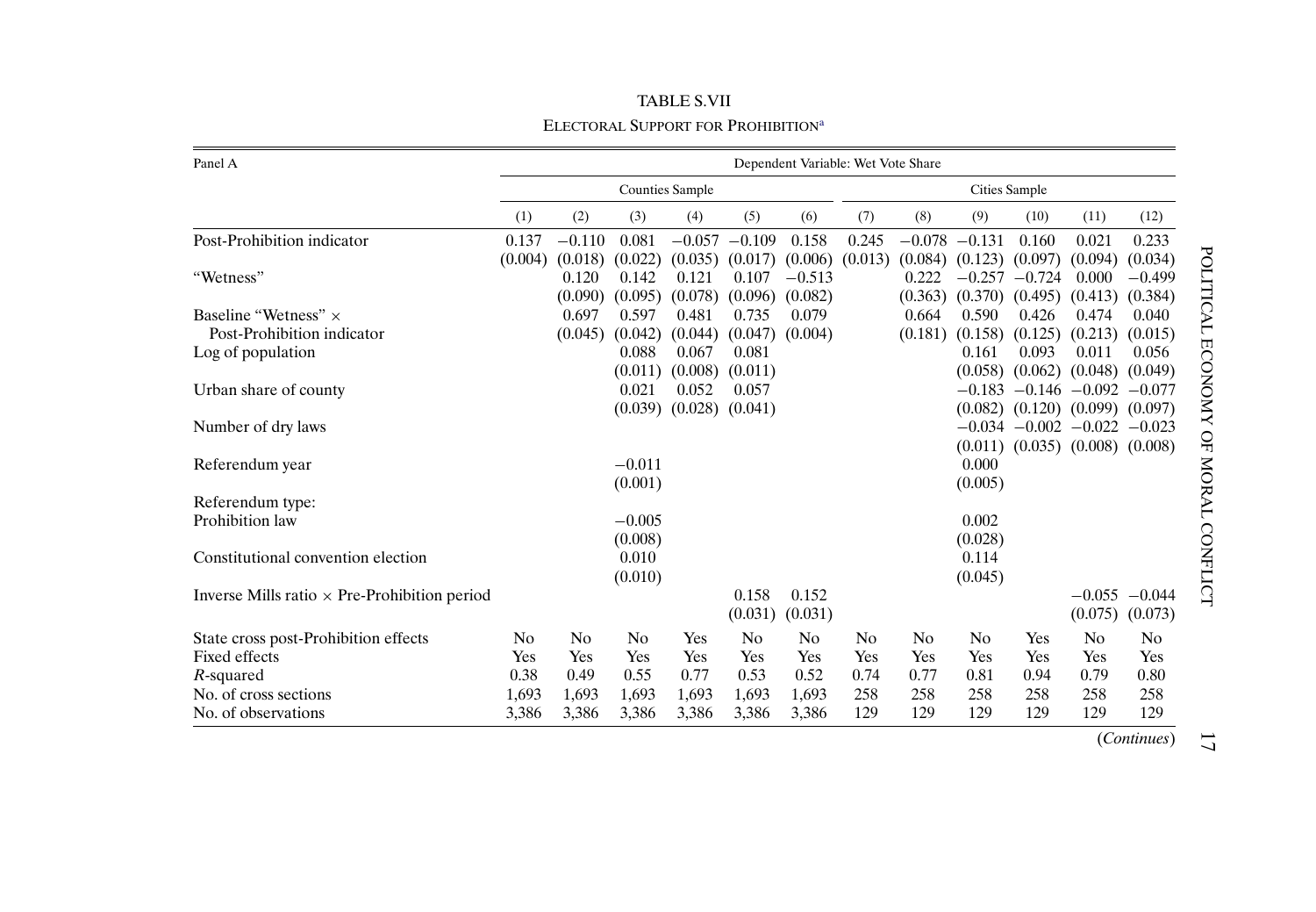<span id="page-17-0"></span>

| Panel B                   |          | Probit Selection Equation |  |  |  |  |
|---------------------------|----------|---------------------------|--|--|--|--|
|                           | (13)     | (14)                      |  |  |  |  |
| Share of wet religions    | $-1.092$ | $-1.092$                  |  |  |  |  |
|                           | (1.277)  | (1.277)                   |  |  |  |  |
| Share of non-native white | $-7.297$ | $-7.297$                  |  |  |  |  |
|                           | (3.836)  | (3.836)                   |  |  |  |  |
| Constant                  | 3.630    | 3.630                     |  |  |  |  |
|                           | (1.605)  | (1.605)                   |  |  |  |  |
| Pseudo $R$ -squared       | 0.17     | 0.17                      |  |  |  |  |
| No. of observations       | 31       | 31                        |  |  |  |  |
| Log likelihood            | $-11.32$ | $-11.32$                  |  |  |  |  |

controlling for selection using the inverse Mills ratio from <sup>a</sup> Probit selection (into having <sup>a</sup> pre-Prohibition era liquor referendum) equation at the state level. Models in columns 1–5 and 7–11 use the "wetness" proxy defined in the text as the average of the fraction of the population in either of Orthodox, Jewish, Lutheran, Catholic, or Other ascriptions from the 1916 Census of Religions, the fraction of the non-native white population, and the fraction of the population ages 15–44. Models in columns 6 and 12 use an alternative "wetness" proxy computed as the principal componen<sup>t</sup> of the same three variables. Panel <sup>B</sup> reports the estimates from the Selection equation (see footnote [8\)](#page-15-0), which includes an indicator for having experienced an Alcohol-related referendum in the pre-Prohibition era, the state-level share of adherents to any "wet" religion as defined in the main text (Orthodox, Jewish, Lutheran, Catholic, Other) from the 1916 Census of Religions, and the share of non-native white individuals in the state, from the 1910 Population Census. Models in Panel A include <sup>a</sup> constant, not reported. All standard errors are robust to arbitrary heteroskedasticity and clustered at the county or city level.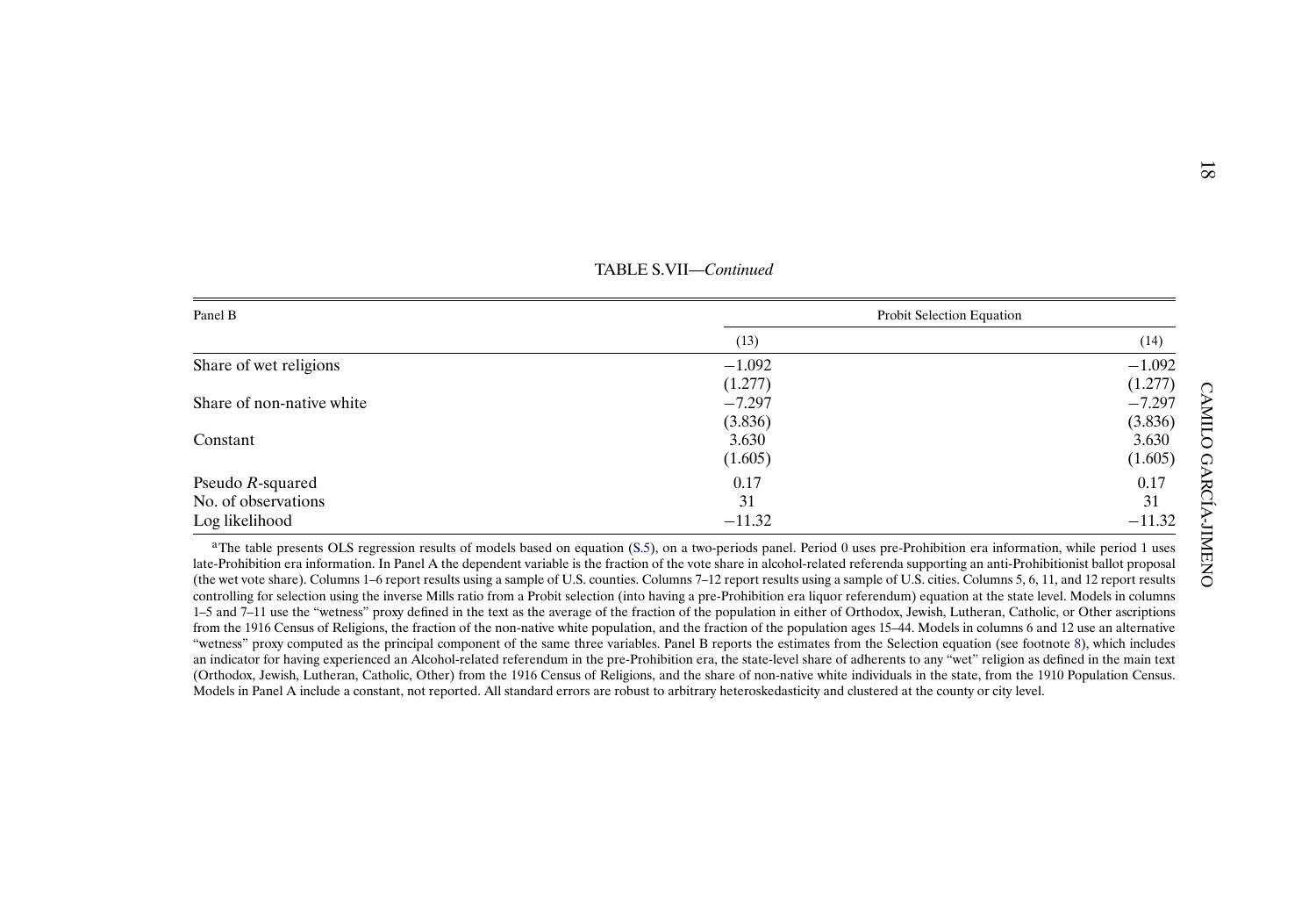<span id="page-18-0"></span>principal component wetness proxy instead of the average proxy showing very similar results. In all regressions, I run a completely balanced panel. The estimates of the selection equation are shown in Panel B. If anything, the size of  $\phi$ , the estimated differential effect of having a larger wet constituency, increases when accounting for selection.

The estimate of  $\phi$  from column 4 implies that a county with a one standard deviation higher average baseline wetness would differentially increase its wet vote share by 6 percentage points  $(0.062 = 0.48 \times 0.13)$ . The interaction terms are very precisely estimated across specifications, and the regression results suggest that most of the increase in support for anti-Prohibitionism occurred through the differentially larger growth in wet support of "morally" wet communities. The magnitude and significance of the estimates for the city sample are very close to those of the county sample, as can be seen in columns  $7 - 12.$ 

#### *Heterogeneity in Moral Views During Prohibition*

Similarly to the empirical strategy in equation (1) in the paper, I regress each of the outcome variables  $y_{ct}$  on the years-under-Prohibition indicators, and their interaction with the initial value of the "wetness" measure.<sup>9</sup> As a benchmark for comparison, I ran analogous regressions using only the Constitutional Prohibition indicator. The models I estimate take the form

$$
(S.6) \t y_{ct} = \alpha_c + \beta_t + \sum_{\tau=1}^k \delta_\tau D_{c\tau} + \sum_{\tau=1}^k \phi_\tau D_{c\tau} \overline{\mu}_c + \gamma' \mathbf{X}_{ct} + \varepsilon_{ct},
$$

where  $\bar{\mu}_c$  is a wetness proxy (either the average of demographics or the principal component measure). Interest lies in the differential evolution of outcomes over time under Prohibition, captured by the estimates of the  $\phi_{\tau}$ 's in equation (S.6). These measure how the different outcome variables changed differentially over the years under Prohibition, between cities with varying "moral" distributions (relative to a city with zero "wet" population).

For ease of exposition, Panel A in Figure [S.1](#page-19-0) graphs the estimated  $\phi_{\tau}$ 's using the average wetness proxy from the models in Table [S.VIIIA.](#page-20-0) Estimates are very similar in magnitude across alternative samples. The figure shows an increasing differential gap in the homicide rate during the first years under Prohibition, which subsequently closes over time, for cities with relatively "wetter" constituencies. This happened especially during the years in which the homi-

<sup>&</sup>lt;sup>9</sup>I take 1911 as the baseline value for  $\mu_{ct}$ . For cities without religious distribution data before that year, I use the earliest year available (1916 in most cases). As a robustness check, I ran identical regressions using the 1911 data on the somewhat reduced sample of cities without data before 1916, and results varied only marginally (available upon request).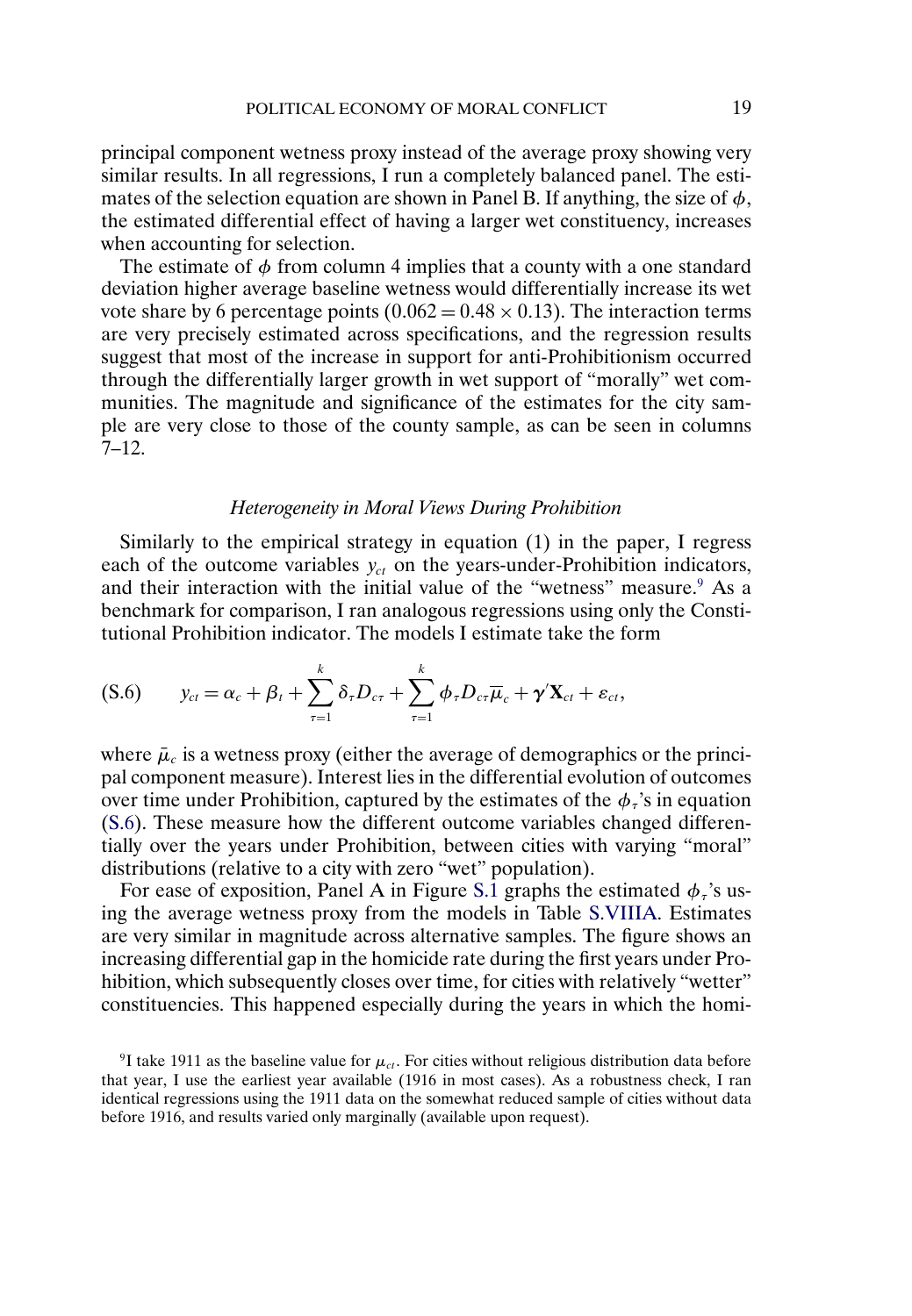Panel A: Homicide rate (per 100,000) (left) and drunkenness arrest rate (per 1,000) (right).

<span id="page-19-0"></span>

Panel B: Police expenditure share (left) and per capita police expenditure (right).



FIGURE S.1.— $\phi_{\tau}$ 's from equation [\(S.6\)](#page-18-0).

cide rate was high. Because the differential increases in crime followed the same time pattern of overall crime during Prohibition, this suggests that a large fraction of the increase in criminality occurred in cities with wetter constituencies. Differential changes in the drunkenness arrest rate, which can be seen in the right panel of Figure S.1, appear to be small and significantly different from zero only in a few of the years under Prohibition when the alcohol supply was likely experiencing its fastest recovery.

Panel B plots the estimated  $\phi_{\tau}$ 's for the police share and per capita police equations. Both show a similar pattern: cities with "wetter" constituencies increased police expenditure differentially less during early Prohibition years, but this gap closes over time, and for later Prohibition years, wetter cities have differentially higher spending in police. The relatively tighter law enforcement in drier cities during the early Prohibition years is consistent with their constituencies having relatively optimistic beliefs about its effects, making them more willing to repress the alcohol market, and expecting little response of crime. But criminality was increasing relatively more in wetter cities, and their alcohol markets were bouncing back faster.

This suggests that criminality was very sensitive to the size of the potential alcohol market, requiring higher levels of crime enforcement in wetter cities, despite their preferences for a more lenient enforcement of the Prohibition laws. Indeed, Panel B in Figure S.1 shows that changes in police expenditure were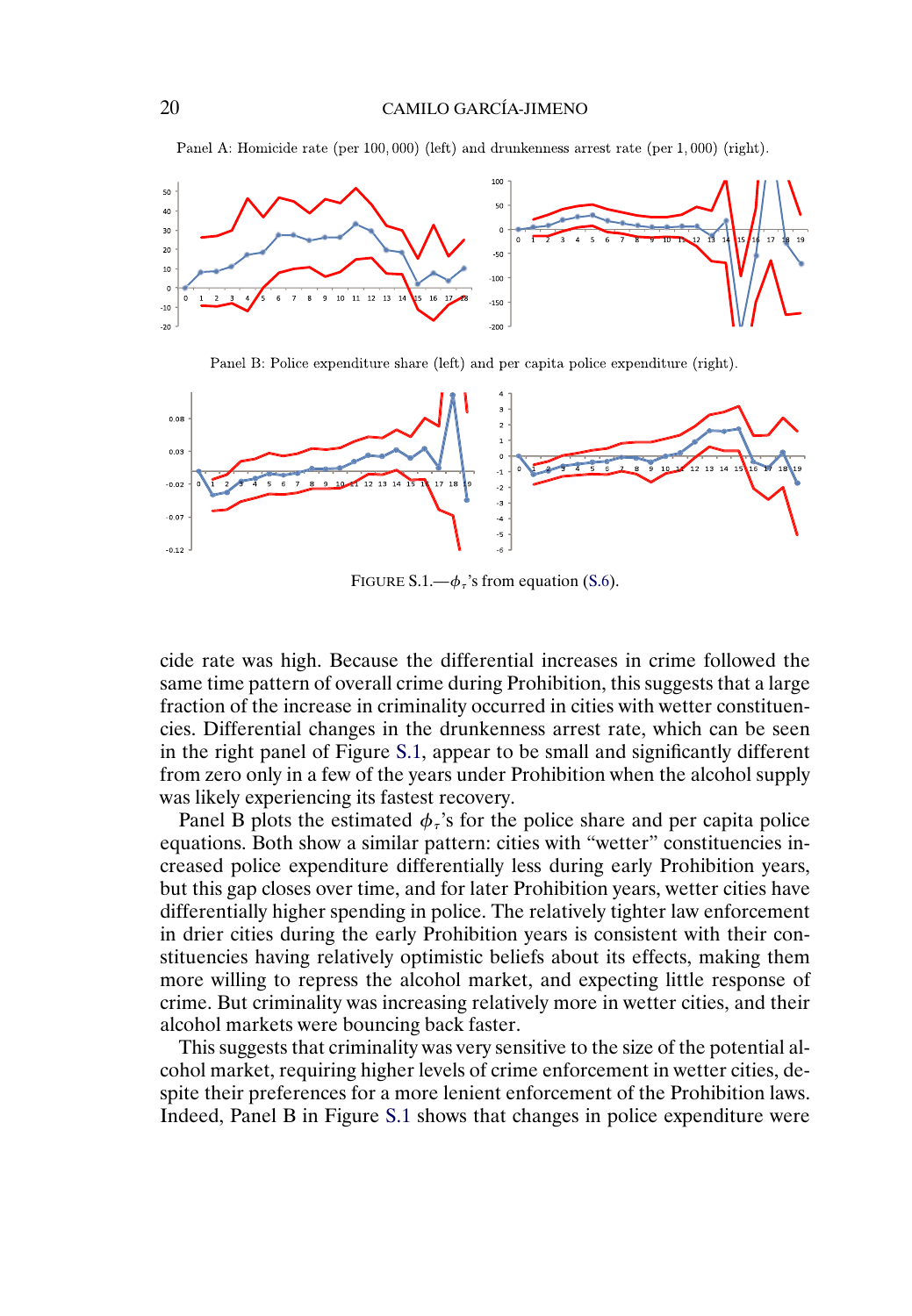<span id="page-20-0"></span>

| Dependent Variable:                          | Homicide Rate<br>per 100,000 |          | <b>Drunkenness Arrest Rate</b><br>per 1,000 |          |          | Police Expenditure<br>Share | Per capita Police | Expenditure |
|----------------------------------------------|------------------------------|----------|---------------------------------------------|----------|----------|-----------------------------|-------------------|-------------|
|                                              | (1)                          | (2)      | (3)                                         | (4)      | (5)      | (6)                         | (7)               | (8)         |
| 1st year under Prohibition $\times$ Wetness  | $-13.58$                     | $-13.16$ | $-10.99$                                    | 7.39     | $-0.097$ | $-0.031$                    | $-3.304$          | $-1.022$    |
|                                              | (14.73)                      | (14.30)  | (21.37)                                     | (8.72)   | (0.028)  | (0.012)                     | (0.855)           | (0.304)     |
| 2nd year under Prohibition $\times$ Wetness  | $-2.103$                     | 1.406    | $-13.65$                                    | 12.24    | $-0.100$ | $-0.023$                    | $-3.478$          | $-0.719$    |
|                                              | (11.10)                      | (9.48)   | (22.11)                                     | (11.70)  | (0.032)  | (0.013)                     | (0.943)           | (0.294)     |
| 3rd year under Prohibition $\times$ Wetness  | $-5.83$                      | $-3.87$  | $-5.76$                                     | 19.05    | $-0.103$ | $-0.002$                    | $-3.400$          | $-0.259$    |
|                                              | (9.23)                       | (8.49)   | (23.05)                                     | (12.40)  | (0.037)  | (0.014)                     | (1.068)           | (0.327)     |
| 4th year under Prohibition $\times$ Wetness  | 9.867                        | 8.950    | 3.567                                       | 23.34    | $-0.106$ | $-0.003$                    | $-3.237$          | $-0.235$    |
|                                              | (8.692)                      | (8.489)  | (20.37)                                     | (11.90)  | (0.035)  | (0.012)                     | (1.027)           | (0.307)     |
| 5th year under Prohibition $\times$ Wetness  | 8.545                        | 11.05    | $-0.761$                                    | 25.51    | $-0.107$ | 0.005                       | $-3.158$          | $-0.081$    |
|                                              | (7.449)                      | (7.657)  | (20.32)                                     | (11.65)  | (0.034)  | (0.012)                     | (1.023)           | (0.330)     |
| 6th year under Prohibition $\times$ Wetness  | 17.97                        | 21.92    | 6.486                                       | 14.69    | $-0.097$ | 0.001                       | $-2.775$          | $-0.140$    |
|                                              | (9.142)                      | (9.429)  | (20.53)                                     | (12.51)  | (0.028)  | (0.013)                     | (0.923)           | (0.387)     |
| 7th year under Prohibition $\times$ Wetness  | 28.18                        | 26.30    | 0.257                                       | 9.445    | $-0.093$ | 0.004                       | $-2.144$          | 0.144       |
|                                              | (11.930)                     | (7.865)  | (21.48)                                     | (11.56)  | (0.030)  | (0.013)                     | (0.961)           | (0.379)     |
| 8th year under Prohibition $\times$ Wetness  | 20.58                        | 23.79    | $-7.061$                                    | 3.815    | $-0.071$ | 0.011                       | $-2.143$          | 0.206       |
|                                              | (7.737)                      | (7.566)  | (22.30)                                     | (11.49)  | (0.026)  | (0.013)                     | (0.827)           | (0.451)     |
| 9th year under Prohibition $\times$ Wetness  | 32.92                        | 32.46    | $-11.510$                                   | 0.992    | $-0.055$ | 0.013                       | $-1.240$          | $-0.011$    |
|                                              | (11.015)                     | (9.942)  | (22.90)                                     | (11.36)  | (0.024)  | (0.013)                     | (0.879)           | (0.552)     |
| 10th year under Prohibition $\times$ Wetness | 22.07                        | 22.24    | $-3.044$                                    | 1.578    | $-0.059$ | 0.015                       | $-1.520$          | 0.309       |
|                                              | (9.146)                      | (8.214)  | (22.70)                                     | (11.15)  | (0.022)  | (0.013)                     | (0.795)           | (0.475)     |
| 11th year under Prohibition $\times$ Wetness | 29.03                        | 29.36    | $-4.601$                                    | 2.361    | $-0.036$ | 0.019                       | $-0.843$          | 0.300       |
|                                              | (10.50)                      | (9.27)   | (23.65)                                     | (13.08)  | (0.020)  | (0.013)                     | (0.780)           | (0.491)     |
| 12th year under Prohibition $\times$ Wetness | 27.21                        | 28.25    | 28.04                                       | $-1.229$ | 0.036    | 0.027                       | 1.273             | 0.883       |
|                                              | (7.488)                      | (6.853)  | (28.15)                                     | (22.00)  | (0.020)  | (0.012)                     | (0.759)           | (0.438)     |

TABLE S.VIIIA Heterogeneous Effects: Differences in Moral Views<sup>a</sup>

(*Continues*)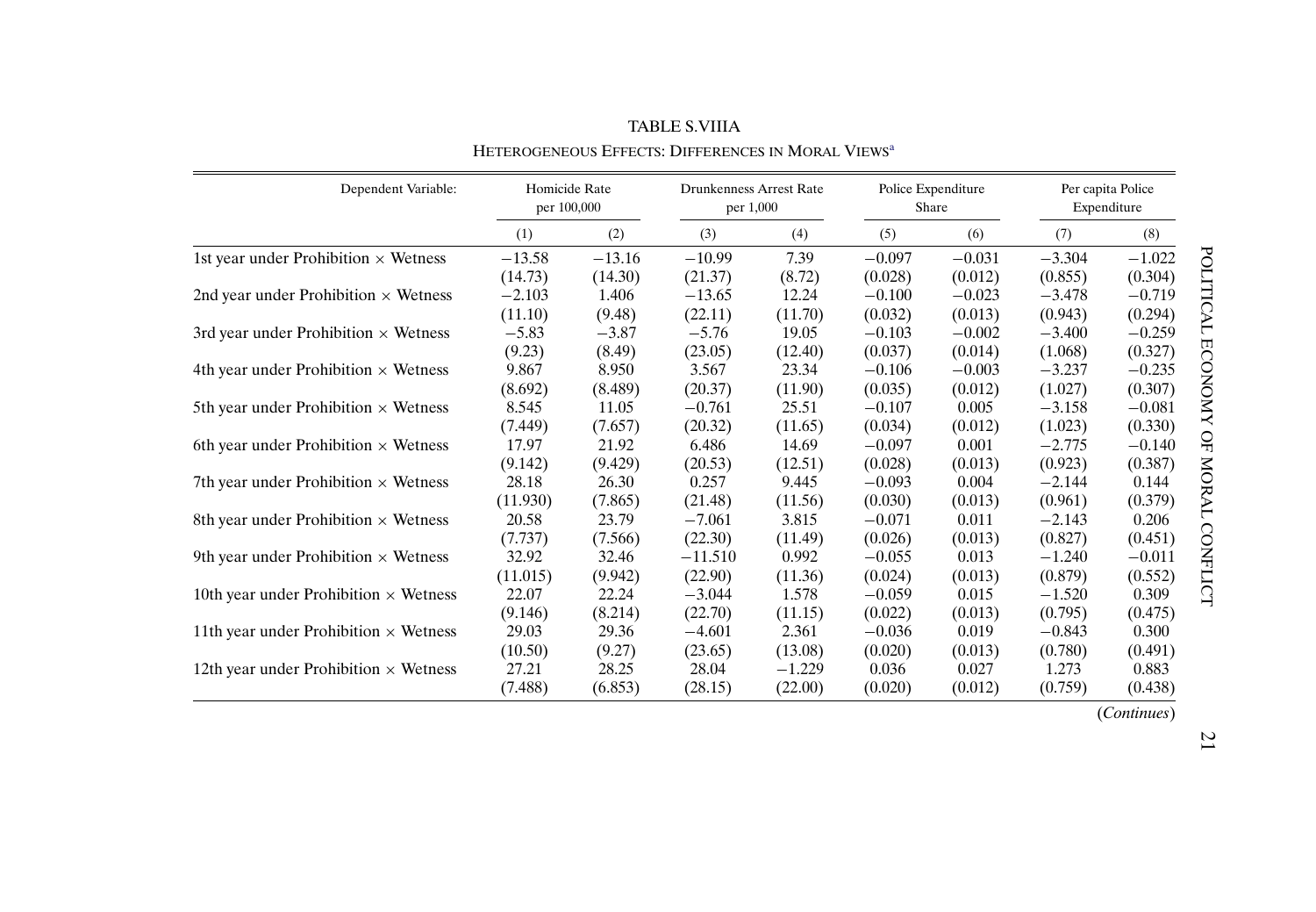<span id="page-21-0"></span>

|                                              |                              |          | <b>TABLE S.VIIIA—Continued</b>       |           |          |                             |                                  |          |           |  |  |
|----------------------------------------------|------------------------------|----------|--------------------------------------|-----------|----------|-----------------------------|----------------------------------|----------|-----------|--|--|
| Dependent Variable:                          | Homicide Rate<br>per 100,000 |          | Drunkenness Arrest Rate<br>per 1,000 |           |          | Police Expenditure<br>Share | Per capita Police<br>Expenditure |          |           |  |  |
|                                              | (1)                          | (2)      | (3)                                  | (4)       | (5)      | (6)                         | (7)                              | (8)      |           |  |  |
| 13th year under Prohibition $\times$ Wetness | 17.28                        | 15.74    | 18.81                                | $-21.00$  | 0.014    | 0.027                       | 1.741                            | 1.469    |           |  |  |
|                                              | (7.821)                      | (6.388)  | (39.12)                              | (28.34)   | (0.018)  | (0.012)                     | (0.929)                          | (0.471)  |           |  |  |
| 14th year under Prohibition $\times$ Wetness | 19.82                        | 15.65    | 28.86                                | 6.424     | 0.009    | 0.030                       | 2.353                            | 1.196    |           |  |  |
|                                              | (6.940)                      | (6.432)  | (83.42)                              | (43.46)   | (0.018)  | (0.012)                     | (0.985)                          | (0.528)  |           |  |  |
| 15th year under Prohibition $\times$ Wetness | $-1.986$                     | 0.901    | $-110.50$                            | $-214.43$ | 0.003    | 0.013                       | 2.622                            | 1.112    |           |  |  |
|                                              | (9.616)                      | (7.330)  | (74.04)                              | (47.45)   | (0.023)  | (0.013)                     | (1.022)                          | (0.644)  |           |  |  |
| 16th year under Prohibition $\times$ Wetness | 17.98                        | 6.842    | $-4.00$                              | $-46.92$  | 0.008    | 0.019                       | 1.382                            | $-0.295$ |           |  |  |
|                                              | (15.128)                     | (13.627) | (66.96)                              | (46.32)   | (0.039)  | (0.015)                     | (1.597)                          | (0.459)  |           |  |  |
| 17th year under Prohibition $\times$ Wetness | $-4.708$                     | 4.993    |                                      | 172.81    | 0.027    | 0.035                       | 0.217                            | $-0.102$ | CAMILO    |  |  |
|                                              | (8.743)                      | (7.385)  |                                      | (135.19)  | (0.019)  | (0.012)                     | (0.401)                          | (0.284)  | Q         |  |  |
| 18th year under Prohibition $\times$ Wetness | 8.58                         | 11.88    |                                      | $-22.21$  | 0.011    | 0.044                       | 0.295                            | 0.575    |           |  |  |
|                                              | (7.886)                      | (7.348)  |                                      | (72.68)   | (0.025)  | (0.017)                     | (0.538)                          | (0.260)  | ARC.      |  |  |
| 19th year under Prohibition $\times$ Wetness | 7.646                        | 14.11    |                                      | $-64.03$  | $-0.014$ | 0.032                       | 0.296                            | 1.065    |           |  |  |
|                                              | (9.716)                      | (10.67)  |                                      | (50.04)   | (0.040)  | (0.017)                     | (1.003)                          | (0.351)  | IA-JIMENC |  |  |
| Time-varying controls                        | Yes                          | Yes      | Yes                                  | Yes       | Yes      | Yes                         | Yes                              | Yes      |           |  |  |
| Year effects                                 | Yes                          | Yes      | Yes                                  | Yes       | Yes      | Yes                         | Yes                              | Yes      |           |  |  |
| City effects                                 | Yes                          | Yes      | Yes                                  | Yes       | Yes      | Yes                         | Yes                              | Yes      |           |  |  |
| R-squared                                    | 0.34                         | 0.33     | 0.32                                 | 0.27      | 0.36     | 0.25                        | 0.69                             | 0.57     |           |  |  |
| No. of cities                                | 66                           | 90       | 66                                   | 237       | 66       | 239                         | 66                               | 239      |           |  |  |
| No. of observations                          | 1,716                        | 1,921    | 1,254                                | 4,083     | 1,650    | 4,913                       | 1,650                            | 4,913    |           |  |  |

<sup>a</sup>The table presents OLS coefficient estimates of the interaction terms between years under Prohibition and the "wetness" proxy defined in the text as the average of the fraction of the population in either of Orthodox, Jewish, Lutheran, Catholic, or Other ascriptions from the 1916 Census of Religions, the fraction of the non-native white population, and the fraction of the population ages 15–44, from models based on equation ([S.6](#page-18-0)). In columns 1 and 2 the dependent variable is the homicide rate. In columns 3 and 4 the dependent variable is the drunkenness arrests rate. In columns 5 and 6 the dependent variable is the city police expenditure as <sup>a</sup> fraction of total city expenditure. In columns 7 and 8 the dependent variable is the per capita city police expenditure in 1913 dollars. Odd columns present results using the balanced sample of cities used for structural estimation. Even columns use the sample of all cities with at least eight years of data for the homicide rate, or at least ten years of data on all other dependent variables. All models include <sup>a</sup> constant, not reported. Time-varying controls include log population, <sup>a</sup> Border indicator and <sup>a</sup> State-capital indicator. Standard errors are robust to arbitrary heteroskedasticity and clustered at the city level.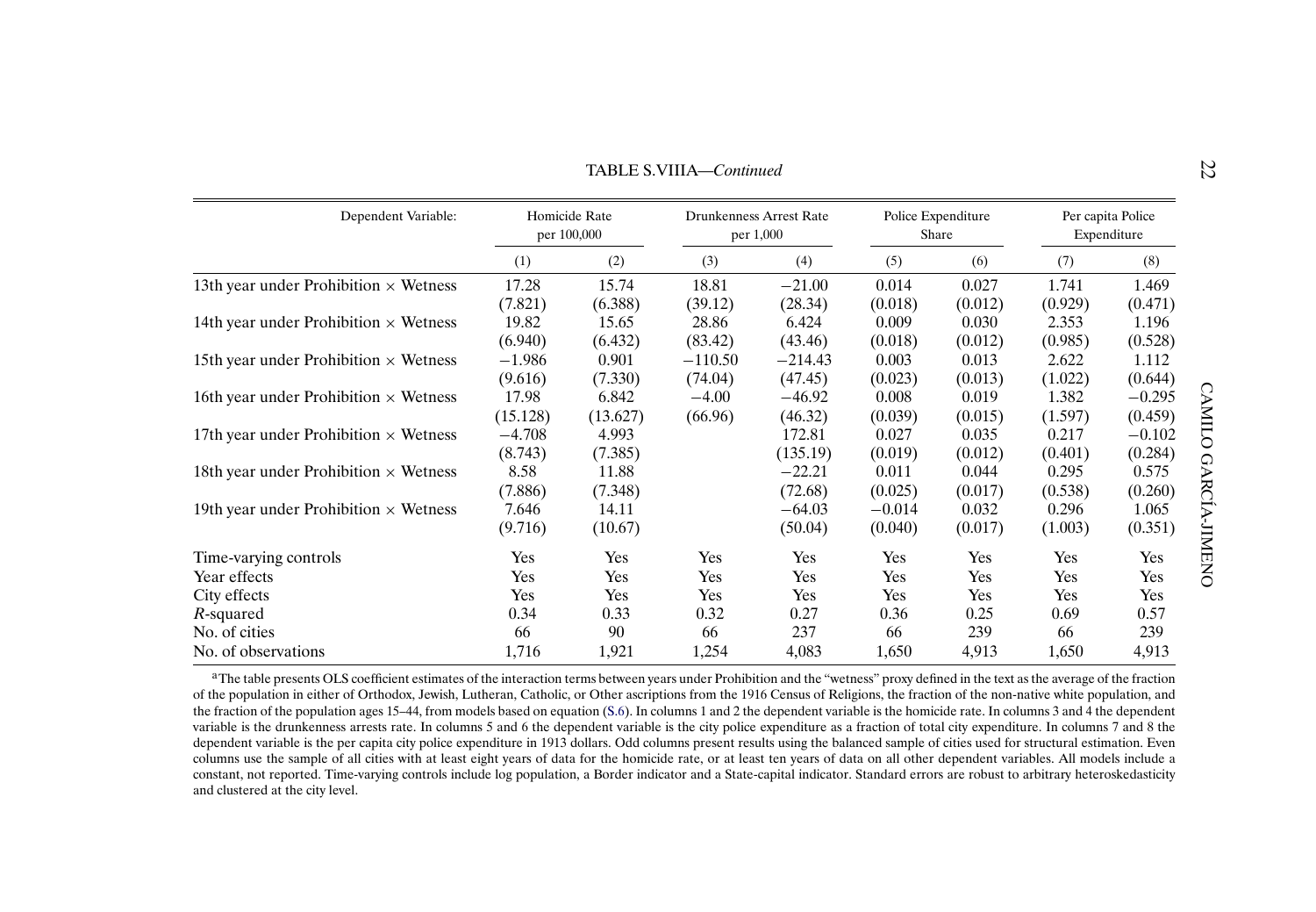differentially higher in wetter cities during the later years under Prohibition. These were years in which cities were, overall, reducing police expenditure, so the figure implies that wet cities were unable to reduce law enforcement as fast.10 The estimates for these models are presented in Table [S.VIIIA,](#page-20-0) and analogous estimates using the alternative wetness proxy based on the first principal component of the wet demographics and religious affiliations are presented in Table [S.VIIIB](#page-23-0) for completeness. These present very similar patterns to those described above. I report the estimates of the interaction terms  $\phi_{\tau}$  only, to save space.

If tightening Prohibition enforcement drove illegal producers towards a more intensive use of violence, why did police enforcement fall more slowly in wet cities in the later years under Prohibition, if these were the ones most unwilling to enforce it? I suggest the answer is the impossibility to separate overall crime enforcement and the enforcement of restrictions over a specific market, when the legal standard prescribes full Prohibition. The prohibited market itself becomes a major source of criminality, so that combatting crime also indirectly tightens the alcohol market. Under Prohibition, the ability to specifically target crime without restricting the alcohol market was limited, especially for policing activities. Thus, Prohibition in wet cities not only had adverse effects over crime, but also was costly because for a given level of police expenditure, it would lead to a larger response of crime relative to a city with a smaller alcohol market. This predicts larger shifts in preferences over Prohibition in these communities.

#### *Prohibition Repeal*

The repeal of the 18th Amendment itself also allows for the exploration of differential trends in criminality between cities with varying moral profiles. Here I exploit the repeal of nationwide Prohibition in December 1933 with the ratification of the 21st Amendment, to provide some additional evidence of the response of crime to Prohibition, and its stronger effects in communities with larger alcohol markets. I take advantage of the availability of more detailed crime data for the 1930–1936 period, taken from the Uniform Crime Reports (UCR) complied by the FBI starting in 1930. The UCR reports, for a large number of cities, the total number of offenses known to the authorities (which include any of the following: murder, rape, robbery, assault, burglary, larceny, and auto theft), and an independent measure of reported murders. Thus, I compare crime outcomes in the 1930–1933 period with the 1934–1936 period, allowing for differential behavior after repeal, as cities vary in their moral preference distribution, as proxied by  $\mu$ . Indeed, simple summary statis-

10As a placebo test for the results on police expenditure, I ran analogous models using the expenditure in fire. I do not include the results here to save space, but no discernible differences appear between cities with different moral profiles.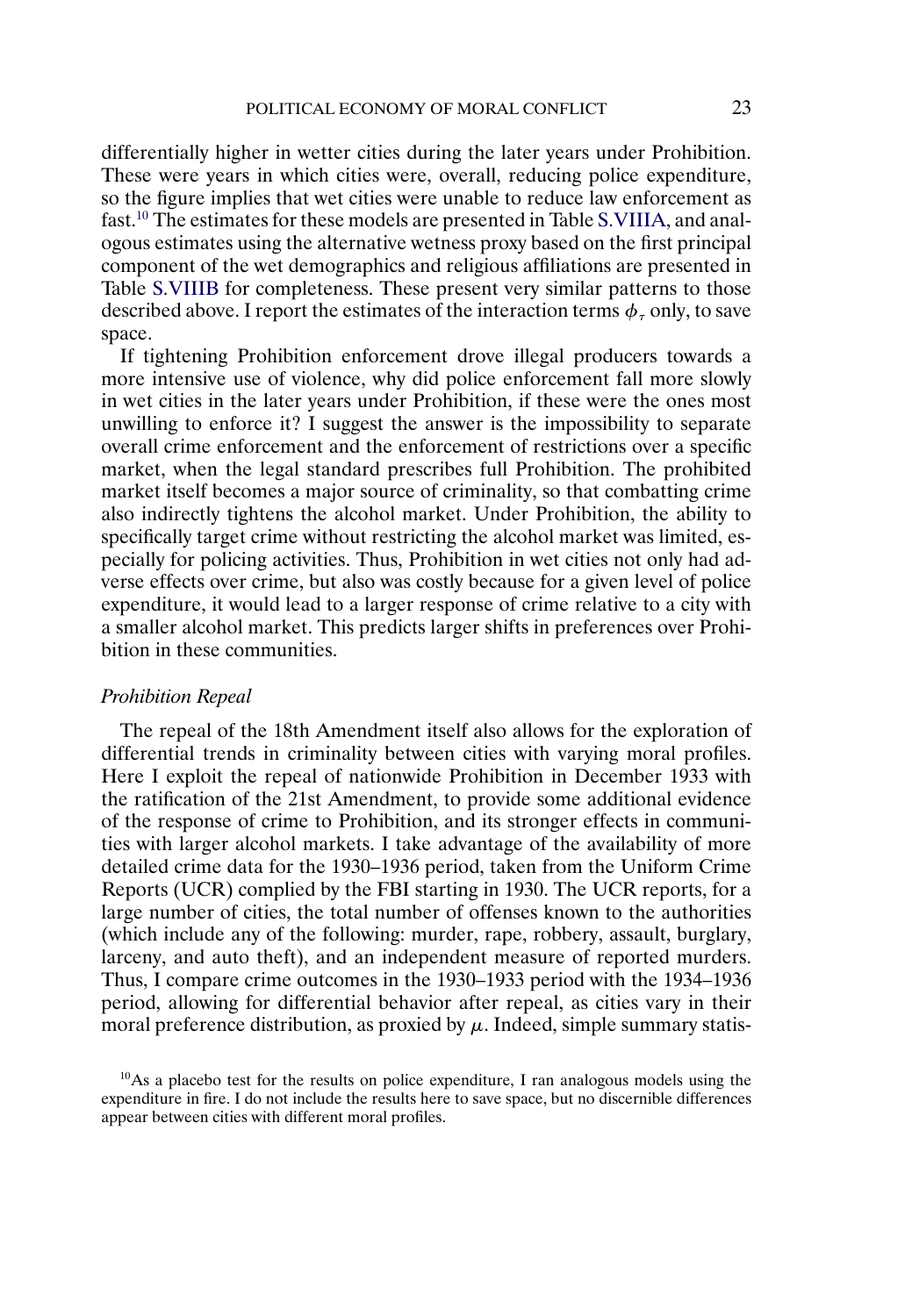<span id="page-23-0"></span>

| Dependent Variable:                          | Homicide Rate<br>per 100,000 |          | Drunkenness Arrest Rate<br>per 1,000 |         | Police Expenditure<br>Share |          | Per capita Police<br>Expenditure |          |
|----------------------------------------------|------------------------------|----------|--------------------------------------|---------|-----------------------------|----------|----------------------------------|----------|
|                                              | (1)                          | (2)      | (3)                                  | (4)     | (5)                         | (6)      | (7)                              | (8)      |
| 1st year under Prohibition $\times$ Wetness  | $-1.094$                     | $-1.013$ | $-1.439$                             | 0.729   | $-0.006$                    | $-0.001$ | $-0.258$                         | $-0.081$ |
|                                              | (1.162)                      | (1.130)  | (1.816)                              | (0.712) | (0.002)                     | (0.001)  | (0.073)                          | (0.025)  |
| 2nd year under Prohibition $\times$ Wetness  | $-0.119$                     | 0.147    | $-1.603$                             | 1.002   | $-0.006$                    | $-0.001$ | $-0.261$                         | $-0.057$ |
|                                              | (0.789)                      | (0.701)  | (1.933)                              | (1.076) | (0.003)                     | (0.001)  | (0.082)                          | (0.025)  |
| 3rd year under Prohibition $\times$ Wetness  | $-0.600$                     | $-0.571$ | $-0.697$                             | 1.440   | $-0.006$                    | 0.000    | $-0.246$                         | $-0.027$ |
|                                              | (0.555)                      | (0.519)  | (1.969)                              | (1.128) | (0.003)                     | (0.001)  | (0.090)                          | (0.027)  |
| 4th year under Prohibition $\times$ Wetness  | 0.609                        | 0.544    | $-0.052$                             | 1.995   | $-0.006$                    | 0.001    | $-0.230$                         | $-0.009$ |
|                                              | (0.638)                      | (0.635)  | (1.824)                              | (1.074) | (0.002)                     | (0.001)  | (0.085)                          | (0.027)  |
| 5th year under Prohibition $\times$ Wetness  | 0.362                        | 0.653    | $-0.205$                             | 2.351   | $-0.006$                    | 0.002    | $-0.220$                         | 0.007    |
|                                              | (0.615)                      | (0.634)  | (1.781)                              | (1.054) | (0.002)                     | (0.001)  | (0.082)                          | (0.029)  |
| 6th year under Prohibition $\times$ Wetness  | 1.210                        | 1.627    | 0.075                                | 1.445   | $-0.006$                    | 0.001    | $-0.195$                         | 0.010    |
|                                              | (0.799)                      | (0.847)  | (1.836)                              | (1.124) | (0.002)                     | (0.001)  | (0.072)                          | (0.032)  |
| 7th year under Prohibition $\times$ Wetness  | 1.776                        | 2.045    | $-0.503$                             | 1.007   | $-0.006$                    | 0.001    | $-0.114$                         | 0.036    |
|                                              | (0.895)                      | (0.827)  | (1.949)                              | (0.941) | (0.002)                     | (0.001)  | (0.076)                          | (0.035)  |
| 8th year under Prohibition $\times$ Wetness  | 1.280                        | 1.676    | $-0.589$                             | 0.633   | $-0.004$                    | 0.002    | $-0.129$                         | 0.029    |
|                                              | (0.616)                      | (0.627)  | (2.007)                              | (0.935) | (0.002)                     | (0.001)  | (0.065)                          | (0.040)  |
| 9th year under Prohibition $\times$ Wetness  | 2.511                        | 2.539    | $-1.168$                             | 0.235   | $-0.003$                    | 0.002    | $-0.048$                         | 0.026    |
|                                              | (0.898)                      | (0.822)  | (2.058)                              | (0.963) | (0.002)                     | (0.001)  | (0.076)                          | (0.046)  |
| 10th year under Prohibition $\times$ Wetness | 1.615                        | 1.695    | $-0.916$                             | 0.051   | $-0.003$                    | 0.002    | $-0.080$                         | 0.059    |
|                                              | (0.683)                      | (0.619)  | (2.030)                              | (0.957) | (0.002)                     | (0.001)  | (0.066)                          | (0.040)  |
| 11th year under Prohibition $\times$ Wetness | 2.232                        | 2.312    | $-0.749$                             | 0.016   | $-0.002$                    | 0.002    | $-0.036$                         | 0.058    |
|                                              | (0.780)                      | (0.694)  | (2.088)                              | (1.079) | (0.002)                     | (0.001)  | (0.065)                          | (0.046)  |
| 12th year under Prohibition $\times$ Wetness | 1.983                        | 1.964    | 4.980                                | 0.137   | 0.004                       | 0.003    | 0.164                            | 0.121    |
|                                              | (0.674)                      | (0.595)  | (2.394)                              | (1.851) | (0.002)                     | (0.001)  | (0.061)                          | (0.040)  |

| <b>TABLE S.VIIIB</b>                              |  |
|---------------------------------------------------|--|
| Hetepogeneous Feeects: Dieeepences in Modal Views |  |

24

(*Continues*)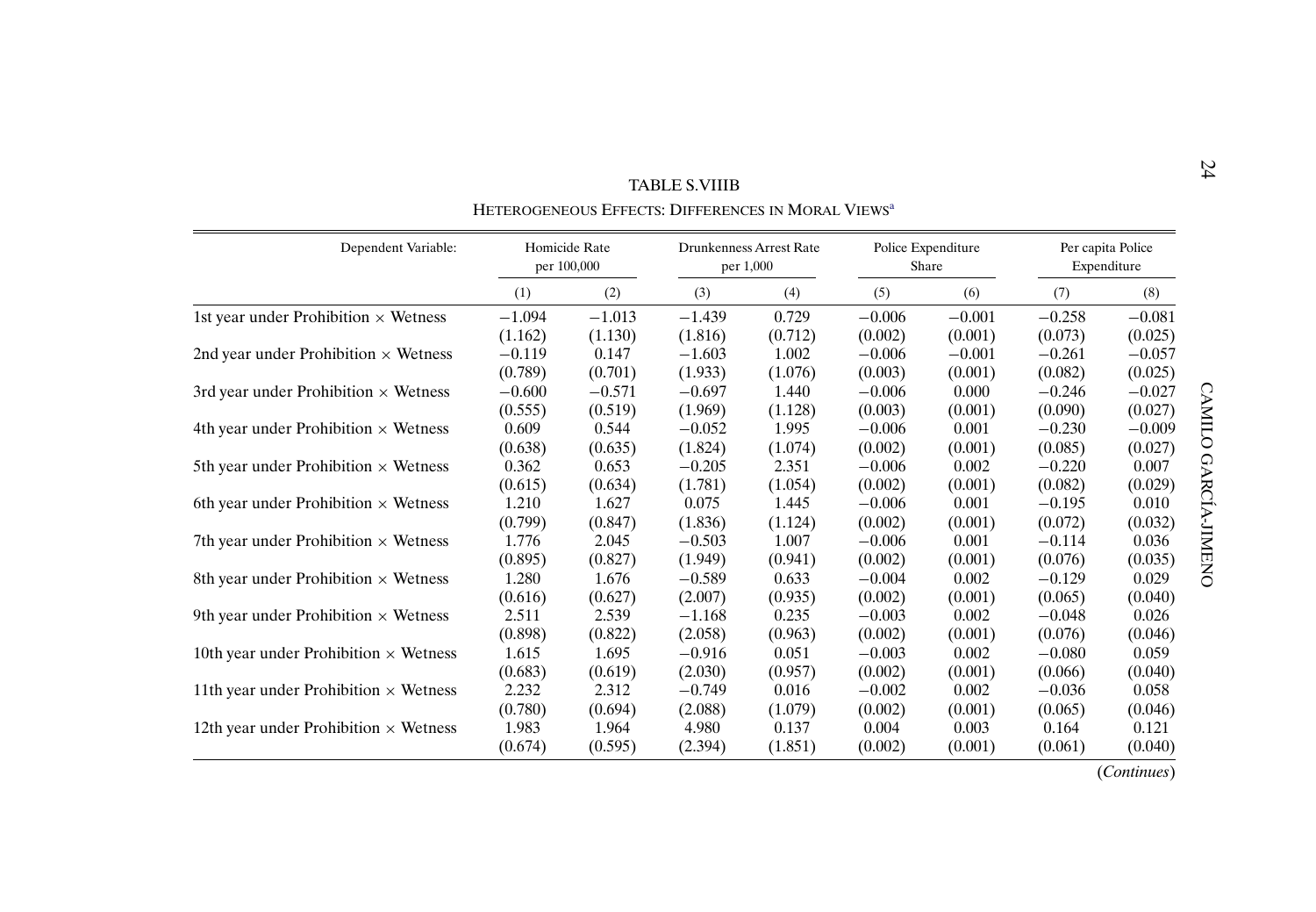<span id="page-24-0"></span>

| Dependent Variable:                          |          | Homicide Rate<br>per 100,000 |          | <b>Drunkenness Arrest Rate</b><br>per 1,000 | Police Expenditure<br>Share |          |          | Per capita Police<br>Expenditure |
|----------------------------------------------|----------|------------------------------|----------|---------------------------------------------|-----------------------------|----------|----------|----------------------------------|
|                                              | (1)      | (2)                          | (3)      | (4)                                         | (5)                         | (6)      | (7)      | (8)                              |
| 13th year under Prohibition $\times$ Wetness | 1.244    | 1.169                        | 6.002    | $-0.921$                                    | 0.002                       | 0.003    | 0.182    | 0.170                            |
|                                              | (0.679)  | (0.567)                      | (2.631)  | (2.535)                                     | (0.002)                     | (0.001)  | (0.076)  | (0.040)                          |
| 14th year under Prohibition $\times$ Wetness | 1.430    | 1.106                        | 15.545   | $-0.132$                                    | 0.001                       | 0.003    | 0.236    | 0.152                            |
|                                              | (0.564)  | (0.516)                      | (5.390)  | (3.097)                                     | (0.002)                     | (0.001)  | (0.084)  | (0.051)                          |
| 15th year under Prohibition $\times$ Wetness | $-0.354$ | $-0.021$                     | $-8.830$ | $-14.15$                                    | 0.000                       | 0.001    | 0.224    | 0.156                            |
|                                              | (0.724)  | (0.557)                      | (6.330)  | (2.931)                                     | (0.002)                     | (0.001)  | (0.090)  | (0.059)                          |
| 16th year under Prohibition $\times$ Wetness | 1.164    | 0.441                        | 1.081    | $-3.472$                                    | $-0.002$                    | 0.001    | 0.171    | $-0.043$                         |
|                                              | (1.596)  | (1.173)                      | (6.084)  | (3.231)                                     | (0.004)                     | (0.002)  | (0.156)  | (0.069)                          |
| 17th year under Prohibition $\times$ Wetness | $-6.129$ | 0.906                        |          | 7.056                                       | $-0.013$                    | $-0.002$ | $-0.099$ | $-0.130$                         |
|                                              | (3.208)  | (2.264)                      |          | (9.060)                                     | (0.005)                     | (0.003)  | (0.167)  | (0.081)                          |
| 18th year under Prohibition $\times$ Wetness | 1.392    | 3.739                        |          | $-1.573$                                    | $-0.011$                    | 0.004    | $-0.245$ | $-0.038$                         |
|                                              | (2.132)  | (1.954)                      |          | (5.304)                                     | (0.006)                     | (0.005)  | (0.222)  | (0.077)                          |
| 19th year under Prohibition $\times$ Wetness | 5.507    | $-0.978$                     |          | $-4.252$                                    | $-0.044$                    | 0.002    | $-1.030$ | $-0.126$                         |
|                                              | (4.682)  | (3.259)                      |          | (3.675)                                     | (0.005)                     | (0.005)  | (0.287)  | (0.129)                          |
| Time-varying controls                        | Yes      | Yes                          | Yes      | Yes                                         | Yes                         | Yes      | Yes      | Yes                              |
| Year effects                                 | Yes      | Yes                          | Yes      | Yes                                         | Yes                         | Yes      | Yes      | Yes                              |
| City effects                                 | Yes      | Yes                          | Yes      | Yes                                         | Yes                         | Yes      | Yes      | Yes                              |
| R-squared                                    | 0.33     | 0.32                         | 0.33     | 0.27                                        | 0.34                        | 0.25     | 0.69     | 0.57                             |
| No. of cities                                | 66       | 90                           | 66       | 237                                         | 66                          | 239      | 66       | 239                              |
| No. of observations                          | 1,716    | 1,921                        | 1,254    | 4,083                                       | 1,650                       | 4,913    | 1,650    | 4,193                            |

TABLE S.VIIIB—*Continued*

<sup>a</sup>The table presents OLS coefficient estimates of the interaction terms between years under Prohibition and the "wetness" proxy computed as the principal component of the fraction of the population in either of Orthodox, Jewish, Lutheran, Catholic, or Other ascriptions from the 1916 Census of Religions, the fraction of the non-native white population, and the fraction of the population ages 15–44, from models based on equation ([S.6](#page-18-0)). In columns 1 and 2 the dependent variable is the homicide rate. In columns 3 and 4 the dependent variable is the drunkenness arrests rate. In columns 5 and 6 the dependent variable is the city police expenditure as <sup>a</sup> fraction of total city expenditure. In columns 7 and 8 the dependent variable is the per capita city police expenditure in 1913 dollars. Odd columns presen<sup>t</sup> results using the balanced sample of cities used for structural estimation. Even columns use the sample of all cities with at least eight years of data for the homicide rate, or at least ten years of data on all other dependent variables. All models include <sup>a</sup> constant, not reported. Time-varying controls include log population, <sup>a</sup> Border indicator and <sup>a</sup> State-capital indicator. Standard errors are robust to arbitrary heteroskedasticity and clustered at the city level.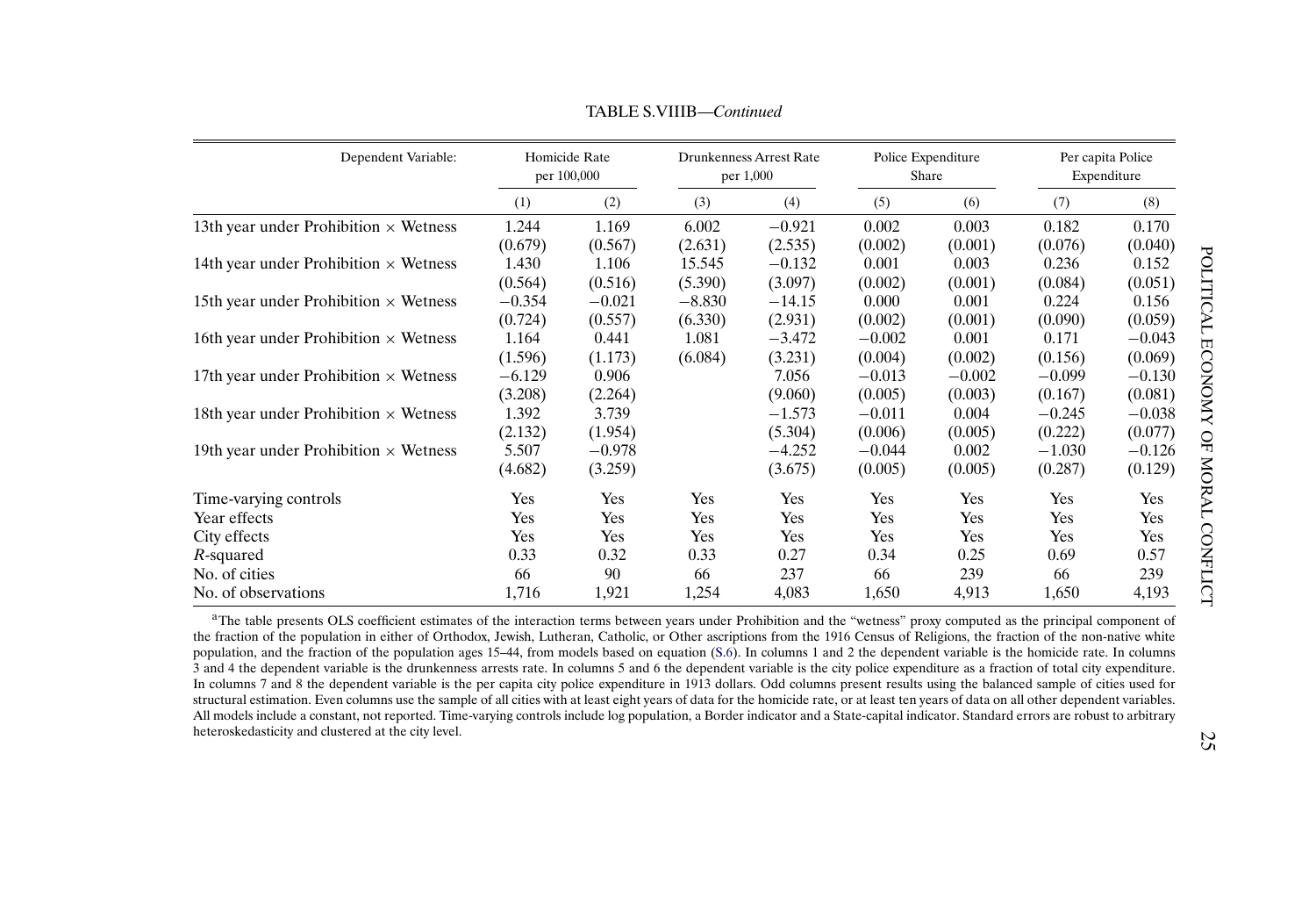tics show that offenses and murders were both lower in the post-18th Amendment years.<sup>11</sup>

Thus, I look exclusively at the period 1930–1936, and run regressions for UCR offenses and murders, and for the homicide rate:

$$
(S.7) \t y_{ct} = \alpha_c + \beta_t + \delta CP_t + \phi CP_t \overline{\mu}_c + \gamma' \mathbf{X}_{ct} + \varepsilon_{ct}.
$$

In equation  $(S.7)$ ,  $CP<sub>t</sub>$  is an indicator variable for Constitutional Prohibition. Regression results are reported in Table [S.IX.](#page-26-0) Columns 1–4 look at the homicide rate. The coefficient on the interaction is always large, highly significant, and robust to the introduction of state-cross-year effects, suggesting that the fall in crime was larger in wetter cities. Take, for example, column 2. The estimates imply that for the city with mean "wetness" of 0 49, repeal was associated with a fall in the annual homicide rate of  $4.6 = (0.49 \times 23.28) - 6.76$ . Even in the driest city, with  $\mu = 0.3$ , the estimated fall in the homicide rate is  $0.21 = (0.3 \times 23.28) - 6.76$ . Columns 5–8 then present analogous results for the UCR number of murders per 100,000. The pattern is very similar to the one for the homicide rate, although standard errors increase somewhat, and the magnitude of the effect is smaller for the larger sample of cities covered. Nonetheless, for the sample for which homicide rates are available, results are very similar. The large standard errors for the sample in columns 6 and 8 are due to the larger number of smaller cities included, in which reported murders were very small or close to zero, and present very little variation. Finally, columns 9–12 present results for offenses per 1,000. Interestingly, a pattern very similar to the one for homicides and arrests emerges, but this time, the effect is statistically significant especially in the larger sample including cities of smaller sizes. From column 12, for example, it follows that repeal in the city with average "wetness" implied a fall in total offenses of  $3.85 = (0.49 \times 6.53) + 0.669$  per 1,000 population, which is 43% of this variable's standard deviation of 8 65. As the results suggest, while the reduction in criminality in larger cities was associated especially with a lower homicide rate, looking at a larger sample including smaller cities, repeal was associated with lower levels of other types of crime.

## *Fiscal Pressure and the Demise of Prohibition*

Finally, in Table [S.X,](#page-27-0) I present results discussed in Section 3 of the paper, testing the "fiscal pressure hypothesis." With this purpose, I collected data on city cost payments and revenues for 1928–1931. I computed two alternative proxies of "fiscal pressure": the difference between per capita revenues and cost payments, and the per capita cost payments per dollar of revenue. I then run models for the wet support in alcohol-related referenda on these measures

<span id="page-25-0"></span>

<sup>&</sup>lt;sup>11</sup> Average murders per 100,000 are 8.57 (s.e.  $= 10.3$ ) in the 1930–1933 period, and 6.53 (s.e.  $=$ 8.8) in 1934–1936, with a t-statistic for the difference in means of 4 62. For offenses per 1,000, the 1930–1933 mean is 16.26 (s.e.  $= 8.6$ ), while the 1934–1936 mean is 15.6 (s.e.  $= 8.6$ ), with a t-statistic of 1 64, significant at the 5% level.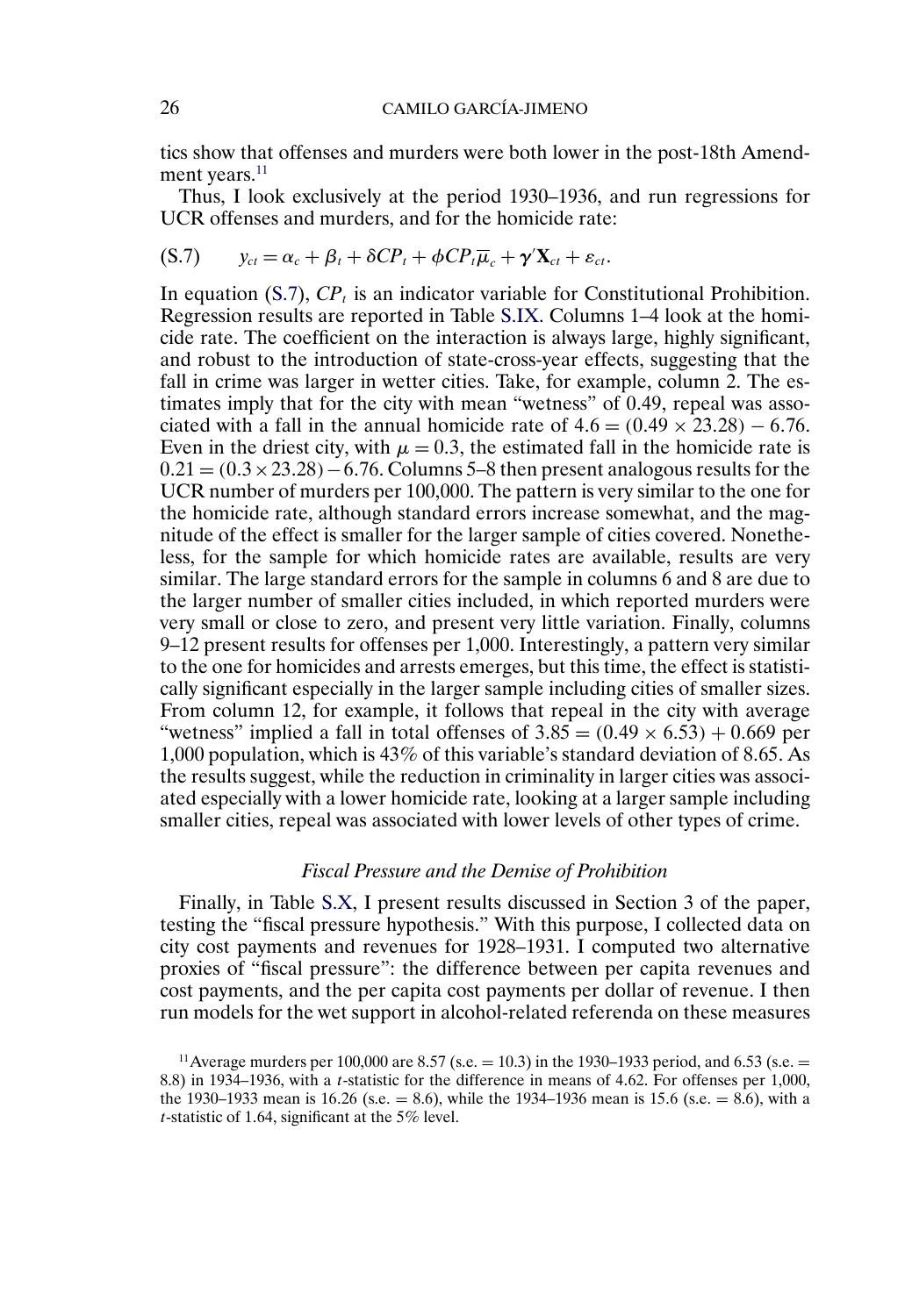<span id="page-26-0"></span>

| Dependent Variable:<br>Homicide Rate per 100,000 |          |                |                | Murders per 100,000 |          |          |                | All Offences per 100,000 |         |                |          |         |
|--------------------------------------------------|----------|----------------|----------------|---------------------|----------|----------|----------------|--------------------------|---------|----------------|----------|---------|
|                                                  | (1)      | (2)            | (3)            | (4)                 | (5)      | (6)      | (7)            | (8)                      | (9)     | (10)           | (11)     | (12)    |
| <b>Constitutional Prohibition</b>                | $-5.910$ | $-6.767$       | $-6.008$       | $-4.350$            | 6.268    | $-0.436$ | 9.144          | 3.230                    | 0.458   | $-3.945$       | $-4.122$ | 0.669   |
| $(1930 - 1933)$                                  | (4.181)  | (3.738)        | (5.394)        | (3.527)             | (5.791)  | (1.996)  | (10.493)       | (9.065)                  | (4.569) | (1.836)        | (7.454)  | (2.530) |
| Constitutional Prohibition $\times$              | 20.118   | 23.280         | 133<br>22.     | 18.465              | 4.036    | 3.880    | 15.549         | 3.375                    | 3.045   | 5.318          | 12.215   | 6.529   |
| Wetness                                          | (7.423)  | (6.646)        | (11.927)       | (7.799)             | (10.926) | (3.640)  | (23.203)       | (5.479)                  | (8.529) | (3.211)        | (16.484) | (3.875) |
| Time-varying controls                            | Yes      | Yes            | No             | No                  | Yes      | Yes      | N <sub>0</sub> | No                       | Yes     | Yes            | No       | No      |
| Year effects                                     | Yes      | Yes            | N <sub>0</sub> | N <sub>0</sub>      | Yes      | Yes      | N <sub>0</sub> | No                       | Yes     | Yes            | No       | No      |
| City effects                                     | Yes      | Yes            | Yes            | Yes                 | Yes      | Yes      | Yes            | Yes                      | Yes     | Yes            | Yes      | Yes     |
| State $\times$ Year effects                      | No       | N <sub>0</sub> | Yes            | Yes                 | No       | No       | Yes            | Yes                      | No      | N <sub>0</sub> | Yes      | Yes     |
| R-squared                                        | 0.45     | 0.35           | 0.71           | 0.62                | 0.35     | 0.08     | 0.61           | 0.25                     | 0.12    | 0.07           | 0.48     | 0.23    |
| No. of cities                                    | 66       | 93             | 66             | 93                  | 66       | 324      | 66             | 324                      | 66      | 324            | 66       | 324     |
| No. of observations                              | 462      | 651            | 462            | 651                 | 417      | 1.938    | 417            | 1.938                    | 414     | 1,943          | 414      | 1,943   |

TABLE S.IXREPEAL OF THE 18TH AMENDMENT AND CRIME FALLa

<sup>a</sup>The table presents OLS regression results of models based on equation ([S.7\)](#page-25-0), on a yearly panel of U.S. cities covering the period 1930–1936. In columns 1–4 the dependent variable is the homicide rate per 100,000, in columns 5–8 the dependent variable is the number of murders per 100,000 from the FBI's Uniform Crime Reports, and in columns 9–12 the dependent variable is the number of total offences per 100,000 from the FBI's Uniform Crime Reports. The explanatory variables are <sup>a</sup> dummy indicator for the years under Constitutional Prohibition (1930–1933), and an interaction between the Prohibition period dummy and "wetness" as defined in the text (fraction of the population in either of Orthodox, Jewish, Lutheran, Catholic, or Other ascriptions from the 1916 Census of Religions). Odd columns presen<sup>t</sup> results using the balanced sample of cities used for structural estimation. Even columns use the sample of all cities with at least eight years of data for the homicide rate, or at least ten years of data on all other dependent variables. All models include <sup>a</sup> constant, not reported. Time-varying controls include log population, <sup>a</sup> Border indicator and <sup>a</sup> State-capital indicator. Standard errors are robust to arbitrary heteroskedasticity and clustered at the city level.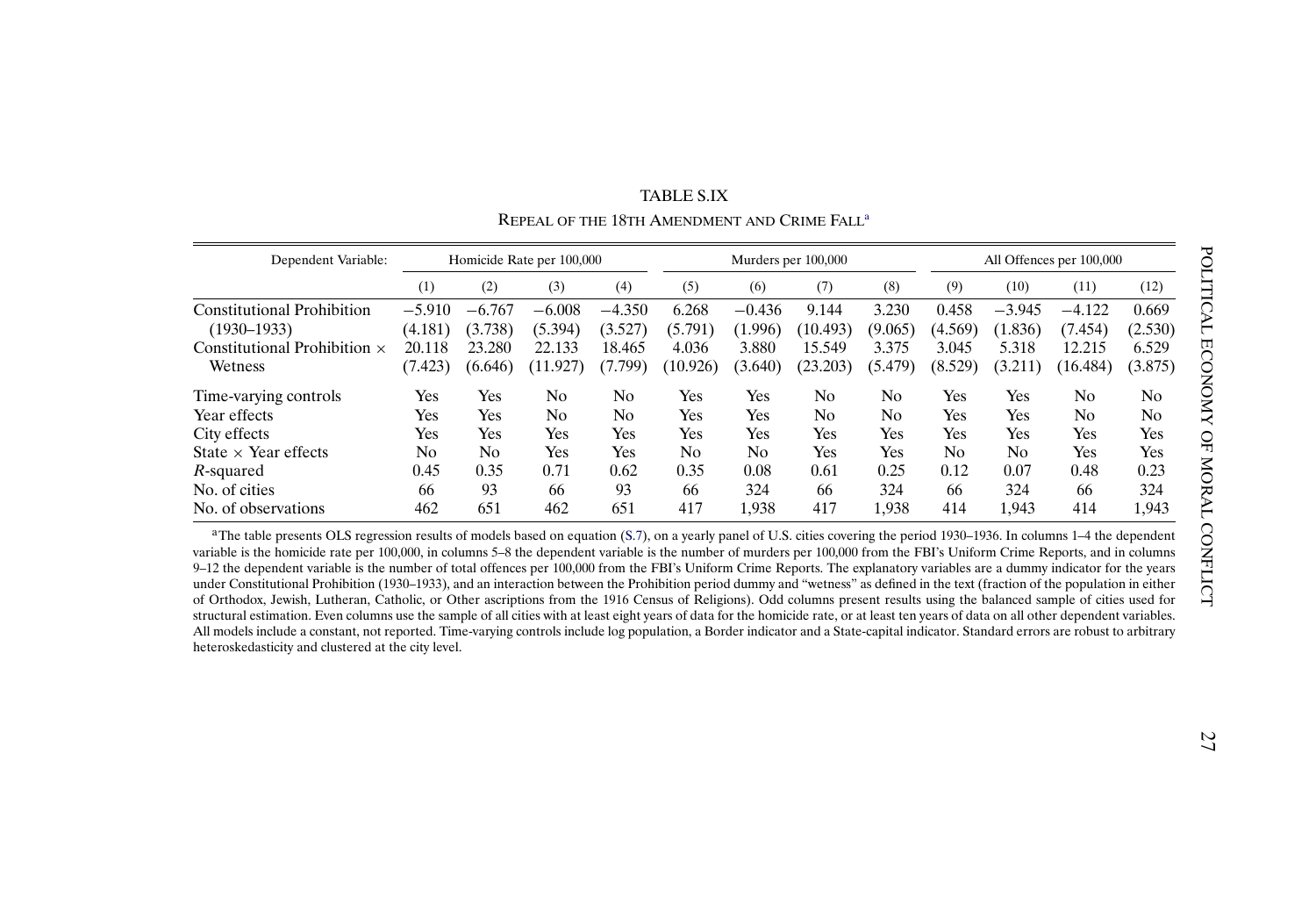<span id="page-27-0"></span>

| Panel A                                              | Dependent Variable: Late Prohibition Wet Vote Share |                   |                   |                   |                      |                      |                   |                   |  |  |
|------------------------------------------------------|-----------------------------------------------------|-------------------|-------------------|-------------------|----------------------|----------------------|-------------------|-------------------|--|--|
|                                                      | (1)                                                 | (2)               | (3)               | (4)               | (5)                  | (6)                  | (7)               | (8)               |  |  |
| Pre-Prohibition wet vote share                       | 0.5768<br>(0.079)                                   | 0.3883<br>(0.086) | 0.5597<br>(0.077) | 0.3885<br>(0.085) | 0.6199<br>(0.071)    | 0.3944<br>(0.083)    | 0.6109<br>(0.071) | 0.3911<br>(0.082) |  |  |
| Per capita revenues minus cost payments, 1928        | 0.000<br>(0.001)                                    | 0.000<br>(0.001)  |                   |                   |                      |                      |                   |                   |  |  |
| Per capita cost payments per dollar of revenue, 1928 |                                                     |                   | 0.132<br>(0.104)  | 0.032<br>(0.103)  |                      |                      |                   |                   |  |  |
| Per capita revenues minus cost payments, 1931        |                                                     |                   |                   |                   | $-0.0007$<br>(0.001) | $-0.0008$<br>(0.001) |                   |                   |  |  |
| Per capita cost payments per dollar of revenue, 1931 |                                                     |                   |                   |                   |                      |                      | 0.143<br>(0.103)  | 0.063<br>(0.092)  |  |  |
| "Wetness"                                            |                                                     | 0.719<br>(0.181)  |                   | 0.714<br>(0.180)  |                      | 0.736<br>(0.177)     |                   | 0.741<br>(0.176)  |  |  |
| Log of population                                    |                                                     | 0.005<br>(0.009)  |                   | 0.005<br>(0.009)  |                      | 0.007<br>(0.009)     |                   | 0.005<br>(0.009)  |  |  |
| Urban share of county                                |                                                     | 0.033<br>(0.064)  |                   | 0.032<br>(0.066)  |                      | 0.061<br>(0.066)     |                   | 0.061<br>(0.067)  |  |  |
| State fixed effects                                  | Yes                                                 | Yes               | Yes               | Yes               | Yes                  | Yes                  | Yes               | Yes               |  |  |
| R-squared<br>No. of observations                     | 0.652<br>122                                        | 0.749<br>122      | 0.658<br>122      | 0.749<br>122      | 0.646<br>127         | 0.765<br>127         | 0.651<br>127      | 0.765<br>127      |  |  |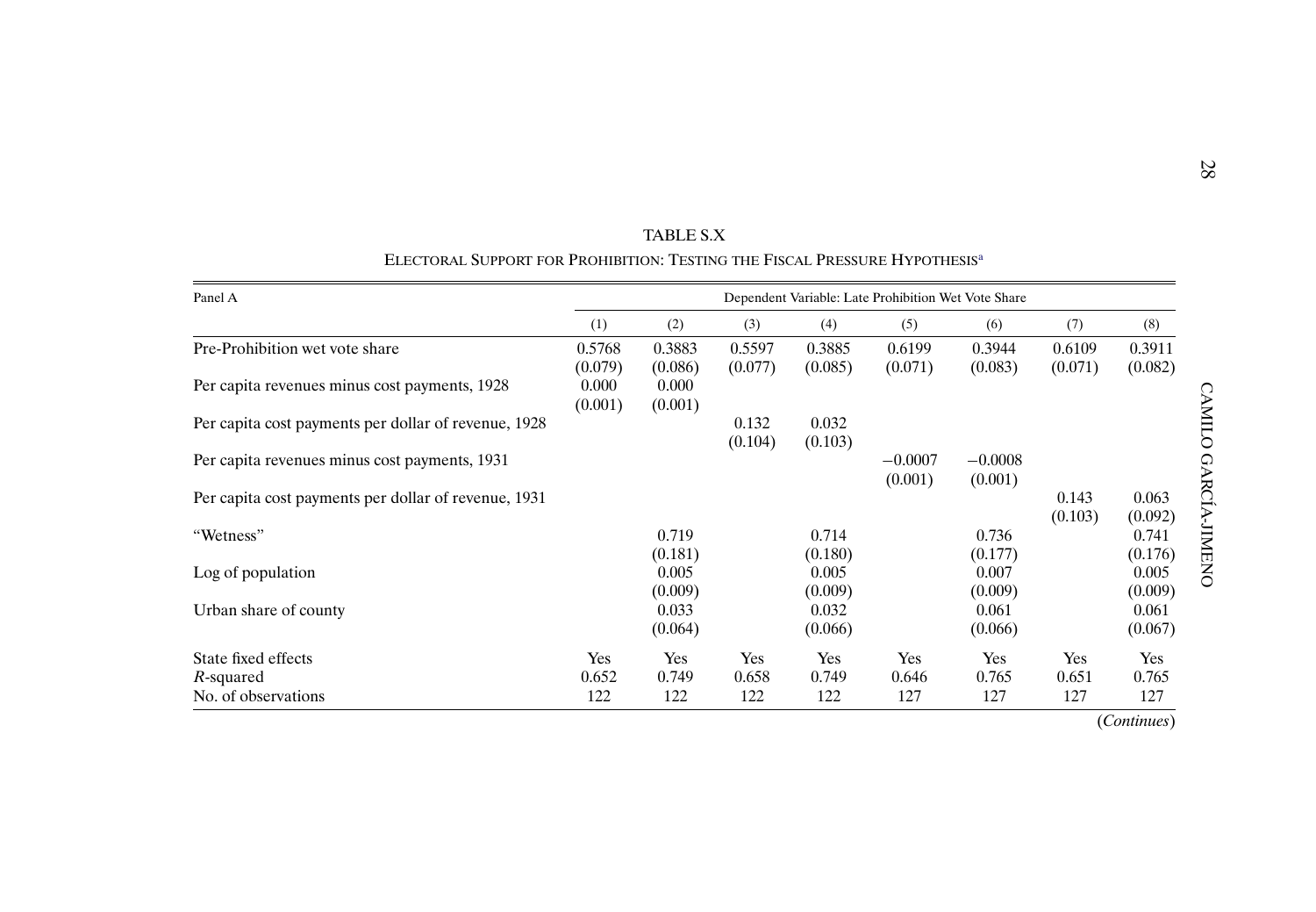TABLE S.X—*Continued*

<span id="page-28-0"></span>

| Panel B                                                                |                  |                     |                  |                     | Dependent Variable: Change in Wet Vote Share (Late vs. Early Prohibition) |                      |                  |                     |                  |                     |
|------------------------------------------------------------------------|------------------|---------------------|------------------|---------------------|---------------------------------------------------------------------------|----------------------|------------------|---------------------|------------------|---------------------|
|                                                                        | (1)              | (2)                 | (3)              | (4)                 | (5)                                                                       | (6)                  | (7)              | (8)                 | (9)              | (10)                |
| Per capita revenues minus cost payments, 1928                          | 0.000<br>(0.001) | 0.000<br>(0.001)    |                  |                     |                                                                           |                      |                  |                     |                  |                     |
| Per capita cost payments per dollar of revenue, 1928                   |                  |                     | 0.018<br>(0.120) | 0.030<br>(0.125)    |                                                                           |                      |                  |                     |                  |                     |
| Per capita revenues minus cost payments, 1931                          |                  |                     |                  |                     | $-0.0011$<br>(0.001)                                                      | $-0.0016$<br>(0.002) |                  |                     |                  |                     |
| Per capita cost payments per dollar of revenue, 1931                   |                  |                     |                  |                     |                                                                           |                      | 0.106<br>(0.127) | 0.116<br>(0.127)    |                  |                     |
| Change in per capita cost payments<br>per dollar of revenue, 1928–1931 |                  |                     |                  |                     |                                                                           |                      |                  |                     | 0.073<br>(0.116) | 0.077<br>(0.121)    |
| Change in "wetness" (late vs. early Prohibition)                       |                  | $-0.899$<br>(0.551) |                  | $-0.887$<br>(0.539) |                                                                           | $-0.901$<br>(0.514)  |                  | $-0.944$<br>(0.509) |                  | $-0.890$<br>(0.542) |
| Log of population                                                      |                  | 0.011<br>(0.011)    |                  | 0.013<br>(0.010)    |                                                                           | 0.016<br>(0.010)     |                  | 0.013<br>(0.010)    |                  | 0.011<br>(0.010)    |
| Urban share of county                                                  |                  | 0.038<br>(0.081)    |                  | 0.027<br>(0.082)    |                                                                           | 0.070<br>(0.076)     |                  | 0.071<br>(0.076)    |                  | 0.045<br>(0.080)    |
| State fixed effects                                                    | Yes              | Yes                 | Yes              | Yes                 | Yes                                                                       | Yes                  | Yes              | Yes                 | Yes              | Yes                 |
| R-squared<br>No. of observations                                       | 0.740<br>122     | 0.756<br>122        | 0.739<br>122     | 0.756<br>122        | 0.736<br>127                                                              | 0.762<br>127         | 0.737<br>127     | 0.761<br>127        | 0.741<br>122     | 0.758<br>122        |

<sup>a</sup>The table presents OLS regression results for a cross section of cities. In Panel A the dependent variable is the vote share against Prohibition in a referendum during the late years of Prohibition. The explanatory variables are the per capita city revenues net of cost payments, or the ratio of cost payments to revenues in either 1928 or 1931. In Panel B the dependent variable is the difference between the vote shares against Prohibition in <sup>a</sup> referendum during the late years of Prohibition, and before national Prohibition. The explanatory variables are the per capita city revenues net of cost payments, the ratio of per capita cost payments to revenues in either 1928 or 1931, and the change in the ratio of per capita cost payments to revenues between 1928 and 1931. All models in even columns include the fraction of the population in any of the wet religious ascriptions (Orthodox, Jewish, Lutheran, Catholic, and Other from the 1916 Census of Religions), the log of population in 1930, and the urban share of the city's county. All models include state fixed effects and <sup>a</sup> constant, not reported. All standard errors are robust. City finance data are from the Financial Statistics of Cities.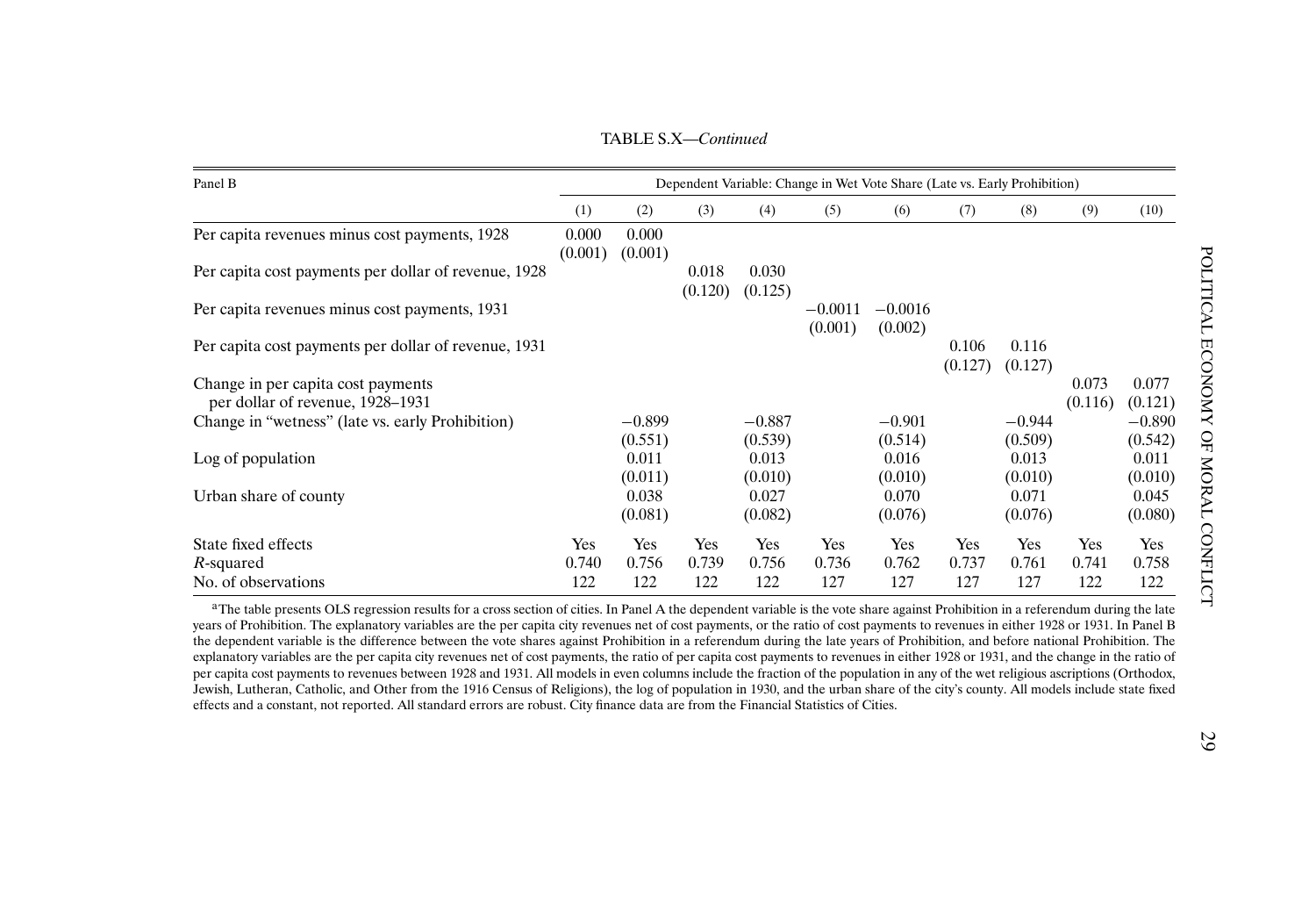<span id="page-29-0"></span>of fiscal pressure. In Panel A, I estimate a model for the vote share against Prohibition in the late Prohibition period on the fiscal pressure proxies, controlling for the wet vote share in the pre-Prohibition period. Columns 1–4 look at fiscal pressure in 1928, before the Great Depression had begun. There is no correlation between the balance sheets of cities and the wet support. In columns 5–8, I look at fiscal pressure in 1931, in the midst of the Great Depression. Once again, I find no correlation between the fiscal condition of cities and their late Prohibition wet support.

In Panel B, I estimate models similar to those in Panel A, but in first differences. The dependent variable in this case is the change in wet support between the late and early Prohibition referenda. In even columns, I control for the change in "wetness" using the average proxy described above. Columns 1–4 use the 1928 fiscal pressure measure, and columns 5–8 use the 1931 fiscal pressure measure. I do not find any significant correlation for the pre-Depression or Depression years. Finally, in columns 9–10, the explanatory variable is the change in fiscal pressure between 1928 and 1931. I am also unable to find a correlation with the change in wet support in this case.

### S.2. DATA SOURCES

Most of the information available for the study of Prohibition is available at the city level, so I focused on constructing a yearly panel data set of cities, covering the 1910s, 1920s, and early 1930s. The data collected come from a wide array of sources. The first source of information is the collection of original documents from the *National Commission on Law Observance and Enforcement*, most commonly known as the Wickersham Commission after the name of its Chair Commissioner, Attorney General George Wickersham. It was appointed in the Spring of 1929 by President Hoover, with the specific purpose of "studying exhaustively the entire problem of the enforcement of our laws and the improvement of our judicial system, including the special problem and abuses growing out of the Prohibition laws" [\(Wickersham-Commission](#page-36-0) [\(1928–](#page-36-0) [1931\)](#page-36-0)). It was, of course, appointed as a response to the growing concerns about the effects Prohibition was having throughout the country, and the public discontent over the policy's effects. The Commission produced a series of reports on the different aspects of Prohibition, after directly collecting data and evidence across the country, and issued its main findings in 1931. Harvard's Law School Library currently holds the collection of documents from the Commission, including the originals of much of the summarized data in the published reports, in addition to several other unpublished information. The detailed city-by-city "Prohibition Survey" reports, compiled directly by commissioners traveling to the cities and collecting information about the recent evolution of criminality, and the "Cost of Crime" state-level folders, providing detailed data on local law enforcement activity, contain the most valuable information from the Wickersham papers.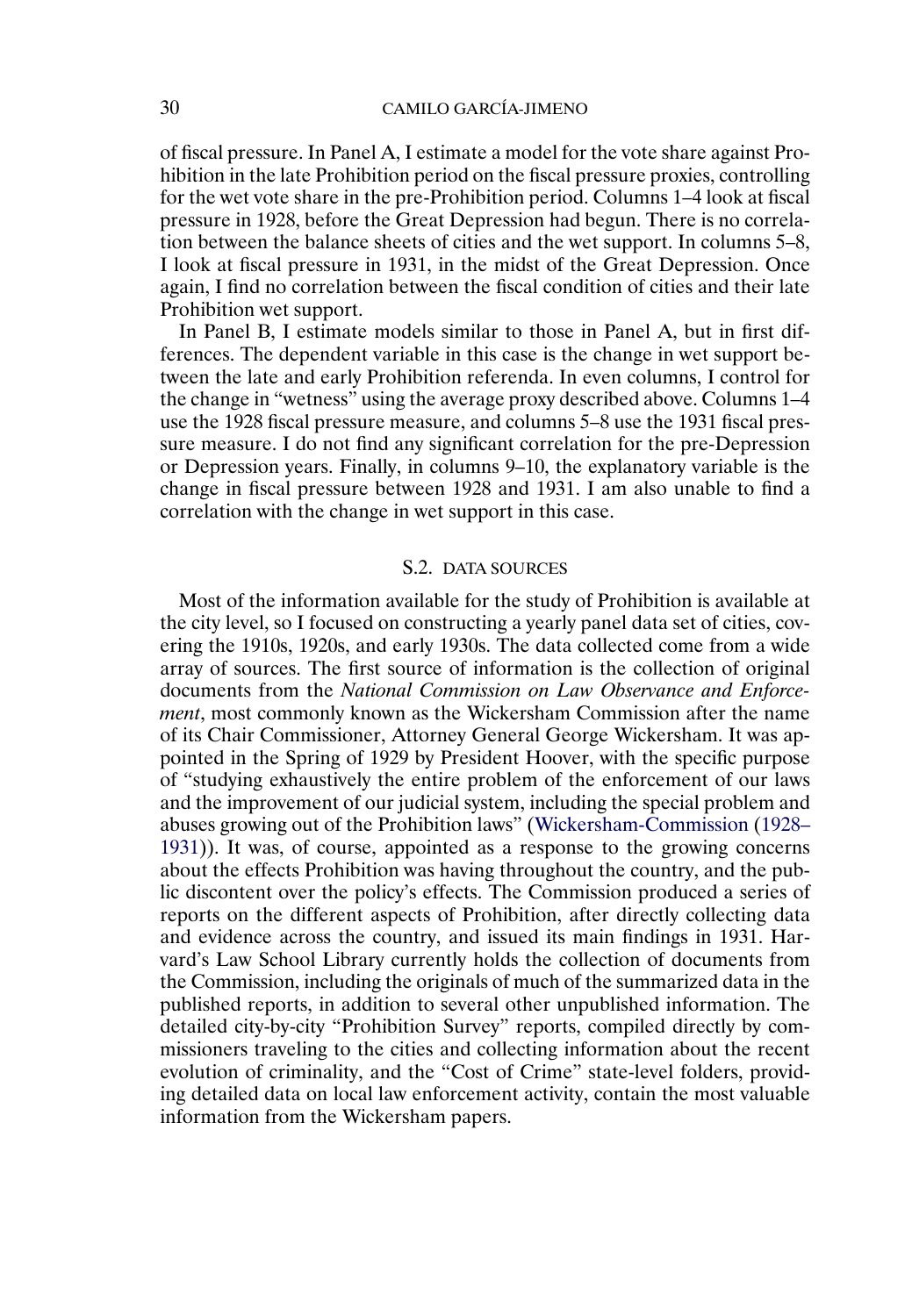<span id="page-30-0"></span>

| City                | <b>State</b> | City               | State     | City           | <b>State</b> |
|---------------------|--------------|--------------------|-----------|----------------|--------------|
| Akron               | OН           | Indianapolis       | IN        | Portland       | 0R           |
| Albany              | NY           | Jersey City        | NJ        | Providence     | RI           |
| Atlanta             | <b>GA</b>    | Kansas City        | <b>KS</b> | Reading        | PA           |
| Baltimore           | MD           | <b>Kansas City</b> | MO        | Richmond       | VA           |
| Birmingham          | AL           | Los Angeles        | <b>CA</b> | Rochester      | NY           |
| <b>Boston</b>       | MA           | Louisville         | KY        | Saint Louis    | MO           |
| <b>Bridgeport</b>   | CT           | Lowell             | MA        | Saint Paul     | MN           |
| Buffalo             | NY           | Memphis            | TN        | Salt Lake City | <b>UT</b>    |
| Cambridge           | MA           | Milwaukee          | WI        | San Antonio    | TX           |
| Camden              | NJ           | Minneapolis        | MN        | San Francisco  | <b>CA</b>    |
| Chicago             | IL           | <b>Nashville</b>   | TN        | Scranton       | PA           |
| Cincinnati          | OН           | New Bedford        | MA        | Seattle        | WA           |
| Cleveland           | OН           | New Haven          | CT        | Spokane        | WA           |
| Columbus            | OН           | New Orleans        | LA        | Springfield    | MA           |
| Dallas              | TX           | New York           | NY        | Syracuse       | NY           |
| Dayton              | OН           | Newark             | NJ        | Toledo         | OН           |
| Denver              | CO           | Norfolk            | VA        | Trenton        | NJ           |
| Detroit             | MI           | Oakland            | <b>CA</b> | Washington     | DC           |
| <b>Fall River</b>   | MA           | Omaha              | <b>NE</b> | Wilmington     | DE           |
| <b>Grand Rapids</b> | MI           | Paterson           | NJ        | Worcester      | MA           |
| Hartford            | <b>CT</b>    | Philadelphia       | PA        | Yonkers        | NY           |
| Houston             | TX           | Pittsburgh         | PA        | Youngstown     | OН           |

TABLE S.XI CITIES IN THE STRUCTURAL ESTIMATION SAMPLE

### *Crime Data*

Criminality became the main source of concern about Prohibition for the public. The homicide rate is the variable for which most comprehensive information is available, and one for which measurement error is likely to be very limited. Thus, I collected information from the *Mortality Statistics* published yearly by the Bureau of the Census, reporting the number of non-trafficrelated homicides for a sample of U.S. cities. I complemented this information with the homicide data reported in the Wickersham Commission documents, finally putting together yearly data for the period 1911–1936 and a sample of up to 93 cities. Data on drunkenness arrests, on the other hand, are very detailed and cover a total of 573 cities for the period 1910–1929.12 Finally, the Federal Bureau of Investigation began compiling and publishing its *Uniform*

 $12$ The data on drunkenness arrests contained in the Wickersham Commission papers appear to have been originally compiled by the World League. [Dills, Jacobs, and Miron](#page-36-0) [\(2005\)](#page-36-0) used this source, covering a shorter time period, together with an alternative source compiled independently by the Moderation League. Both series appear to be highly correlated, so I restrict attention to the World League data, which cover the whole 1911–1929 period.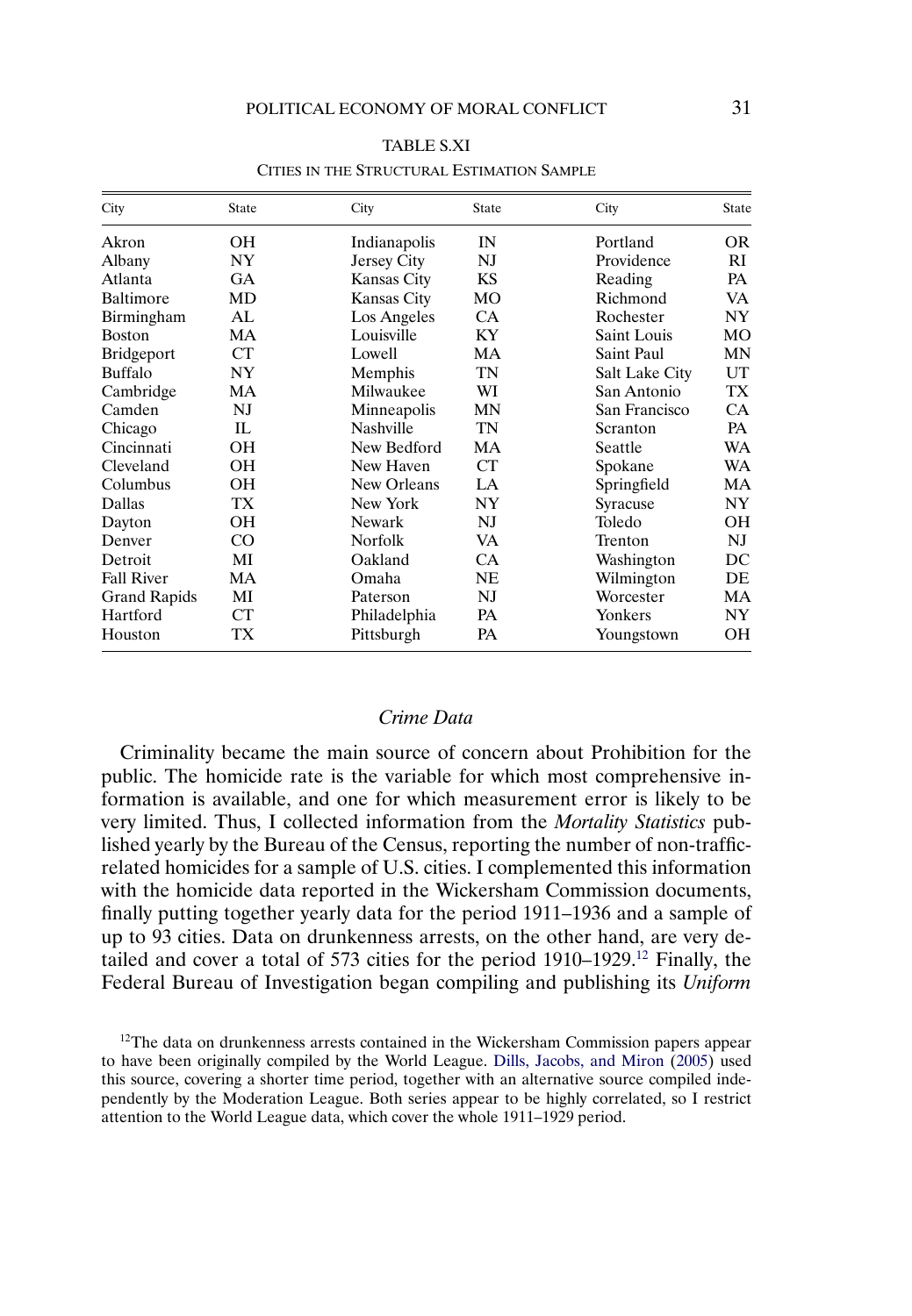|           |                                                                         | TABLE S.XII |           |            |            |            |
|-----------|-------------------------------------------------------------------------|-------------|-----------|------------|------------|------------|
|           | FEDERAL AND STATE-LEVEL PROHIBITION ENFORCEMENT STATISTICS <sup>a</sup> |             |           |            |            |            |
|           |                                                                         | 1923-1924   | 1925-1926 | 1927-1928  | 1929-1930  | 1931-1932  |
| Midwest   | Seized distilleries, stills, and still worms                            | 8,098       | 9,171     | 10,207     | 11,369     | 5,095      |
|           | Seized fermenters                                                       | 6,830       | 7,525     | 48,748     | 81,178     | 8,714      |
|           | Seized spirits                                                          | 1,050,017   | 610,440   | 472,922    | 475,840    | 505,713    |
|           | Seized malt, wine, cider, mash, and pomace                              | 3,675,499   | 7,034,847 | 11,206,588 | 15,029,002 | 15,915,534 |
|           | Seized autos and boats                                                  | 1,095       | 1,873     | 2,949      | 3,069      | 4,154      |
|           | Killed or injured officers                                              | 14          | 15        | 38         | 48         |            |
|           | Federal arrests                                                         |             | 24,150    | 28,185     | 31,755     | 25,528     |
|           | State arrests                                                           |             | 8,335     | 7,500      | 6,227      | 7,460      |
| Northeast | Seized distilleries, stills, and still worms                            | 4,191       | 3,456     | 11,136     | 6,960      | 4,511      |
|           | Seized fermenters                                                       | 2,506       | 3,411     | 50,079     | 53,973     | 9,264      |
|           | Seized spirits                                                          | 206,411     | 767,086   | 1,142,467  | 929,877    | 1,753,629  |
|           | Seized malt, wine, cider, mash, and pomace                              | 1,143,955   | 6,334,026 | 11,811,643 | 13,930,121 | 21,233,629 |
|           | Seized autos and boats                                                  | 1,082       | 4,078     | 4,333      | 3,334      | 4,115      |
|           | Killed or injured officers                                              |             | 24        | 26         | 40         |            |
|           | <b>Federal arrests</b>                                                  |             | 35,316    | 46,396     | 29,657     | 47,585     |
|           | State arrests                                                           |             | 3,610     | 3,828      | 3,708      | 2,848      |

| <b>TABLE S.XII</b>                                        |
|-----------------------------------------------------------|
| FEDERAL AND STATE-LEVEL PROHIBITION ENFORCEMENT STATISTIC |

(*Continues*)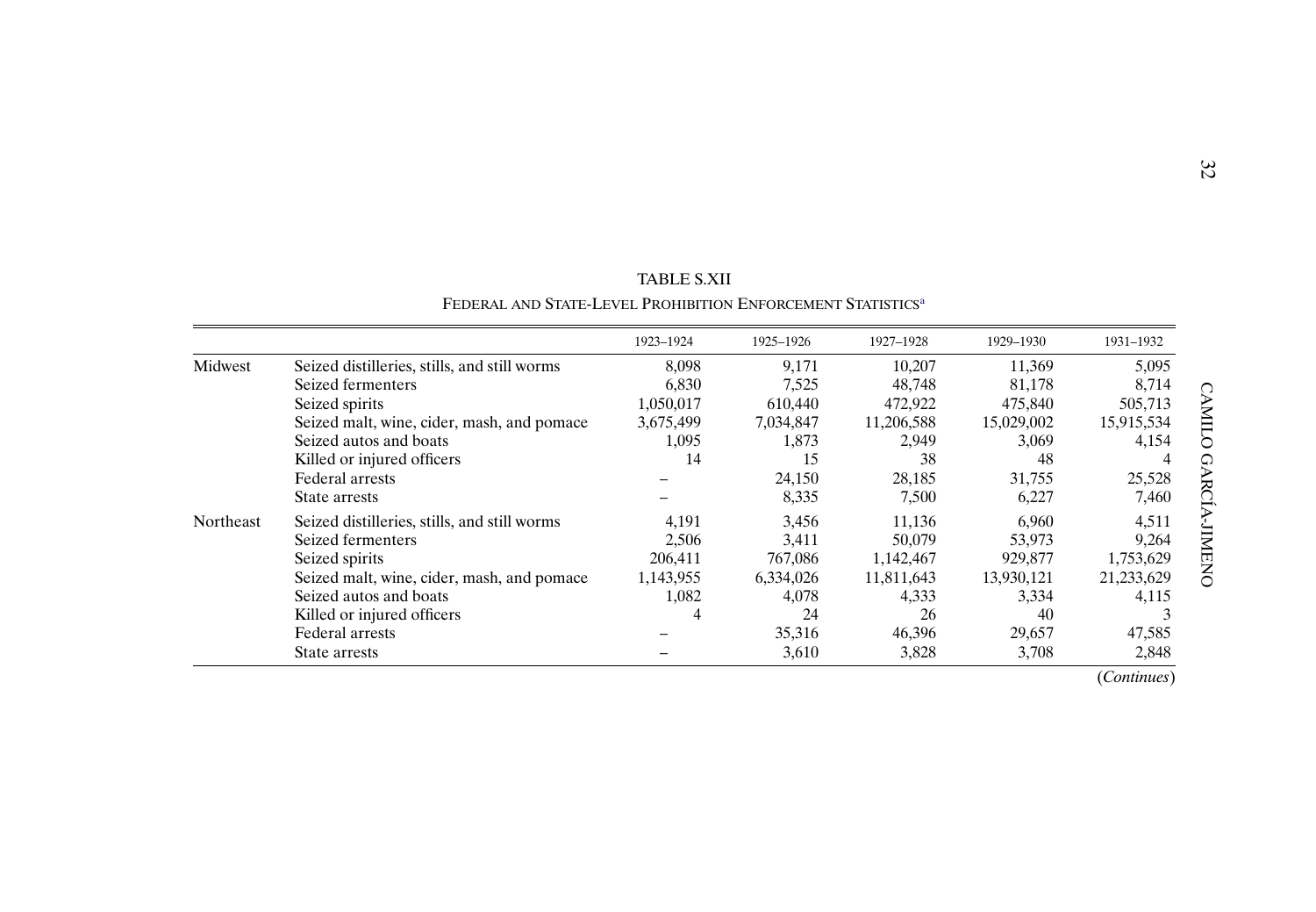<span id="page-32-0"></span>

|       |                                              | 1923-1924  | 1925-1926  | 1927-1928  | 1929-1930  | 1931-1932  |
|-------|----------------------------------------------|------------|------------|------------|------------|------------|
| South | Seized distilleries, stills, and still worms | 34,087     | 48,038     | 43,327     | 43,273     | 31,671     |
|       | Seized fermenters                            | 179,280    | 238,528    | 267,605    | 301,521    | 8,513      |
|       | Seized spirits                               | 284,888    | 732,713    | 647,875    | 799,950    | 842,375    |
|       | Seized malt, wine, cider, mash, and pomace   | 11,933,042 | 22,026,530 | 30,428,757 | 34,753,824 | 29,953,542 |
|       | Seized autos and boats                       | 2,703      | 4,979      | 5,290      | 7,058      | 9,054      |
|       | Killed or injured officers                   | 18         | 42         | 62         | 122        | 4          |
|       | Federal arrests                              |            | 42,673     | 49,498     | 53,300     | 51,976     |
|       | State arrests                                |            | 11,778     | 11,001     | 12,811     | 7,737      |
| West  | Seized distilleries, stills, and still worms | 4,691      | 7.089      | 6,334      | 4,956      | 2,141      |
|       | Seized fermenters                            | 4,855      | 14,463     | 21,291     | 18,711     | 1,745      |
|       | Seized spirits                               | 115,377    | 230,132    | 228,029    | 269,567    | 283,214    |
|       | Seized malt, wine, cider, mash, and pomace   | 1,171,349  | 3,019,286  | 3,952,164  | 7,374,756  | 5,242,851  |
|       | Seized autos and boats                       | 1,138      | 1,421      | 1,774      | 2,040      | 3,009      |
|       | Killed or injured officers                   | 18         | 20         | 31         | 17         |            |
|       | Federal arrests                              |            | 17,007     | 14,486     | 16,845     | 9,943      |
|       | State arrests                                |            | 4,718      | 6,828      | 6,640      | 9,262      |

TABLE S.XII—*Continued*

<sup>a</sup>The table presents aggregate federal enforcement outcomes statistics throughout the Prohibition Era. Amounts of alcohol are in gallons. The Northeast region includes the states of ME, NH, VT, MA, RI, CT, NY, PA, and NJ. The Midwest region includes the states of ND, SD, NE, KS, MN, IA, MO, WI, IL, IN, MI, and OH. The South region includes the states of DE, MD, DC, VA, WV, KY, NC, TN, SC, GA, AL, MS, FL, AR, LA, OK, and TX. The West region includes the states of WA, OR, CA, ID, MT, WY, CO, UT, NV, AZ, and NM. *Source*: U.S. Bureau of Prohibition, Statistics Concerning Intoxicating Liquors, and Wickersham Commission papers.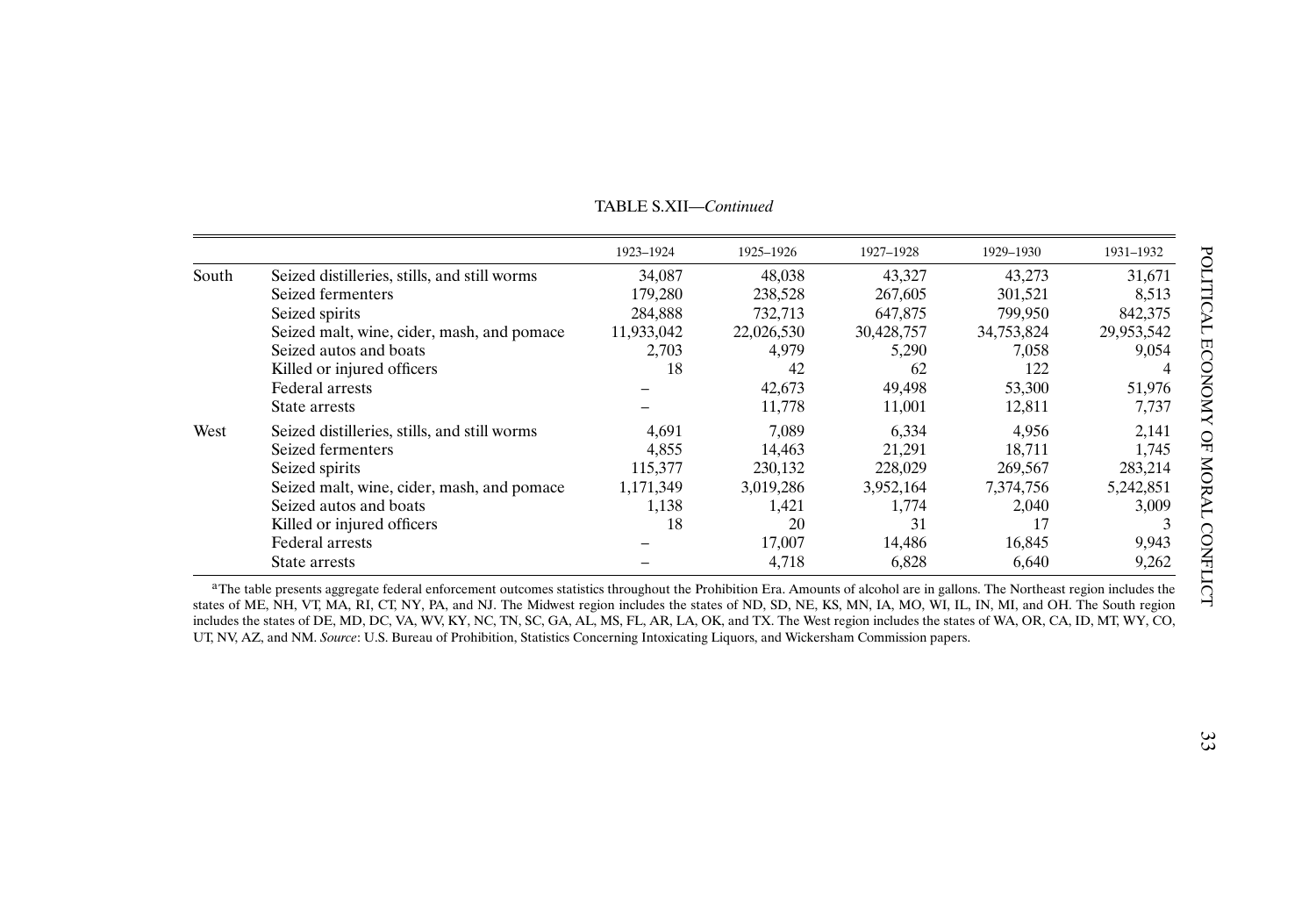# <span id="page-33-0"></span>34 CAMILO GARCÍA-JIMENO

*Crime Report* (UCR) in 1930, which contains yearly city-level data on murders and other offenses reported to the authorities.

### *Law Enforcement Data*

Law enforcement is hard to measure because it depends on the discretion of the enforcer, and thus, is partly unobservable. Moreover, measuring law enforcement through its outcomes is problematic; an increase in liquor stills seized, for example, could be explained by an increase in Prohibition enforcement on a constant level of illegal alcohol production, or by a reduced level of law enforcement which allows for illegal production to increase. Because a great deal of Prohibition enforcement, and all of local crime enforcement, was decided and implemented at the city level, I focused on collecting data on city public finances, and specifically, on police expenditure. I use the *Financial Statistics of Cities* published yearly by the Bureau of the Census, which report disaggregated data on city public finances for cities with populations above 30,000 (around 250 cities), and obtain data on total city public expenditure and investment, police expenditure and investment, and all protection expenditure and investment (all protection includes police, fire, and other expenditure), for the period 1911–1936. I computed 1913-constant prices expenditure data by using the U.S.-wide CPI as of June of each year as the deflator.<sup>13</sup>

The Wickersham Commission papers also contain other data on total arrests, unfortunately available only during the 1910s and in 1929. Data on a set of other Prohibition enforcement outcomes are available only at the state level from the U.S. Bureau of Prohibition for the years 1923–1932, such as the number of still and liquor seizures, arrests of alcohol producers, and casualties caused by Prohibition enforcement agencies [\(U.S. Bureau of Prohibition](#page-36-0) [\(Several Years\)](#page-36-0), [Wickersham-Commission](#page-36-0) [\(1928–1931\)](#page-36-0)). This information aggregates Prohibition enforcement operations from both federal and local authorities in most cases. I collected data on criminal judicial prosecutions from the Attorney General Annual Reports, which are available at the Judicial District level only, for the years 1915–1936.

## *Demographic and Religious Data*

City- and county-level data on demographic characteristics are taken from the decennial population censuses. I focus on the age distribution, the ethnicity distribution,<sup>14</sup> and total population, from the  $1910-1940$  Censuses. Given the

 $14$ I focus on the distribution of the population between native white, foreign white, and black individuals.

<sup>&</sup>lt;sup>13</sup>Data for the years 1914 and 1920 are unavailable. For the balanced panel estimations below, I use the interpolated values (1913–1915 average for 1914, and 1919–1921 average for 1920) for these two years.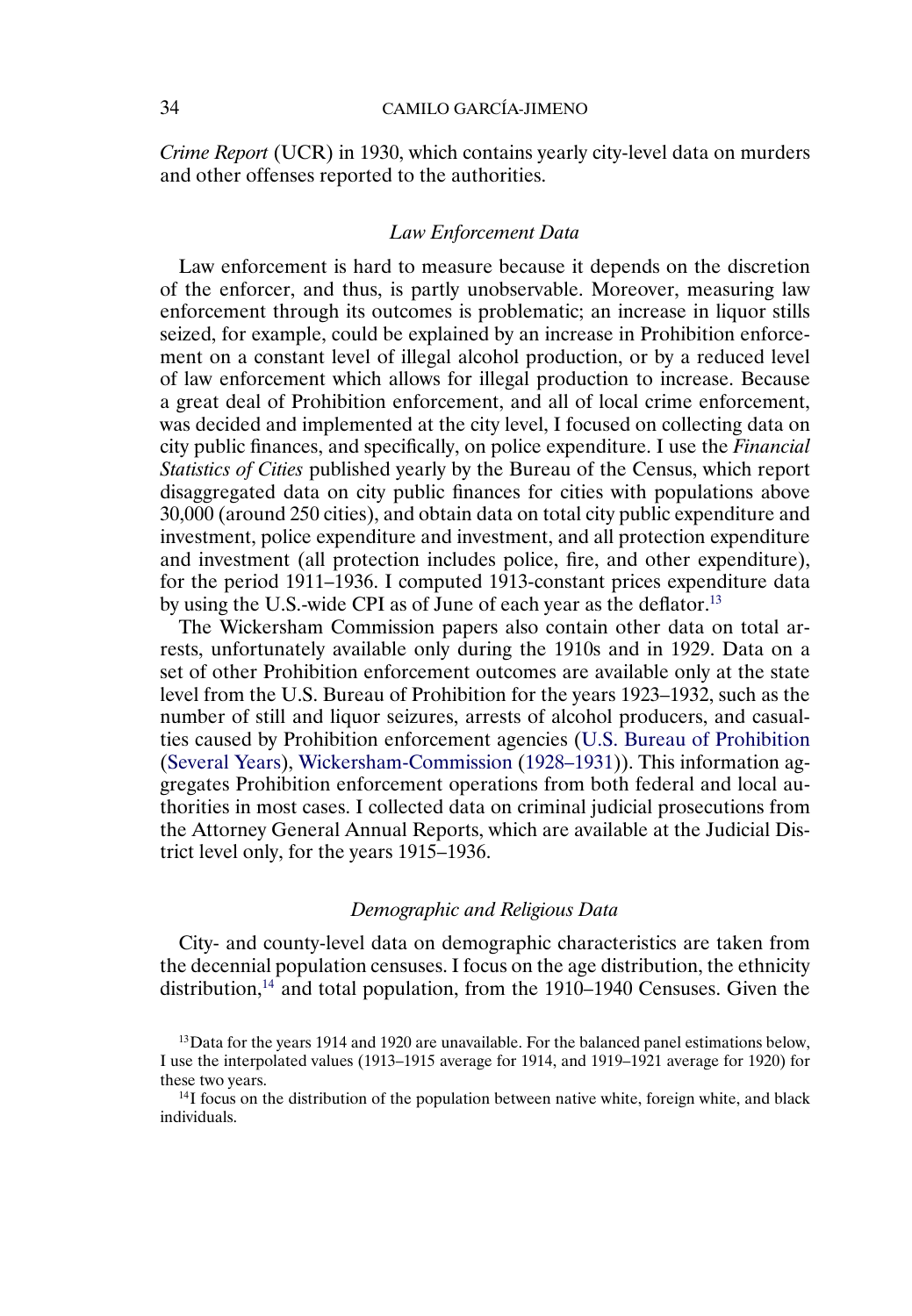<span id="page-34-0"></span>strong relationship between religiosity and attitudes towards the liquor problem, I use religious ascription data from the decennial Censuses of Religions (1906, 1916, 1926, and 1936), to capture heterogeneity in moral views about Prohibition. I aggregated religious ascriptions in the following nine groups, directly from their names: Baptist, Eastern Orthodox, Evangelical, Jewish, Mormon, Lutheran, Methodist/Episcopal, Catholic, Presbyterian, and other. The consensus amongst historians is that Baptist, Evangelical, Mormon, Methodist, Episcopal, and Presbyterian communities held the strongest views in favor of Prohibition, while Catholic, Orthodox, Jewish, and Lutheran communities had much more favorable positions regarding alcohol consumption (see [Foster](#page-36-0) [\(2002\)](#page-36-0), [Lewis](#page-36-0) [\(NA\)](#page-36-0), [Szymansky](#page-36-0) [\(2003\)](#page-36-0)). I refer to the former as "dry" and to the latter as "wet" religions. I then computed the share in each religion directly as the number of adherents divided by the total number of adherents to any religion in the city (or county).

For the first four decades of the twentieth century, data on the distribution of religious ascriptions are available from the 1906, 1916, 1926, and 1936 decennial Censuses of Religions. The Censuses have comprehensive information about the number of adherents to each of the different faiths or churches in the United States.

## *Public Opinion Data*

Most of the data come from the state official rosters or "blue books," which states publish on an annual or biannual basis. The information for some of the states was found in the state archives, and for a few other referenda not reported in official sources, I took the data from local newspapers. A second major source of electoral data on the Prohibition issue are the election returns for the 21st Amendment Constitutional Convention elections, also found in the state rosters and some state archives.

To measure public opinion about Prohibition, I collected electoral returns data on referenda on alcohol-related issues for the different states, taking place during the 1900s–1930s. These referenda were usually ballot measures proposed to the citizens to approve or repeal liquor laws, or amend the state constitutions. In states where local option was in place, county- or city-level referenda had the purpose of allowing or forbidding the sale of alcohol. When submitting the 21st Amendment to the states, the U.S. Congress determined that Constitutional Conventions should be elected in the different states to decide the issue, and candidates should run in either a dry or a wet slate [\(Brown](#page-36-0) [\(1935\)](#page-36-0)). All of the referenda returns allow me to directly compute the fraction of (anti-Prohibitionist) wet vote, which I use as a proxy of wet support.15 Al-

<sup>15</sup>The main caveat here is that turnout rates might differ systematically between Prohibitionist and anti-Prohibitionist voters, not reflecting the true distribution of political preferences in the community. For an empirical model of turnout on alcohol-related referenda, see [Coate and](#page-36-0) [Conlin](#page-36-0) [\(2004\)](#page-36-0).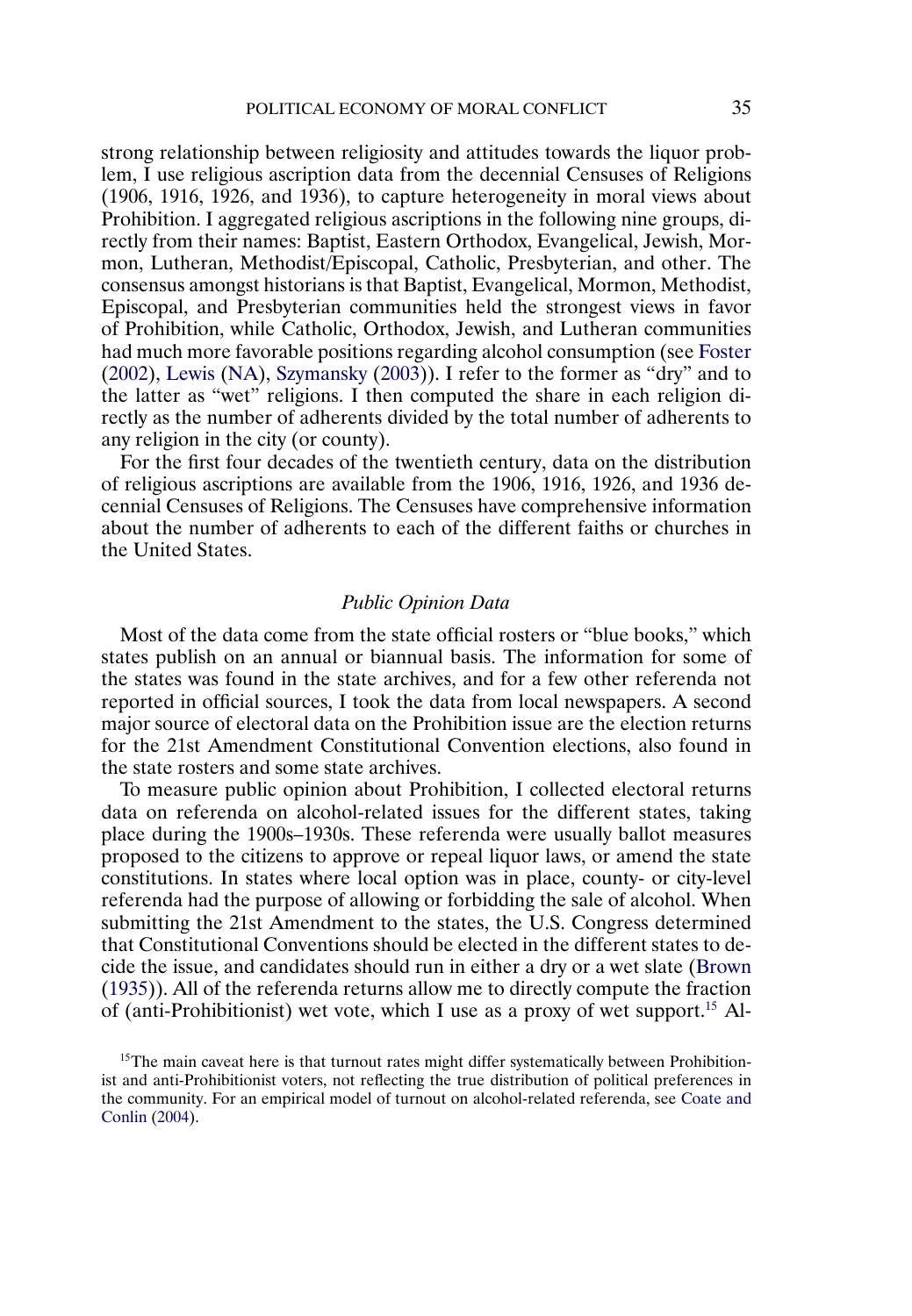<span id="page-35-0"></span>most all of the electoral returns data are available at the county level, except for referenda in the states of Connecticut and Massachusetts, for which citylevel data were reported. Overall, I have referenda election returns for 2,083 counties.

# *Structural Estimation Data*

The sample includes cities from all over the United States, and although the range of population sizes in this sample of cities goes from 51,000 to 5 6 million (1920 numbers), admittedly this is a sample of urban communities. Of course, this is mainly due to the availability for the homicide rate data, which were reported on a population basis and for cities only. It is important to stress that the results should be seen as the effects of Prohibition in the most urbanized parts of the American society.

Section 6 mentioned that in spite of being a dynamic model, Maximum Likelihood estimation was not subject to an initial conditions problem. The careful reader might have noticed that this requires the sample to cover years under no Prohibition and under Prohibition, while a few states were already under Prohibition before 1911. Given the timing of the adoption of Prohibition across states (see Figure 3), and the data availability, for Nashville and Memphis in Tennessee, Atlanta in Georgia, and Kansas City in Kansas, the sample covers Prohibition years exclusively. These three states officially adopted Prohibition in 1909, 1908, and 1880, respectively. Nevertheless, following the historical account on Prohibition in Tennessee, I code the cities in this state as being under Prohibition only starting in 1914. As mentioned in footnote 3, the governor of Tennessee decided not to enforce the constitutional amendment enacted in 1909, and Prohibition only was enforced after the new Republican governor took office.16

Although for Atlanta, GA, and Kansas City, KS, the drunkenness arrest data also show a fall only in 1917 (when war-time Prohibition was adopted), suggesting little actual law enforcement of the state Prohibition laws (Atlanta's arrests fall from 18 4 to 12 2 between 1916 and 1917), there is no clear evidence that the laws were actually not being enforced. Instead of specifying a distribution for the unobserved homicide rate prior to 1911 for these three cities, I estimate the structural model assuming they enter Prohibition in 1917, and check the robustness of the model to excluding them from the estimation altogether.

<sup>&</sup>lt;sup>16</sup>The fact that Prohibition did not take place in Tennessee before 1914 can be corroborated directly by looking at the drunkenness arrests data. For example, this variable falls from 17 5 to 8 9 per 1,000 people between 1913 and 1914 in Knoxville. Hilary House, Nashville's mayor at the time, even explicitly "acknowledged before the world that the state-wide Prohibition law is violated in Nashville. . . with knowledge and consent of the great majority of the people." [\(Isaac](#page-36-0) [\(1965,](#page-36-0) p. 174).)